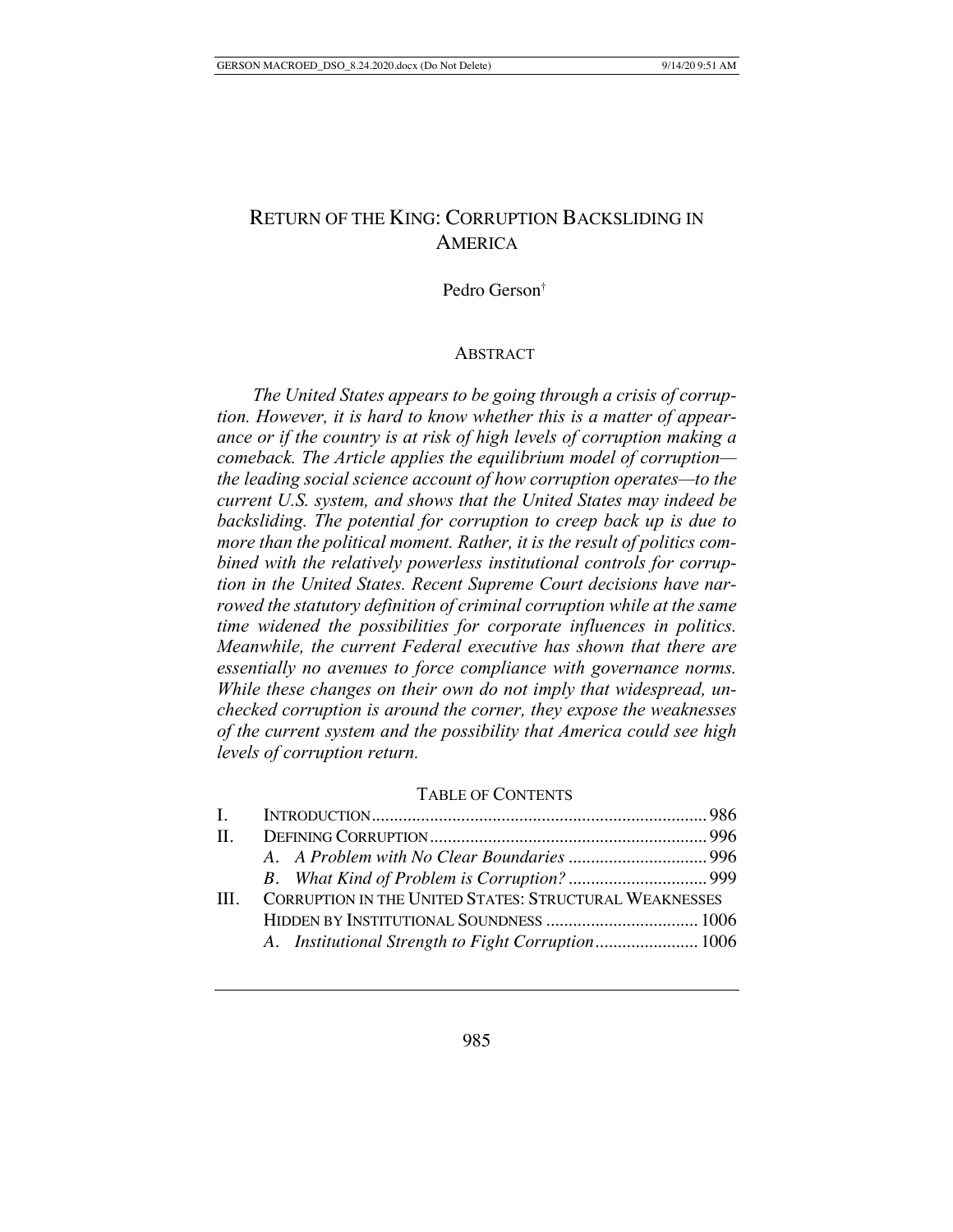|                   | B. Criminal Liability for Official Corruption in America: A   |  |
|-------------------|---------------------------------------------------------------|--|
|                   |                                                               |  |
|                   |                                                               |  |
| $\mathbf{IV}_{-}$ | CHANGING NORMS: THE POTENTIAL FOR BACKSLIDING  1029           |  |
|                   | A. Current Laws and Institutions Role in Greater Corruption   |  |
|                   |                                                               |  |
|                   | B. The Current Assault on Norms and The Corrosive Effect 1037 |  |
|                   |                                                               |  |
| $V_{\cdot}$       | PREVENTING BACKSLIDING: WHAT CAN WE DO?  1041                 |  |
|                   |                                                               |  |

# I. INTRODUCTION

Corruption is in the news. Ever since President Trump came to power, reports on conflicts of interests and the use of the presidency for his family's private enrichment have littered U.S. press. The examples seem endless. In 2019, for example, the Justice Department booked President Trump's hotel for the agency's holiday party at a cost of over \$30,000.<sup>1</sup> More alarming, perhaps, is that the Trump Organization owes Deutsche bank \$300 million in loans, while at the same time President Trump sits on top of the federal agencies currently investigating the bank for multiple allegations of wrongdoing.2 A repeated point of tension is the reports on the use of the Trump International Hotel in Washington by foreign government officials, lobbying firms, and other groups seeking to curry favor with the current administration.3 It is not only stories of public officials' personal enrichment

<sup>†</sup> Visiting Assistant Professor of Law, Louisiana State University Paul M. Hebert Law Center. *I am very grateful to Tom Ginsburg, Anthony Casey, Ken Levy, Bob Lancaster, and Lisa Avalos for your helpful feedback and comments. I am especially indebted to Clare Ryan, as this work owes a lot to her helpful edits and ideas. Many thanks also to Candace Square and McKenzie LeMaire for providing terrific research assistance. Of course, all errors are my own.*

<sup>1</sup> Katie Benner, *Barr Plans to Throw \$30,000 Holiday Party at the Trump Hotel in Washington*, N.Y. TIMES (Aug. 28, 2019), https://www.nytimes.com/2019/08/28/us/politics/barr-trump-Hotel-Party.Html?searchResultPosition=6.

<sup>2</sup> Jesse Eisinger, *Deutsche Bank Remains Trump's Biggest Conflict of Interest Despite Settlements*, PROPUBLICA (Feb. 9, 2017, 11:16 AM), https://www.propublica.org/article/Deutsche-bank-Trump-conflict-of-interest-Despite-settlements.

<sup>3</sup> Eric Lipton & Annie Karni, *Checking In at Trump Hotels, for Kinship (and Maybe Some Sway)*, N.Y. TIMES (Oct. 25, 2019), https://www.nytimes.com/2019/09/07/us/politics/trump-hotel.html.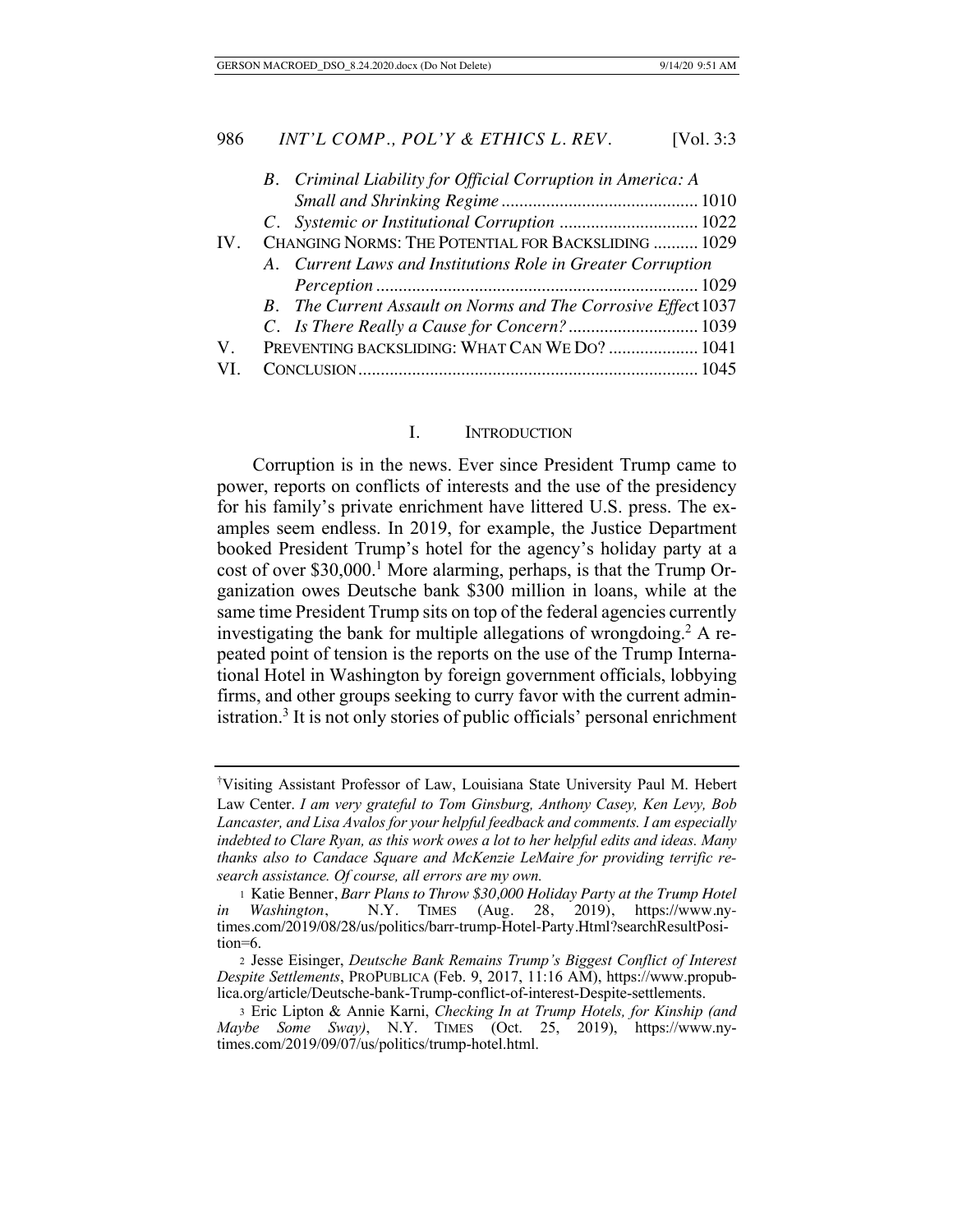that have appeared, but also of new policy directions. It was recently reported, for example, that the Trump administration is looking at ways to curtail the Foreign Corrupt Practices Act.<sup>4</sup> Though these reports have increased since 2016, they have not all been about the Trump presidency. In 2017, for example, Senator Bob Menendez, a Democrat, was accused of using his office to help for the personal benefit of ophthalmologist Salomon Melgen.<sup>5</sup> At the center of all these reports and allegations are the impeachment proceedings against the president.<sup>6</sup> The President was impeached for withholding military aid to Ukraine which he would release in exchange for Ukraine announcing an investigation against one of Mr. Trump's political rivals—Joe Biden—and, for obstruction of justice.

Not all these stories are equally troubling, of course, but their cumulative effect on people's perception of corruption cannot be ignored. Google trends search, for example, show that during the Trump administration, on average, people have been more than twice as interested in corruption news than during President Obama's second term.7 More to the point, Transparency International ("TI"), one of the premier global nonprofits devoted to the study and fight against corruption, reports that in 2017 44% of Americans believed corruption to be pervasive in the White House, up from 36% in 2016. TI also reported that 70% of people believe the government is failing to fight corruption.<sup>8</sup> The organization has stated that the issue is not just the Trump administration, but also the increasing reliance on private and concentrated wealth for political spending.9

Up until recently, Americans were relatively unpreoccupied with corruption.10 Even within the academic realm, the issue of corruption

<sup>4</sup> Christina Wilkie, *Trump Economic Advisor Larry Kudlow Says White House Is 'Looking at' Changes to Global Anti-Bribery Law*, CNBC (Jan. 17, 2020, 7:03 PM), https://www.cnbc.com/2020/01/17/kudlow-white-house-is-

Looking-at-reforms-to-global-anti-bribery-law.htm.

<sup>5</sup> Sarah Jorgensen, *Bob Menendez Charges, Explained*, CNN (Nov. 8, 2017, 2:47 PM), https://www.cnn.com/2017/11/08/politics/menendez-trial-highlights/index.html.

<sup>6</sup> At the moment of publishing President Trump had been impeached, but was acquitted in the Senate in February 2020.

<sup>7</sup> GOOGLE TRENDS, shorturl.at/vBNRS (last visited Feb. 3, 2020).

<sup>8</sup> *Corruption in the USA: The Difference a Year Makes*, TRANSPARENCY INT'L (Dec. 12, 2017), https://www.transparency.org/news/feature/corruption in the usa the difference a year makes.

<sup>9</sup> *Id.*

<sup>10</sup> Comparing interest in the United States for corruption news versus the world shows that worldwide attention from 2010 to 2016 was consistently higher than in the United States. *See* GOOGLE TRENDS, shorturl.at/oDFWZ (last visited Feb. 3,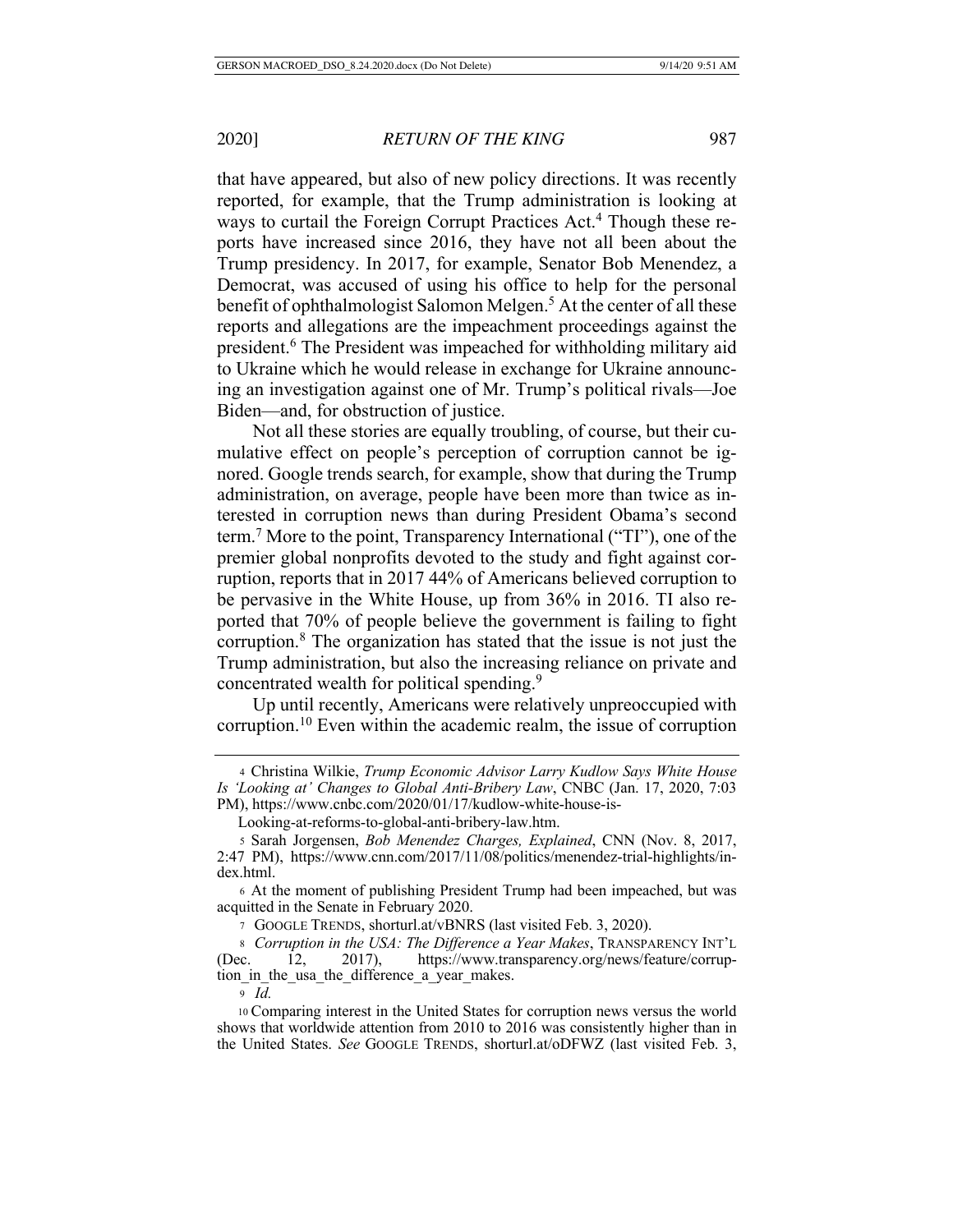was ignored. As political scientist Michael Johnston put it, "American political science as an institutionalized discipline has remained steadfastly uninterested in corruption for generations."11 Some legal schol $ars^{12}$  also expressed dismay about the fact that, with a few<sup>13</sup> excep $tions<sup>14</sup>$  notwithstanding, corruption has been under-examined by the legal academy in the United States.

The fact that corruption in the U.S. had up until recently attracted little interest is not surprising given that it seemed corruption was under control. For the last twenty years the incidence of corruption in the U.S. had remained low and constant.<sup>15</sup> Furthermore, most countries

<sup>11</sup> Michael Johnston, *From Thucydides to Mayor Daley: Bad Politics, and a Culture of Corruption?*, 39 PS: POLITICAL SCI. & POL. 809, 809 (2006).

<sup>12</sup> Jacob Eisler, McDonnell *and Anti-Corruption's Last Stand*, 50 U.C. DAVIS L. REV. 1619, 1621 n.3 (2017).

<sup>13</sup> Dan Lowenstein, George Brown, Zephyr Teachout, and Matthew Stephenson, whose work is discussed *infra*, are clear exceptions of this.

<sup>14</sup> Probably the area that has received the most attention is campaign finance regulation. This is likely a result of Citizens United v. FEC, 130 U.S. 876 (2010). *See, e.g.*, Heather K. Gerken, *Boden Lecture: The Real Problem with* Citizens United*: Campaign Finance, Dark Money, and Shadow Parties*, 97 MARQ. L. REV. 904 (2014) (arguing that *Citizens United* was not a seismic shift in campaign finance, but was one in terms of anticorruption and the influence of money in politics); Samuel Issacharoff, *On Political Corruption*, 124 HARV. L. REV. 118, 120-121 (2010) (discussing corruption but focusing exclusively on campaign finance regulation).

<sup>15</sup> *See, e.g.*, *Corruption Perceptions Index (CPI)*, TRANSPARENCY INT'L, https://www.transparency.org/cpi2018 (last visited Feb. 3, 2020) (for incidence as measured by any of the indexes that measure corruption) [hereinafter TI CPI]. However, there are many issues with these indexes, both in terms of accuracy and of the incentives they create. *See* Kevin E. Davis, *Legal Indicators: The Power of Quantitative Measures of Law*, 10 ANN. REV. L. & SOC. SCI. 37, 49 (2014). I will use the CPI index as a proxy for levels of corruption throughout this paper. Published yearly, the latest edition is referenced above. The CPI scores countries from 0-100, where 100 is not corrupt at all and 0 is extremely corrupt. It is worth recognizing that the CPI has a number of problems. The CPI is an aggregator of several indices that each in turn has different methodologies, but which mostly are based on opinions about the prevalence of corruption. Although most of these are expert opinions, we must still question the reliability of perception as a tool for measuring reality. Even experts—or especially experts—may not really know how much corruption is going on. After all, without reliable data, dedicating so much attention to an issue may even lead to the misconception that that issue is far more prevalent than it actually is. *See* Mathias Siems, *Measuring the Immeasurable: How to Turn Law into Numbers*, *in* DOES LAW MATTER? ON LAW AND ECONOMIC GROWTH (Michael Faure & Jan Smits eds., 1st ed. 2011) (for a more thorough discussion of these issues). Frydman Benoît & Arnaud Van Waeyenbergen, *Gouverner par les standards et les indicateurs: De Hume au rankings* (Penser le droit Ser., Bruylant 2014). Besides the fact that these indices are unreliable, some have argued that they, in fact, can have distortionary effects on the performance of legal systems by influencing the perception

<sup>2020) (</sup>for U.S. trends); GOOGLE TRENDS, shorturl.at/aeuy1, (last visited Feb. 3, 2020) (for global trends).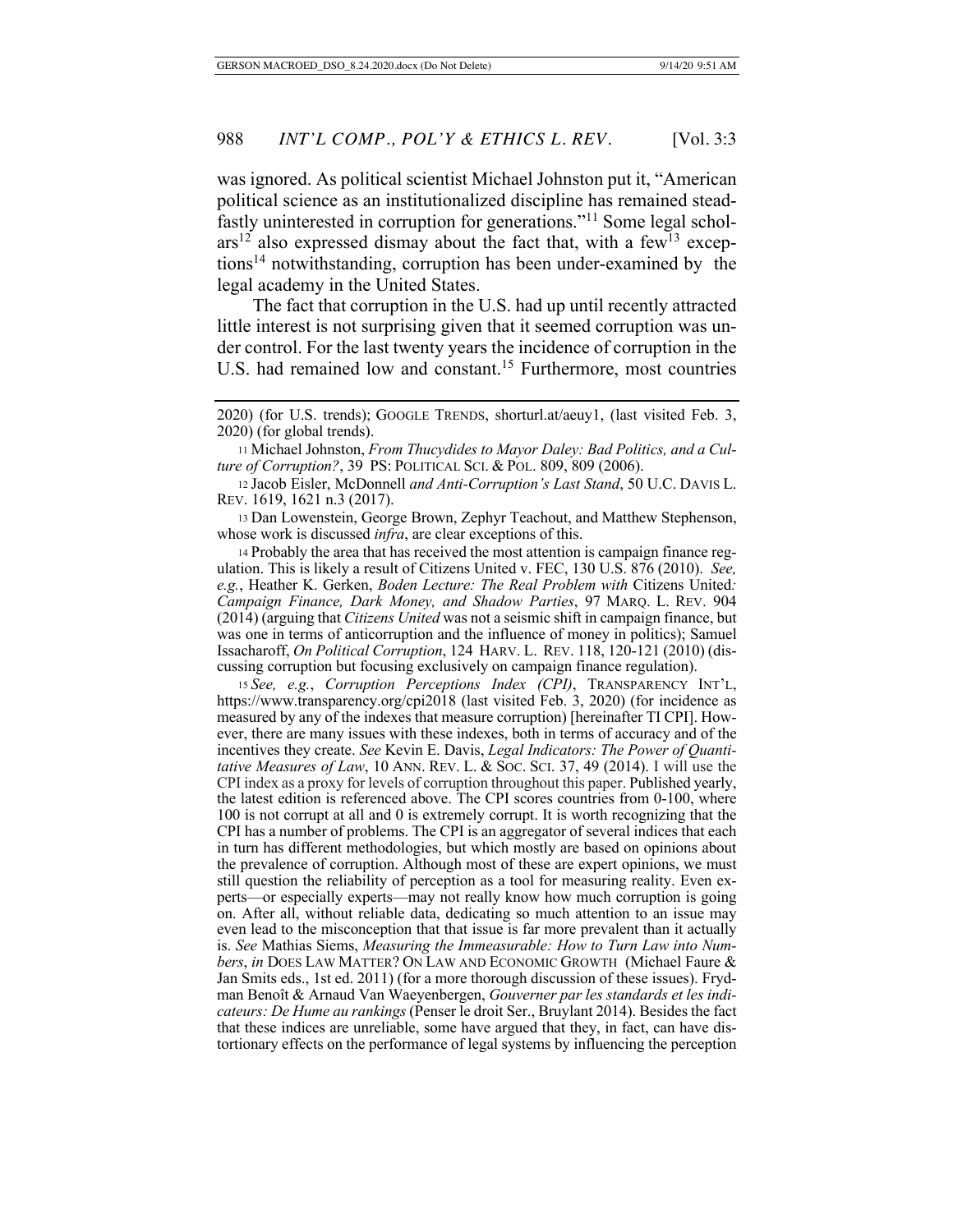that have controlled corruption have remained low-corruption countries.16 And yet, the recent surge in corruption or corruption-related reports in the U.S. show that we must consider whether corruption may make a comeback.

The election of Donald Trump and the ascendancy of nationalism in Europe, have inspired a surge of legal and social science scholarship positing and trying to answer the question of how liberal democracies can devolve generally.17 Scholars have looked at, for example,

chivo/1526575325O94.pdf. Despite all of the issues with metric evaluations of corruption generally, or the CPI specifically, the Index provides a useful starting point and framework for a comparative discussion of corruption. In other words, it is a good estimate of corruption levels even after allowing for its inexactitude.

<sup>16</sup> A look at the history of successful anti-corruption campaigns show that they share a few common characteristics. The most important is that the end of corruption is generally the result of some exogenous shock to the political order that pushes for strong measures of reform. Second, corruption has not creeped back up in these countries. Sweden's trajectory, for example, involved the country's defeat in the 1809 war with Finland. This war led the political elites to see the need to overhaul governance norms in order to ensure the viability of the nation-state itself. This led, among other reforms, to the establishment of a meritocratic hiring system, eliminating the old "accord system" by which political actors and military personnel gave what amounted to bribes to civil servants in higher positions to secure promotions. *See* Bo Rothstein & Jan Teorell, *Getting to Sweden, Part II: Breaking with Corruption in the Nineteenth Century*, 38 SCANDINAVIAN POL. STUD. 238, 246 (2015). A more-cited example is Singapore which adopted a number of institutional reforms in the wake of the election of Lee Kuan Yew ("LKY") in the late 1950's. Many of the explanations for these reforms have been tied to LKY's personality and conviction that a transparent and ethical civil service was a key factor in maintaining democracy and avoiding the fate of other countries such as Pakistan, Indonesia, or Burma. *See* Jon S.T. Quah, *Combating Corruption Singapore-Style: Lessons for Other Asian Countries*, 2 MD. SERIES CONTEMP. ASIAN STUD. 1, 37-39 (2007).

<sup>17</sup> *See generally* STEVEN R. LEVITSKY & DANIEL ZIBLATT, HOW DEMOCRACIES DIE (2018) (arguing that "democratic backsliding" is the nearly imperceptibly slowly moving change in political atmosphere brought about by legal, legitimate exercises of power as opposed to a sudden show of force or a usurpation); TIMOTHY SNYDER, ON TYRANNY: TWENTY LESSONS FROM THE TWENTIETH CENTURY (2017) (arguing that "authoritarianism" is fostered by slowly changing norms and relies upon social cohesion to deter or punish anti-normative behavior).

of those countries and thereby the "behavior and distribution of power and resources." Davis, *supra*. TI and others are aware of the issues briefly outlined above. They have tried to make their perception indices as reliable as possible given the constraints. TI Mexico, for example, created a "Transparency, Anticorruption, and Impunity Coefficient" which seeks to address some of the issues discussed, by incorporating metrics for all three and being more explicit about what is being measured and what is not. *See* Eduardo Bohórquez, Roberto Castillo, Luna Mancini, Irene Tello Arista & Gustavo H. Torres, *Coeficiente TAI (Transparencia, Anticorrupción e Impunidad Cero), una nueva métrica integral*, ESTE PAÍS 1-4 (2017), https://www.impunidadcero.org/uploads/app/articulo/51/ar-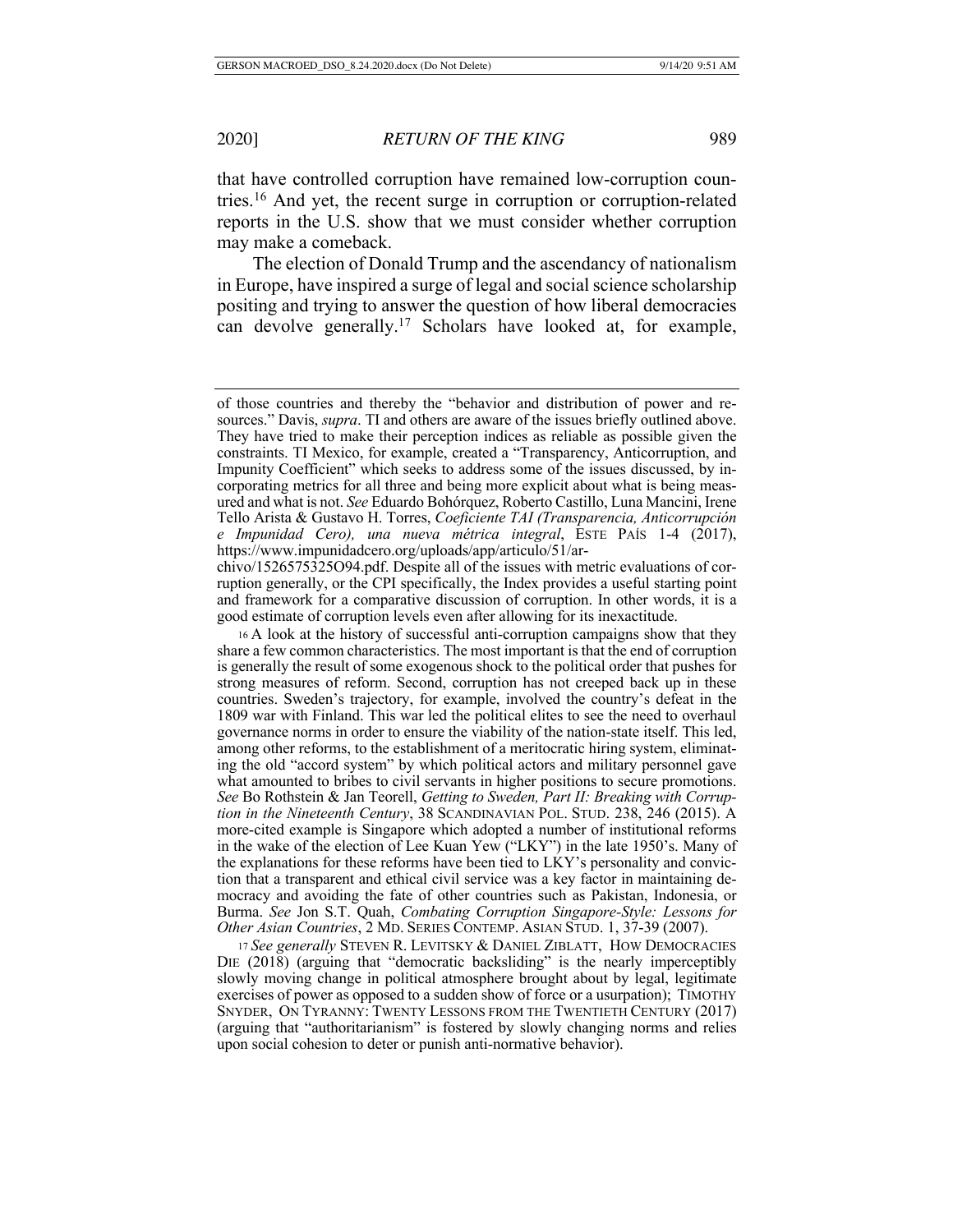whether or not the United States is susceptible to authoritarianism<sup>18</sup> or to having its courts undermine the "liberal democratic constitutional order."19 One of the questions that has been hinted at in this literature, though not addressed head-on, is the extent to which corruption can arise in low corruption countries. This paper contributes to that literature by looking at that question specifically from the American perspective.

The idea that the United States could be at risk of corruption backsliding may sound far-fetched when we consider the many institutional protections that currently exist in the country to combat graft. As I explore in more detail<sup>20</sup> *infra*, the U.S. has a wide array of laws, committees, rules, guidelines, and institutions to increase government transparency, create a meritocratic and open public service, enforce antitrust laws, create mechanisms to promote and protect whistleblowers, develop the prosecutorial skills to ensure the proper enforcement of anti-corruption laws, and ensure the existence of an independent press and third-sector watch dogs.21 Furthermore, the United States is even a world leader when it comes to combating international

<sup>18</sup> *See generally* TOM GINSBURG & AZIZ Z. HUQ, HOW TO SAVE A CONSTITUTIONAL DEMOCRACY (2019) (arguing there are two means by which a liberal democracy may be subverted: the first is overt, powerful and sudden, like a coup, but the second is a gradual degradation or erosion of the pillars of liberal democracy, which the authors identify as competitive elections, freedom of political speech and association, and "rule of law." Ginsburg and Huq identify the United States as a liberal democracy subject to this second type of subversion, which they call "constitutional retrogression," primarily because of the weakness or absence of institutional safeguards); CASS R. SUNSTEIN, CAN IT HAPPEN HERE? institutional safeguards); CASS R. SUNSTEIN, CAN IT HAPPEN HERE?: AUTHORITARIANISM IN AMERICA (2018) (arguing that the legal concentration of wealth and power and the subsequent (legal) exercise of that power can undermine classic institutions of liberal democracy such as press and public trust that could ultimately mean a shift towards oligarchy or fascism in America).

<sup>19</sup> David Landau & Rosalind Dixon, *Abusive Judicial Review: Courts Against Democracy*, 53 U.C. DAVIS L.REV 1313, 1384 (2020) (arguing that the United States lacks the defenses "against the kind of judicial capture that usually forms part of a regime strategy of abusive judicial review," where, abusive judicial review is defined as the use of courts to "intentional[ly] attack . . . the core of electoral democracy.").

<sup>20</sup> In fact, even creating a catalogue of all the mechanisms that corruption is sought to be controlled in this country is a sisyphean task. After all, numerous rules within each agency and branch of government are created with the specific purpose of ensuring transparency, accountability, meritocracy, or one of the other policy goals that are often linked to strong anti-corruption programs. This paper will not be outlining every single one of these.

<sup>21</sup> These are all objectives of most anticorruption "toolkits." *See* Anna Persson et al., *Why Anticorruption Reforms Fail—Systemic Corruption as a Collective Action Problem*, 26 GOVERNANCE 449, 453 (2012) (for a good synthesis of these discussed later in this paper).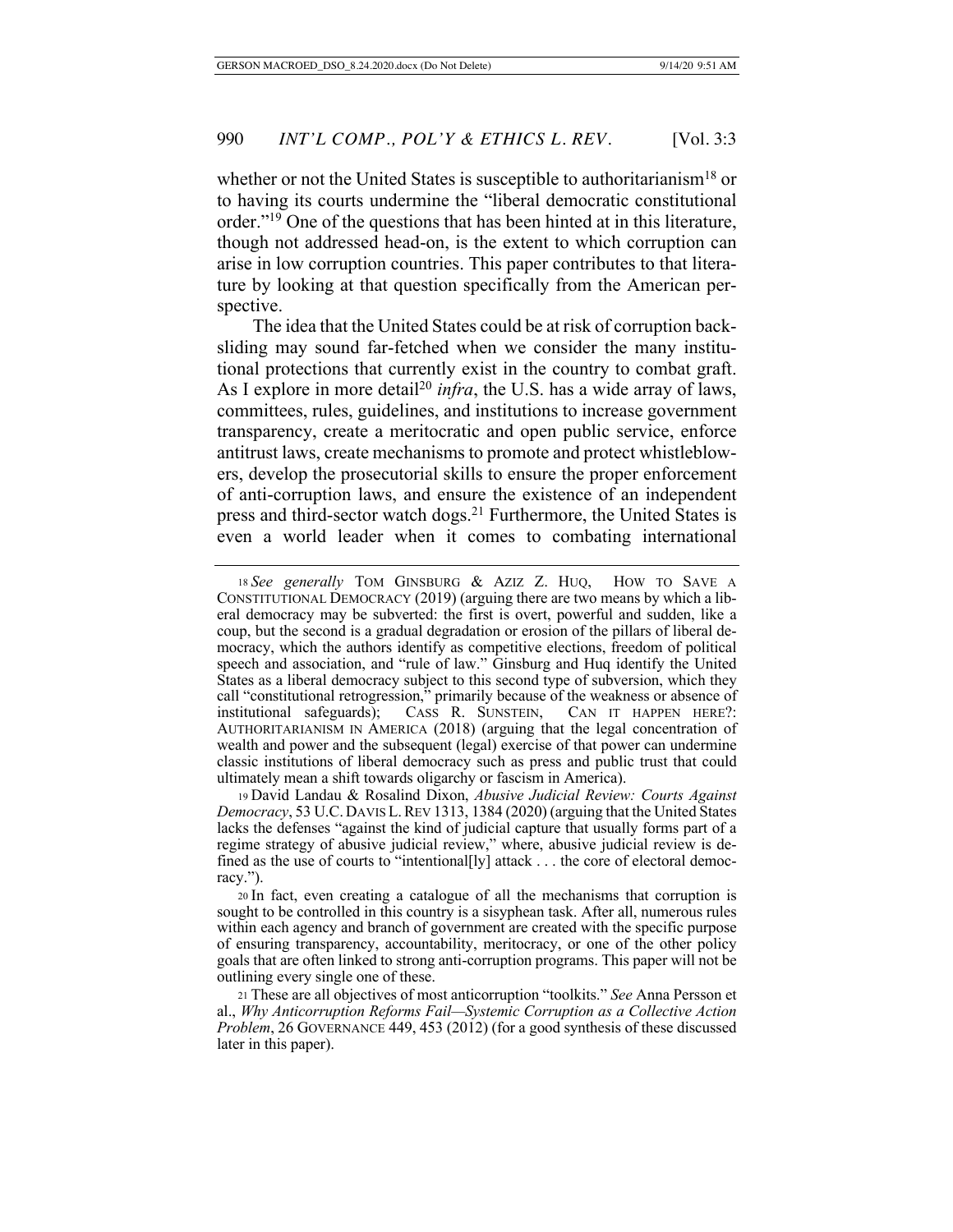corruption thanks in part to the ever growing enforcement<sup>22</sup> of the Foreign Corrupt Practices Act.<sup>23</sup> Whether these policies in and of themselves are actually effective in combating corruption is still very much an open question.24

The problem of controlling corruption is particularly acute because of how the phenomenon of public corruption works.<sup>25</sup> Although, traditionally,<sup>26</sup> corruption has been understood as a cost-benefit

<sup>22</sup> Letter from Gibson, Dunn & Crutcher LLP to Clients and Friends, 2019 Year End FCPA Update (Jan. 6, 2020), https://perma.cc/F7YT-HYQJ.

<sup>23</sup> This law is seen as a model worldwide and has been replicated by countries such as Britain and Mexico.

<sup>24</sup> There are reasons to doubt that some of the policies are indeed effective. For example, transparency policies, sometimes labeled sunshine policies because they are meant to shine a light on nefarious activities, have largely been unsuccessful in ensuring greater accountability. *See, e.g.*, Omri Ben-Shahar, *The Failure of Mandated Disclosure*, 159 U. PENN. L. REV. 647 (2010). In fact, Anna Persson et. al, *supra* note 20, argue that these policy measures are relatively ineffective in reducing corruption. However, Matthew Stephenson, *Corruption as a Self-Reinforcing "Trap": Implications for Reform Strategy* (QoG Working Paper No. 2019:10, June, 2019) [hereinafter Matthew Stephenson, *Corruption as a Self-Reinforcing "Trap"*], among others, has argued that these incremental measures have been effective even if in many instances it has only been on a small scale. *See also* Jeremy Pope, TRANSPARENCY INTERNATIONAL SOURCEBOOK 2000, CONFRONTING CORRUPTION: THE ELEMENTS OF A NATIONAL INTEGRITY SYSTEM (2004). However, the extent to which each policy is effective is an empirical question that is beyond the scope of this paper.

<sup>25</sup> Corruption is indeed a problem. That view is mainstream now. *See, e.g.*, Daniel Kaufmann & Shang-Jin Wei, *Does 'Grease Money' Speed Up the Wheels of Commerce?*, 15 (Nat'l Bureau of Econ. Research, Working Paper No. 7093, 1999), http://papers.ssrn.com/sol3/papers.cfm?abstract\_id=629191 (showing that corruption tends to reduce development); Benjamin A. Olken & Rohini Pande, *Corruption in Developing Countries*, 4 ANN. REV. ECON. 479, 493 (2012) (suggesting that corruption decreases the impact of antipoverty programs); Rose Jacobs, *How to Fight Corruption—and Why We Should*, CHI. BOOTH REV. (May 20, 2019), https://review.chicagobooth.edu/economics/2019/article/how-fight-corruption-andwhy-we-should (for examples in the popular press).However, this consensus was not always the case. *See, e.g.*, Nathaniel H. Leff, *Economic Development Through Bureaucratic Corruption*, 8 AM.BEHAV. SCIENTIST 8, 8 (1964) (arguing that corruption was able to cut red tape and thus increase efficiency); SAMUEL P. HUNTINGTON, POLITICAL ORDER IN CHANGING SOCIETIES 59-92 (1st ed. 1969) (arguing that corruption provided access to the political process to groups that may have been alienated from them).

<sup>26</sup> *See* Gary S. Becker & George J. Stigler, *Law Enforcement, Malfeasance, and Compensation of Enforcers*, 3 J. LEGAL STUD. 1, 3 (1974); *see, e.g.*, SUSAN ROSE-ACKERMAN, CORRUPTION: A STUDY IN POLITICAL ECONOMY (1st ed. 1978).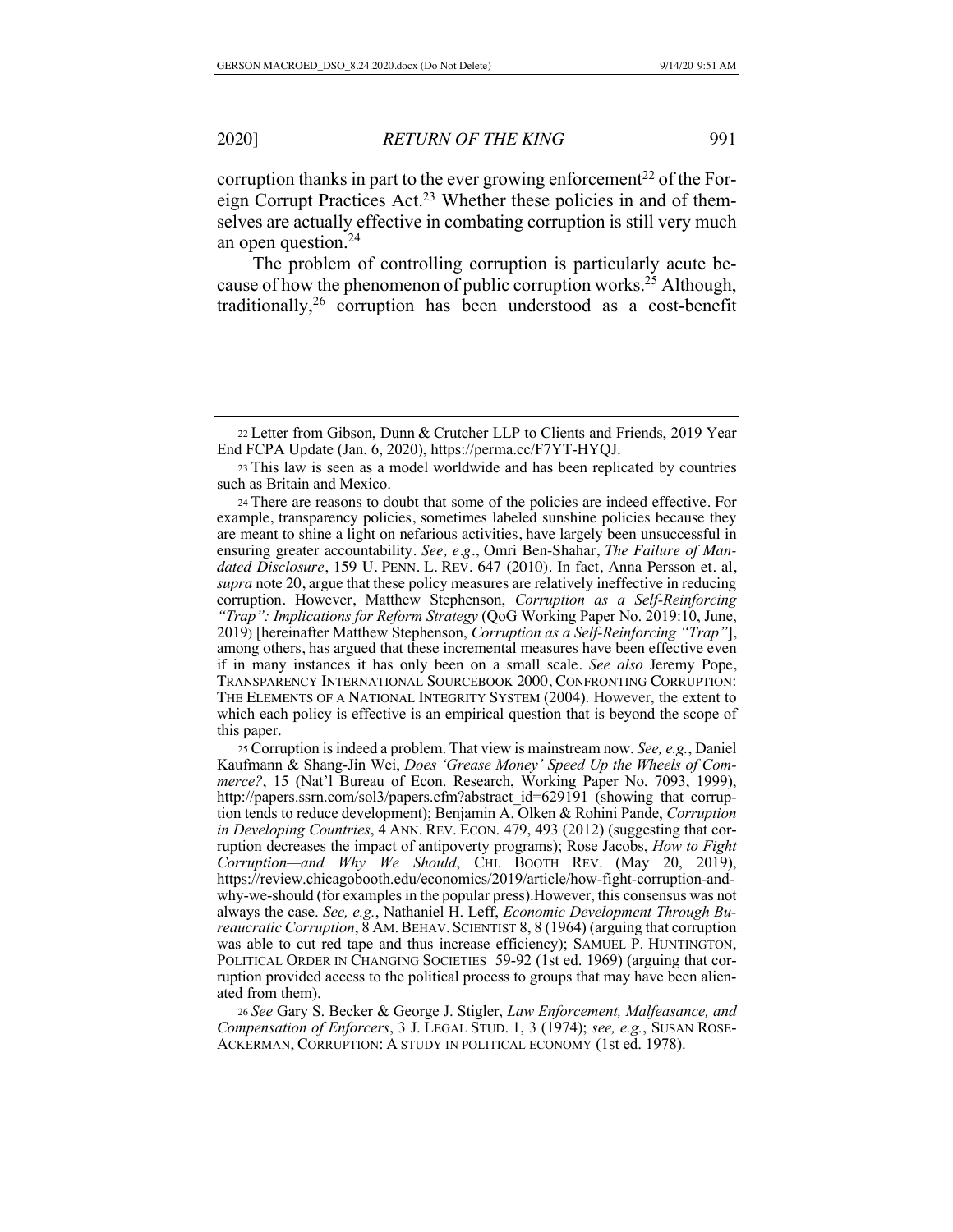problem,<sup>27</sup> more recently,<sup>28</sup> scholarship has moved in the direction of viewing it as an equilibrium<sup>29</sup> or as a collective-action problem.<sup>30</sup> Both of these frameworks explain corruption as a problem grounded in contextual incentives. According to these theories, people engage in corruption either because it is appropriate, or because not doing so would be more difficult than doing so. Importantly, the individual ideologies or beliefs with regards to corruption become irrelevant because if the expectation is that others will engage in or expect corruption, then most individuals will do so also.31 Corruption's imperviousness to individual beliefs means that even if all Americans believed corruption to be nefarious, if corrupt actions were met with impunity of it then we would expect corruption to rise.

This paper applies the equilibrium framework to the United States to show that there are signs that the country is backsliding. The paper discusses three key developments over the past decade that are responsible for this. The first development is the Supreme Court's narrowing

29 RAY FISMAN & MIRIAM A. GOLDEN, CORRUPTION: WHAT EVERYONE NEEDS TO KNOW 4-11 (1st ed. 2017).

<sup>30</sup> Anna Persson et al., *supra* note 21.

<sup>27</sup> Scholarship has looked at a great number of institutional settings and triggers (i.e., costs and benefits) that could impact the level of corruption. *See* James E. Alt & David D. Lassen, *The Political Economy of Institutions and Corruption in American States*, 15 J. THEORETICAL POL. 341, 350-55 (2003) (voter initiatives, political competition, open primaries, and campaign expenditure restrictions); Rafael Di Tella & Ernesto Schargrodsky, *The Role of Wages and Auditing during a Crackdown on Corruption in the City of Buenos Aires*, 46 J. L. & ECON. 269, 279-85 (2003) (monitoring mechanisms); Torsten Persson et al., *Electoral Rules and Corruption*, 1 J. EUR. ECON. ASSOC'N 958, 964-69 (2003) (electoral rules); Benjamin A. Olken, *Corruption Perceptions vs. Corruption Reality*, 93 J. PUB. ECON. 950 (2009) (judicial enforcement).

<sup>28</sup> I do not mean to say that the idea is novel. In fact, Max Weber articulated that culture is an important factor in determining corruption. *See* MAX WEBER, THE PROTESTANT ETHIC AND THE SPIRIT OF CAPITALISM (Talcott Parsons trans., 1st ed. 1930). This idea has also echoed in other works of social science. *See, e.g.*, EDWARD C. BANFIELD, THE MORAL BASIS OF A BACKWARD SOCIETY (1st ed. 1958). The only argument put forth is that scholarship on corruption has mostly, up until recently ignored the idea of culture.

<sup>31</sup> Two things must be noted. The first is that this model does allow for individuals to break from the norm, however it is rare because in that context it is very hard (costly) to do so. The second is that much of the scholarship in this area has been reticent to speak about social norms and instead adopts the framework or language of economics or rational choice theory. Ray Fisman and Miriam Golden, for example, refer to corruption as an equilibrium. In that equilibrium, the reason people either do or do not engage in corruption is because of the expectations of what other people will do. This is saying that people live in places where corruption is or is not accepted or expected, and that is what determines the levels of corruption (and its intractability). *See* FISMAN & GOLDEN, *supra* note 29, at 6.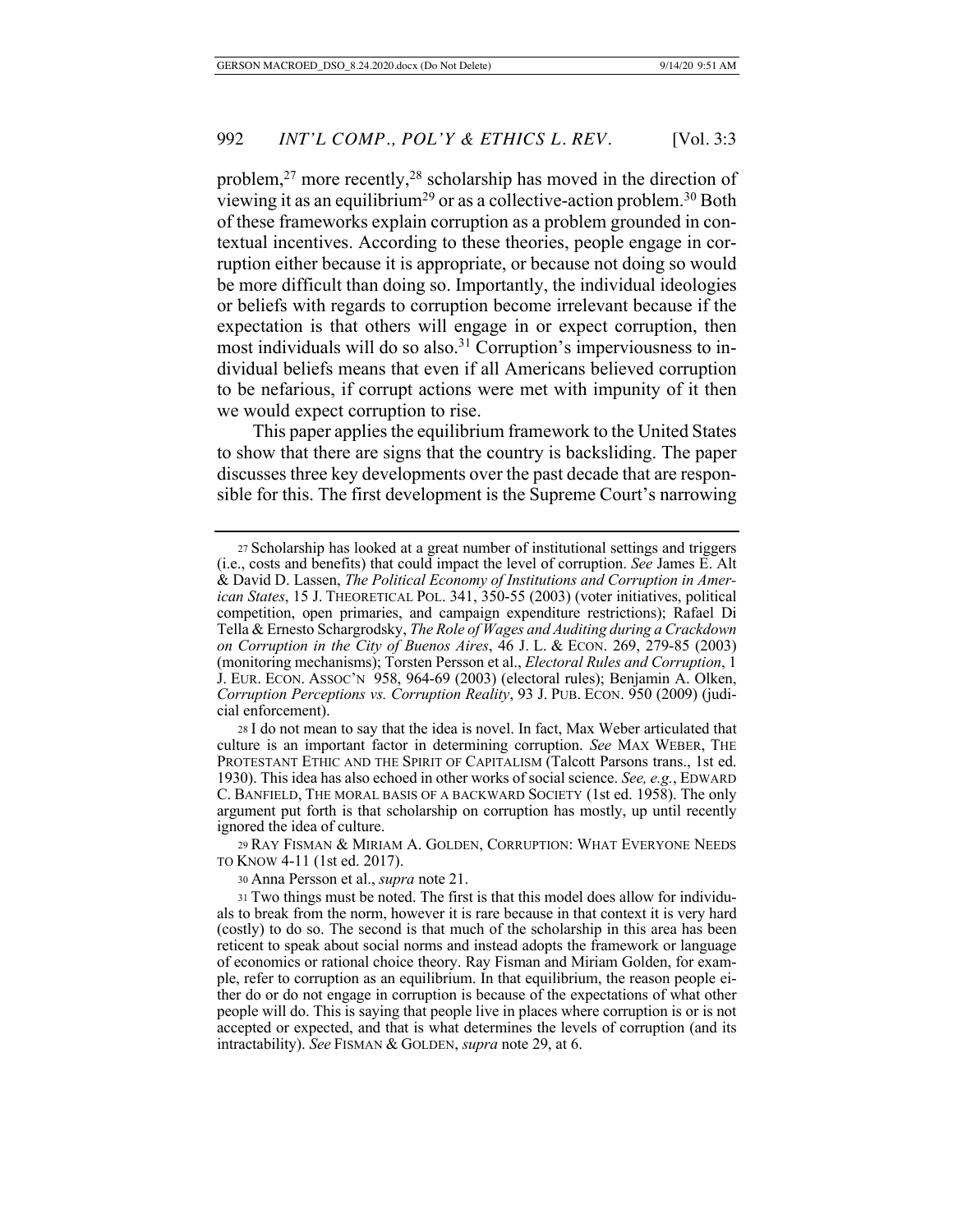definition of what acts count as corruption. While many, discussed *infra*, have found the Supreme Court's interpretation of corruption criminal law statutes to be shortsighted at best, and pernicious at worst,  $32 \text{ I}$ argue that the outcomes in these cases were not unpredictable or incorrect. Rather, they are entirely consistent with criminal law's traditional protections and the tools used to interpret said body of law. In fact, criminal law reveals itself to be a limited anti-corruption tool because what constitutes corruption is so indeterminate that it is hard to convict people for crimes that have such porous borders. The reason the Supreme Court's anticorruption decisions have led to such outcry is that the various protections found in criminal procedure are designed to address a power and information asymmetry between the

Supreme Court jurisprudence has indeed shown that interpreting corrupt acts within the framework of criminal law can be very limiting. As discussed *infra* in Part II, in one line of decisions, the Supreme Court has shrunk the reach and scope of anti-corruption criminal statutes. Whether it was looking at bribery or gratuity statutes, the Court has winnowed out the types of people that can be considered to be involved in criminal corruption, as well as the types of interactions that are precluded by law. In other words, it is not only that the Court has narrowed bribery<sup>35</sup> only to explicit *quid pro quos*, but that it has reduced what can be a *quid* or a *quo*, who can be charged with giving or receiving one, and even what constitutes a *pro*.

state and the individual accused.<sup>33</sup> In cases of grand scale corruption,<sup>34</sup> that asymmetry is much narrower, and in sometimes nonexistent.

The second development that can affect corruption backsliding is the expansion/creation of corporate personhood and the way in which this can lead to private interests driving politics and policy. This debate has been much more at the center of public debate and legal

<sup>34</sup> It should be clear that here I am discussing cases of corruption involving high ranking officials and large sums of money, not petty bribes.

<sup>35</sup> Usually with respect to embezzlement, which is thought of as the clearest corruption crime. The issue of defining corruption will be addressed in Part I.

<sup>32</sup> *See* Lynn Adelman*, The Supreme Court and the Corruption of Democracy*, 38 RARITAN Q. R. 6, 9-11 (2019) (arguing that the Supreme Court is obtuse about corruption.).

<sup>33</sup> *See, e.g.*, Daniel R. Pastor, *La Víctima y los Delicados Equilibrios del Proceso Penal: Una Reflexión Comparada* [*The Victim and the Delicate Balances of the Criminal Process: A Comparative Reflection*], DIRITTO PENALE CONTEMPORANEO (2014) (arguing that "a penal model that truly considers fundamental rights . . . is characterized by [its focus] on preventing the use of the State's repressive elements.") (translation by Author).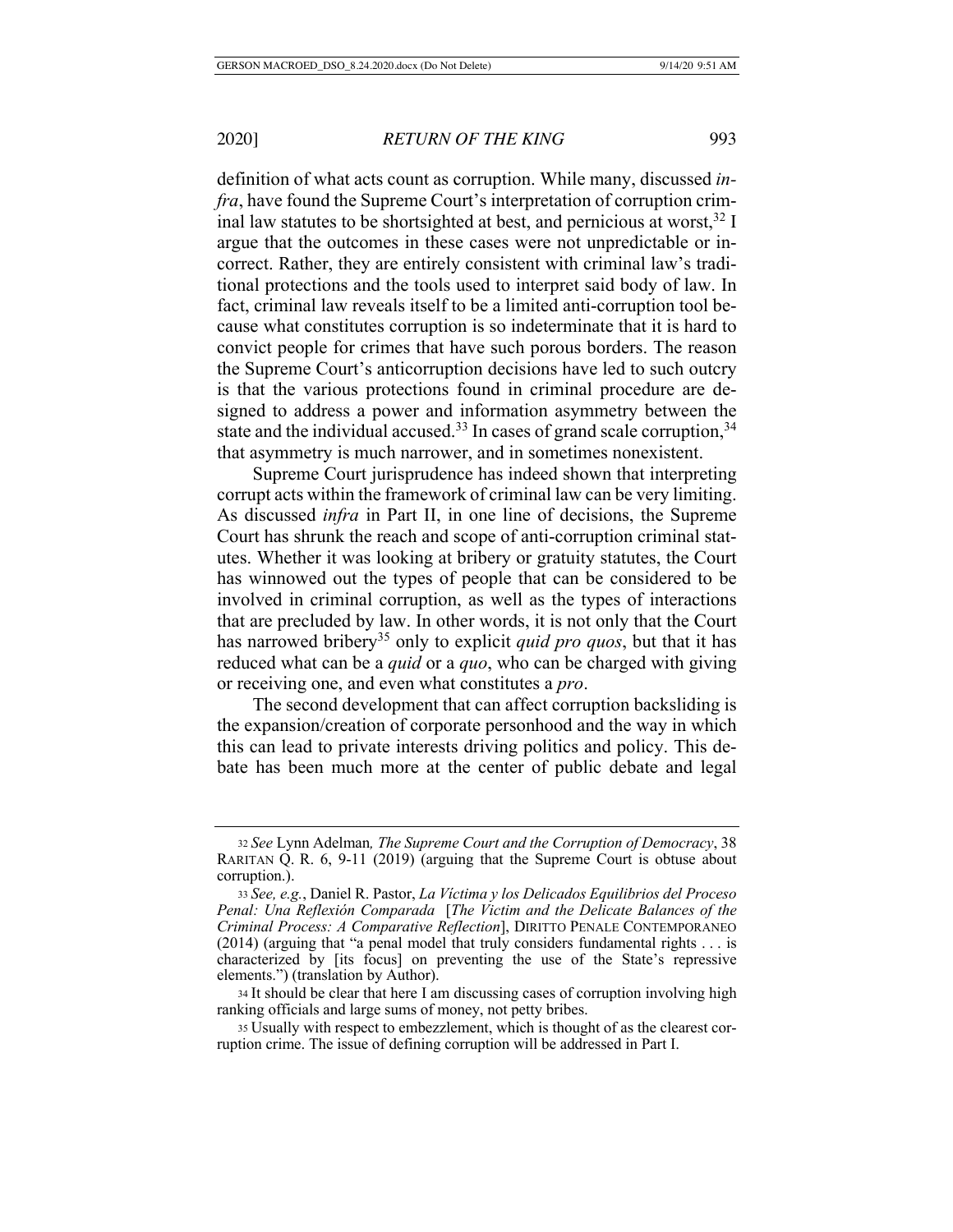scholarship.36 As I argue *infra*, the core disagreement in these cases has to do with when (if ever) private influence becomes corrupting,  $37$ which the Court's majority has found seldom occurs. This disagreement revolves around, again, what corruption is. The court has decidedly held that private interests are rarely corrupting, and moreover, are the *sine qua non* of democratic practice.

Nonetheless, for the Court's decisions to have an impact on corruption one need not resolve the issue of when influence becomes inappropriate. As discussed *infra*, a key determinant of corruption is whether people perceive it to be occurring or not, not whether it is in fact happening. The Court invalidating many of the mechanisms to control corporate influences in government can increase people's perception of corruption prevalence, which can in turn cause corruption to increase.

Finally, this article argues that in light of the general inadequacy of criminal law and campaign finance laws to target corruption, and the fact that much of corruption seems to be determined by expectations of behavior, informal or semi-formal governance norms are essential to control public graft. It is because of this that the unpunished and repeated abuses of public governance norms carried about by President Trump and his administration are so concerning. Whatever one may think of President Trump's administration, the fact that it has significantly defied presidential and governance norms is undeniable. From not releasing the President's tax records, to asking foreign nations to investigate political opponents, to hosting foreign dignitaries in hotels owned by his family, and to refusing to answer subpoenas, the executive has consistently gone against precedent in refusing to comply with ethics and other norms that have no actual enforcement mechanisms.38 This context of repeated legal norm violations coming

<sup>36</sup> For this reason, it occupies less of the analytical space in this paper.

<sup>37</sup> As explained in Section I, I am referring to corruption as the abuse of public power for personal gain, not only as the existence of *quid pro quos*. 38 *See* Tanya Ballard Brown, *President Trump Doesn't Need To Release His Tax* 

*Returns—For Now*, NAT'L PUB. RADIO (Oct. 7, 2019, 10:10 AM), https://www.npr.org/2019/10/07/767830713/federal-judge-rules-trump-must-handover-8-years-of-tax-returns (regarding Donald Trump's refusal to provide his tax returns); Kate Brannen, *Trump's True Betrayal: A Pattern of Soliciting Foreign Interference in US Elections*, JUST SECURITY (Dec. 3, 2019), https://www.justsecurity.org/67581/trumps-true-betrayal-a-pattern-of-soliciting-foreign-interference-inus-elections/ (discussing Donald's Trump's calls for foreign governments to investigate his political opponents); Alex Altman, *Trump Hotel: Conflicts of Interest in Washington, DC*, TIME (June 8, 2017), https://time.com/donald-trumps-suite-ofpower/ (discussing potential personal conflicts on interest with Donald Trump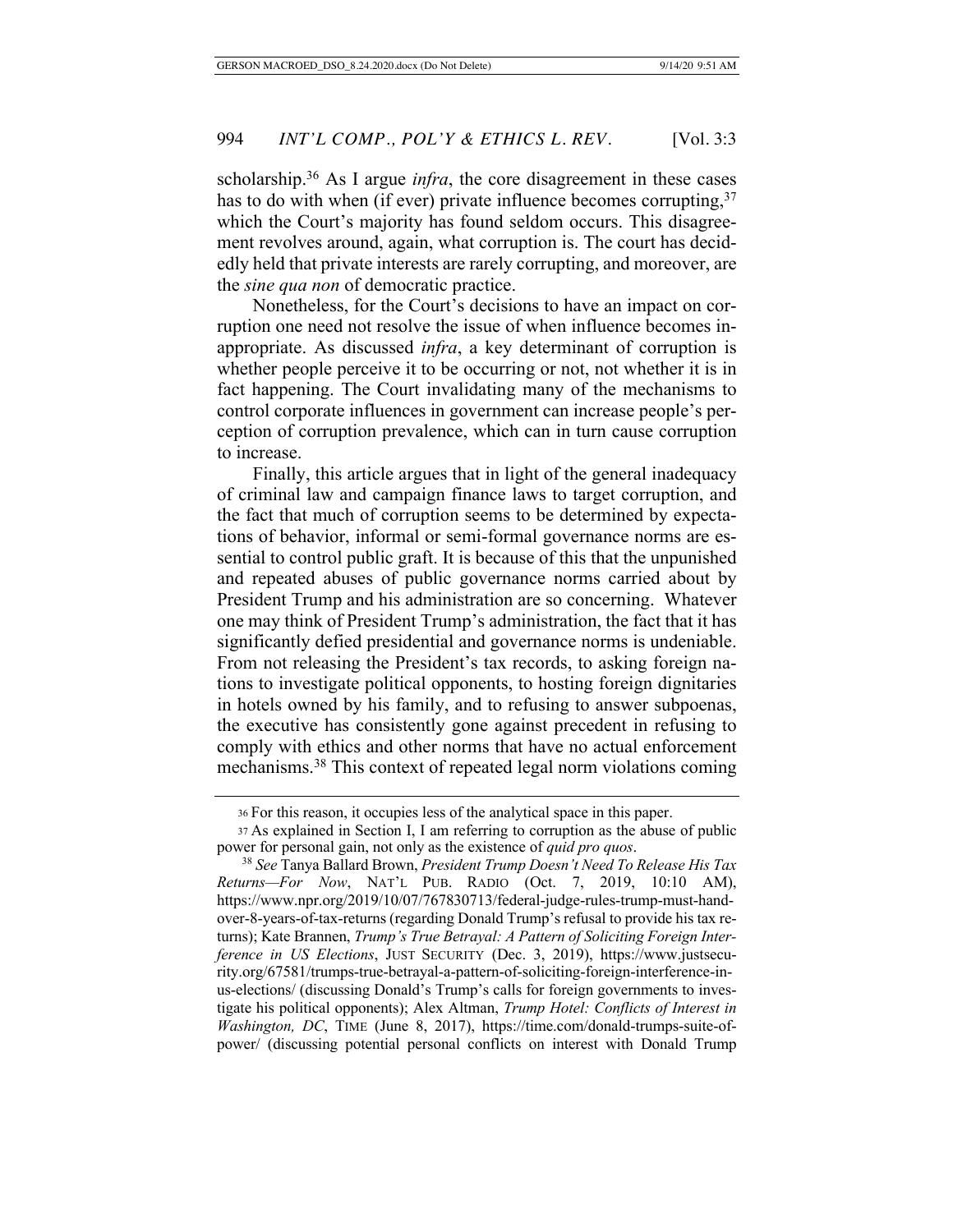from the executive gives us reason to question whether our ropes can protect us from the sirens. After all, the institutional apparatus built to promote accountability and enforcement has largely been ineffective in reigning in Mr. Trump. And so, if we rely so much on norms, what could be the consequences of norm-erosion?

The notion that corruption is a multiple equilibria problem means that just like a country can become less corrupt, it can also become more so. Furthermore, moving out of a particular position in the equilibrium is very hard to do.<sup>39</sup> It is because of this that backsliding is so alarming. Of course, just like there are arguments as to how countries precisely move out of high corruption equilibria,<sup>40</sup> there can also be disagreements as to how a country may devolve. One may think that the legal developments outlined here are not enough for backsliding to occur. However, given the amount of uncertainty around how corruption is defeated, we should be wary of arguments that dismiss the idea of backsliding. $41$ 

This paper makes the argument that although the United States is not at immediate risk of becoming a high-corruption country, there are worrying signs and only partial answers. This article is organized as follows: Part I addresses the definition of corruption and how it has been characterized to function. This discussion is important because, as we will see in the next section, the U.S. government is only empowered to prosecute a narrow range of the behavior that can be considered corruption. Moreover, to understand why the U.S. is at risk of backsliding, we need to understand how corruption works. Part II outlines the legal and policy framework that exists in the United States to

hosting foreign dignitaries in his own hotels); Frank O. Bowman III, *Trump's Defense Against Subpoenas Makes No Legal Sense*, ATLANTIC (Jan 28, 2020), https://www.theatlantic.com/ideas/archive/2020/01/trumps-defense-against-subpoenas/605635/ (regarding Donald Trump's refusal to comply with subpoenas).

<sup>39</sup> *See generally* Persson et al., *supra* note 21 (outlining the failure of a plethora of anticorruption reforms worldwide.).

<sup>40</sup> *Compare* Stephenson, *Corruption as a Self-Reinforcing "Trap"*, *supra* note 24, at 6, *with* Bo Rothstein, *Anti-Corruption – A Big Bang Theory* (QoG Working Paper No. 2007:3, 2007) (describing the need for a "big bang approach" to anticorruption).

<sup>41</sup> There is also an argument to be made in favor of being overly cautious. There are very high costs of corruption, addressed *infra* note 53, while there are few benefits of not protecting zealously against it. It may be argued that there are chilling effects as to the responsiveness of politicians to individuals or groups by curbing corruption, as the Supreme Court has done. However, as addressed in Section II this is a superficial conception of public representation, and also it is at the least very questionable that those chilling effects outweigh the potential costs of corruption uptick.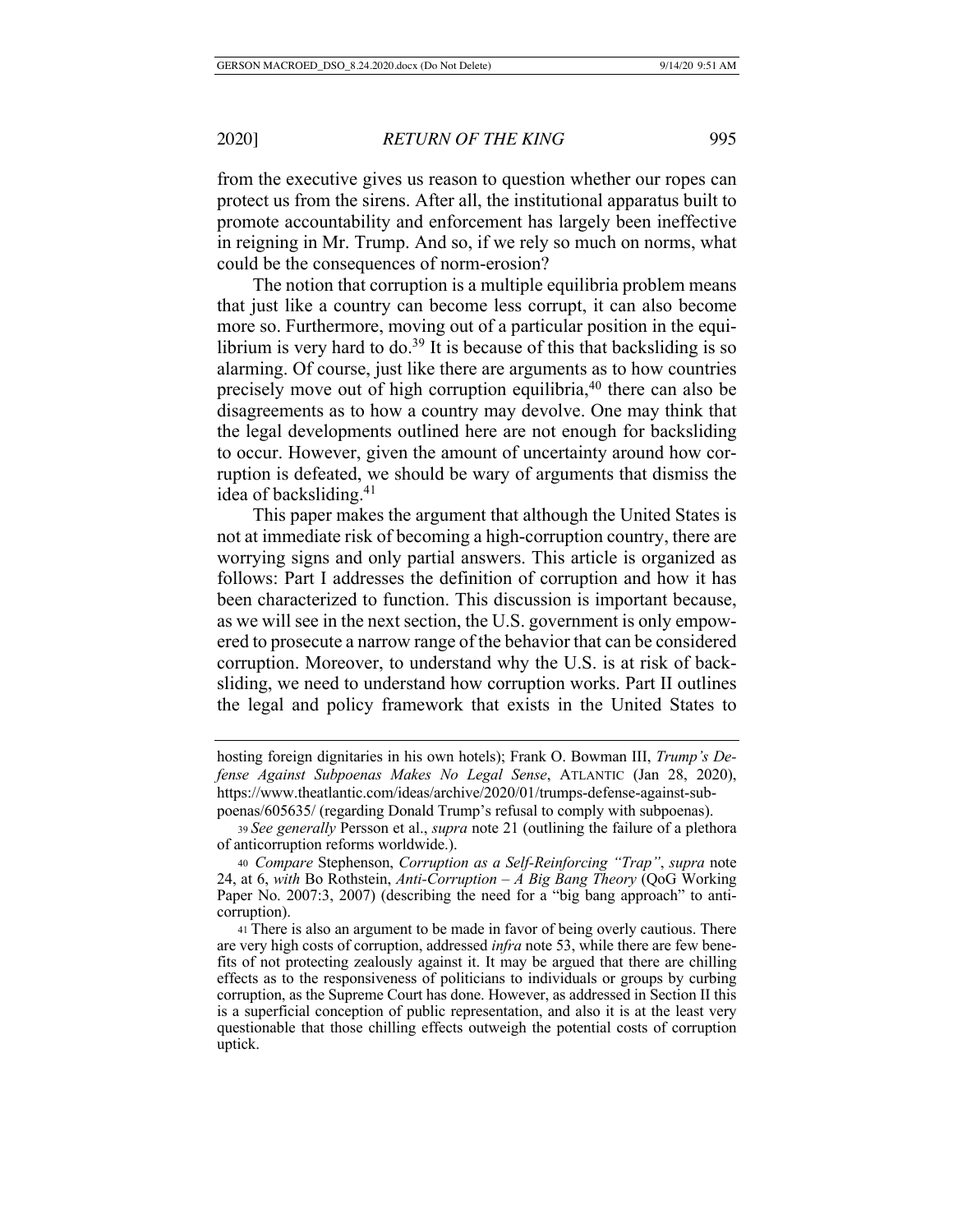combat corruption; explaining why only a few and extreme set of actions can (and should) be criminally prosecuted, and the jurisprudential developments that have led to an expanded systemic or institutional corruption in the United States. The next part makes the case for the importance of governance and anti-corruption norms and how, given all of the above, corruption backsliding can happen (and may already be happening) in the United States. That section also addresses some objections to the idea of corruption backsliding. The final section outlines some policy proposals.

### II. DEFINING CORRUPTION

## *A. A Problem with No Clear Boundaries*

Despite corruption's long history, the definition of the term has remained elusive. As Francis Fukuyama pointed out, one of the problems of studying corruption is that it elicits limited conceptual precision.42 The problem is not minor. Some have even taken the position that partly because corruption is difficult to define, a more constructive idea is to define its opposite.43 Yet, because this paper addresses a set of behaviors it identifies as corrupt—and therefore problematic it is worth outlining what those behaviors are.

The most widely used<sup>44</sup> definition of corruption is provided by TI: "abuse of entrusted power for private gain."45 This definition, though popular, is not particularly useful. The word "abuse" is especially problematic because it invites relativism. Although there are clear instances of behavior that enter the definition, there are others that could very well fall within the scope of this definition that we may not consider corrupt per se. An example of the former is a public official guaranteeing a government contract after receiving a payment for

<sup>42</sup> Francis Fukuyama, *What is Governance?*, 26 GOVERNANCE 347, 350-351 (2013).

<sup>43</sup> *See* Bo Rothstein & Jan Teorell, *What Is Quality of Government? A Theory of Impartial Government Institutions*, 21 GOVERNANCE 165, 169 (2008) (arriving at the conclusion that the opposite is "impartiality in the exercise of public power"); Marcus Agnafors, *Quality of Government: Toward a More Complex Definition*, 107 AM. POL. SCI. REV. 433, 433 (2013); Bo Rothstein, *What is the Opposite of Corruption?*, 35 THIRD WORLD Q. 737, 745 (2014).

<sup>44</sup> The World Bank has adopted this definition. *See, e.g.*, Vinay Bhargava, *The Cancer of Corruption*, WORLD BANK GLOBAL ISSUES SEMINAR SERIES (2005), *available at* https://perma.cc/YU8R-7BTJ. *See also* FISMAN & GOLDEN, *supra* note 29.

<sup>45</sup> Anne Peters, *Corruption as a Violation of International Human Right*, 29 EUR. J. INT'L L. 1251, 1254 (2019); FISMAN & GOLDEN, *supra* note 29.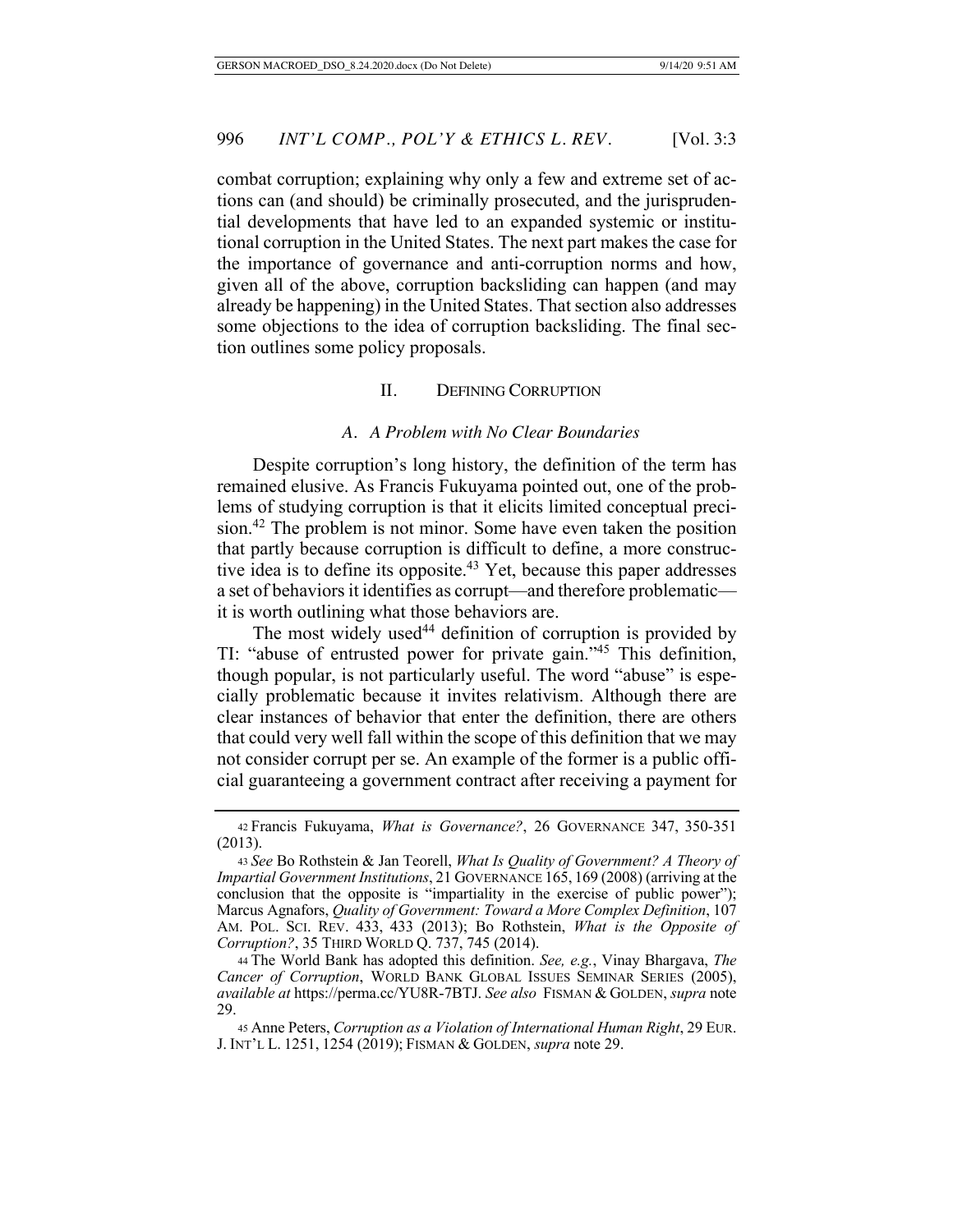a private party. An example of the latter may be the revolving door between government and private industry. Recently, former mayor of Chicago, Rahm Emanuel, took an employment position with an investment bank.46 Is this an abuse of entrusted power he had or not? On the one hand, it makes sense for an investment bank to hire Mr. Emanuel given his relevant experience, but on the other is he not now making a lot of money because of his prior positions in public office? The answer to the question of whether or not this is corruption probably falls in the eye of the beholder. However, a definition that leaves open such questions is not particularly useful for social science, let alone law.

Another problem with TI's definition is that "it focuses on the conduct of public officials and ignores the roles of private actors such as bribe payers and money launderers."47 When thinking about corruption from a societal perspective we must think of it as a two way street. Of course, the police officer taking a bribe is engaging in corruption, but so is the individual paying the officer. There may be questions revolving around which is the more morally reprehensible party, but such questions are irrelevant with regard to the question of *what* corruption is.

In order to counter these problems with TI's definition, some scholars take a much more formalistic approach to describe the issue of corruption. Kevin Davis, for example, defines corruption as the legal terms "bribery" and "embezzlement."48 I classify this definition as formalistic because it ties corruption to particular legal definitions. The issue with such a formalistic constraint is that each court may have varied interpretations of the acts of bribery or embezzlement such that its definitions may include non-corrupt acts and exclude corrupt acts. As further discussed *infra*, the Supreme Court in *McDonell v. U.S.*<sup>49</sup> defined bribery so narrowly that it is hard to fathom this type of bribery

<sup>46</sup> Ben Miller, *Former Chicago Mayor Rahm Emanuel Gets New Job with NYC Investment Bank*, CHI. BUS. J. (June 7, 2019, 9:18 AM EDT), https://www.bizjournals.com/newyork/news/2019/06/06/former-chicago-mayorrahm-emanuel-gets-new-job.html.

<sup>47</sup> Kevin E. Davis, *Corruption as a Violation of International Human Rights: A Reply to Anne Peters*, 29 EUR. J. INT'L. L. 1289, 1290 (2019).

<sup>48</sup> *Id.* 

<sup>49</sup> McDonnell v. United States, 136 S.Ct. 2355, 2370 (2016).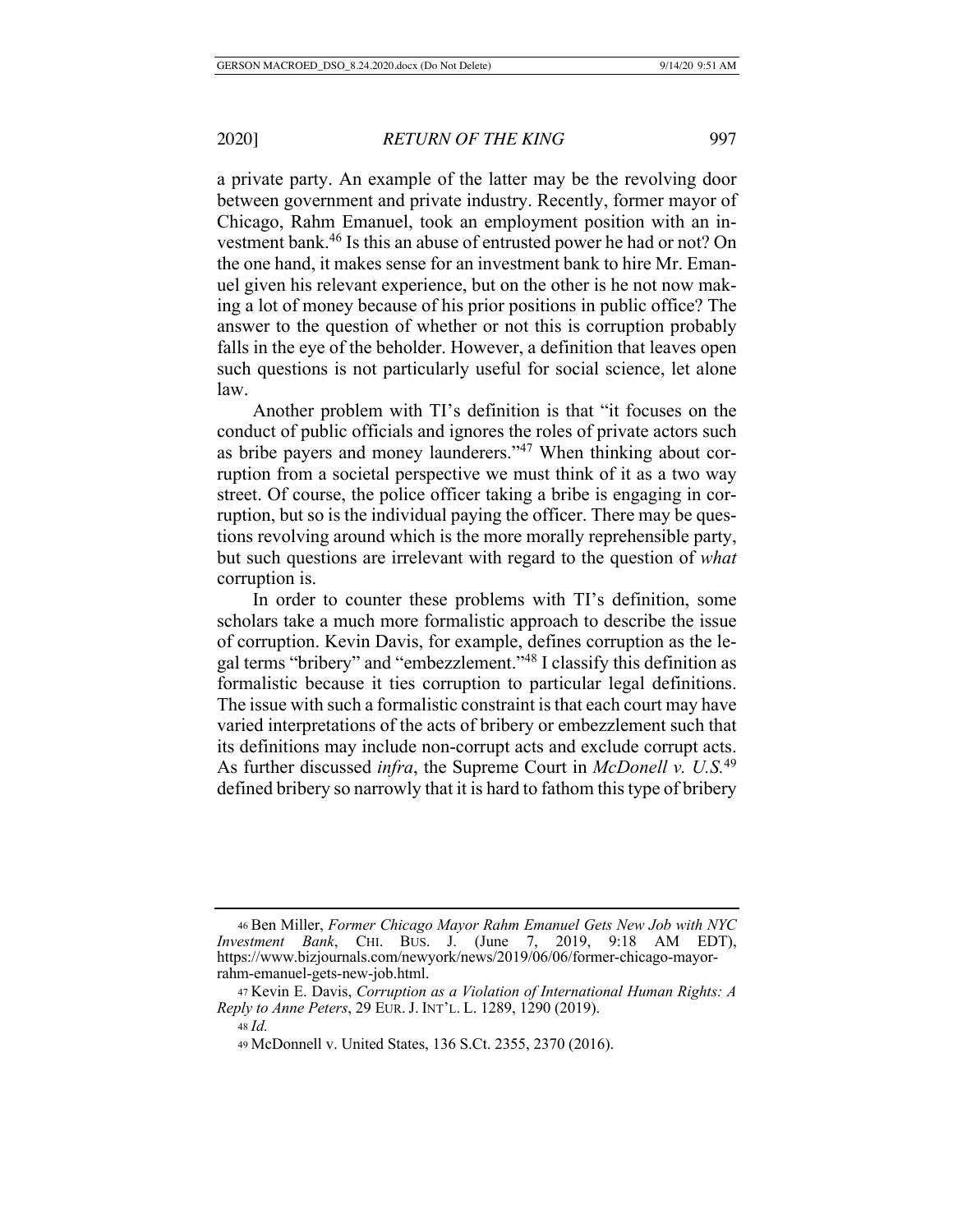ever actually occurring in low-corruption<sup>50</sup> countries or among sophisticated parties.<sup>51</sup>

The Court's definition of bribery in *McDonell* excludes actions by public officials that may in fact be considered as *quo* to the private individuals *quid*, but that do not arise to the level of a public act. For example, recommending the hiring of the payer's son to a position in a particular government department would not be an official act according to the Court. However, actions like these are precisely what we mean when we talk about corruption. They are actions that lead public officials to act on behalf of private individuals after they have received a payment, when the official has no real purpose to act on the individual's behalf but for the payment they received. Notably, such actions would be covered by TI's definition.

*McDonell* is not a case about corruption generally. Rather, it is a case about the statutory definition of bribery. The purpose of mentioning it here is simply to point out that narrowing the definition of corruption to "bribery" or "embezzlement" alone carries significant problems as well. Different statutes will have different borders and different courts will reach different conclusions as to the location of those borders.

So, we are back to where we started: a place of limited conceptual precision. Part of the problem is that any definition of corruption is tied down to other concepts which in turn have no fixed or even common understanding: abuse, bribery, embezzlement. However, the above discussion serves to roughly delineate the behaviors that corruption as I understand it refers to: public officials requesting money or goods to act in a particular way, paying (or promising future payment) to public officials to act now or in the future in a way that they would not otherwise act but for said payment or promise, and officials stealing public funds for their own use. I will refer to these as the "core corruption acts" throughout the paper. This may not be satisfying insofar as it does not tell us whether behaviors such as clientelism,  $52$ 

<sup>50</sup> Albeit plagued with biases and inexact, TI's "Corruption Perception Index" is a tool that can be used to identify which countries are low corruption. Because index scores countries on a scale of 0-100, it is possible to use a minimum score as a benchmark for which countries can be considered low corruption. I propose a score of 70, meaning only 24 countries would be in this category.

<sup>51</sup> Referring to parties that have access to lawyers, accountants, and financiers that can devise schemes to curtail the law.

<sup>52</sup> Susan C. Stokes, *Political Clientelism*, *in* THE OXFORD HANDBOOK OF POLITICAL SCIENCE, 604 (Robert T. Goodin & Susan C. Stokes eds., 2011) (clientelism defined as giving material goods in return for electoral support).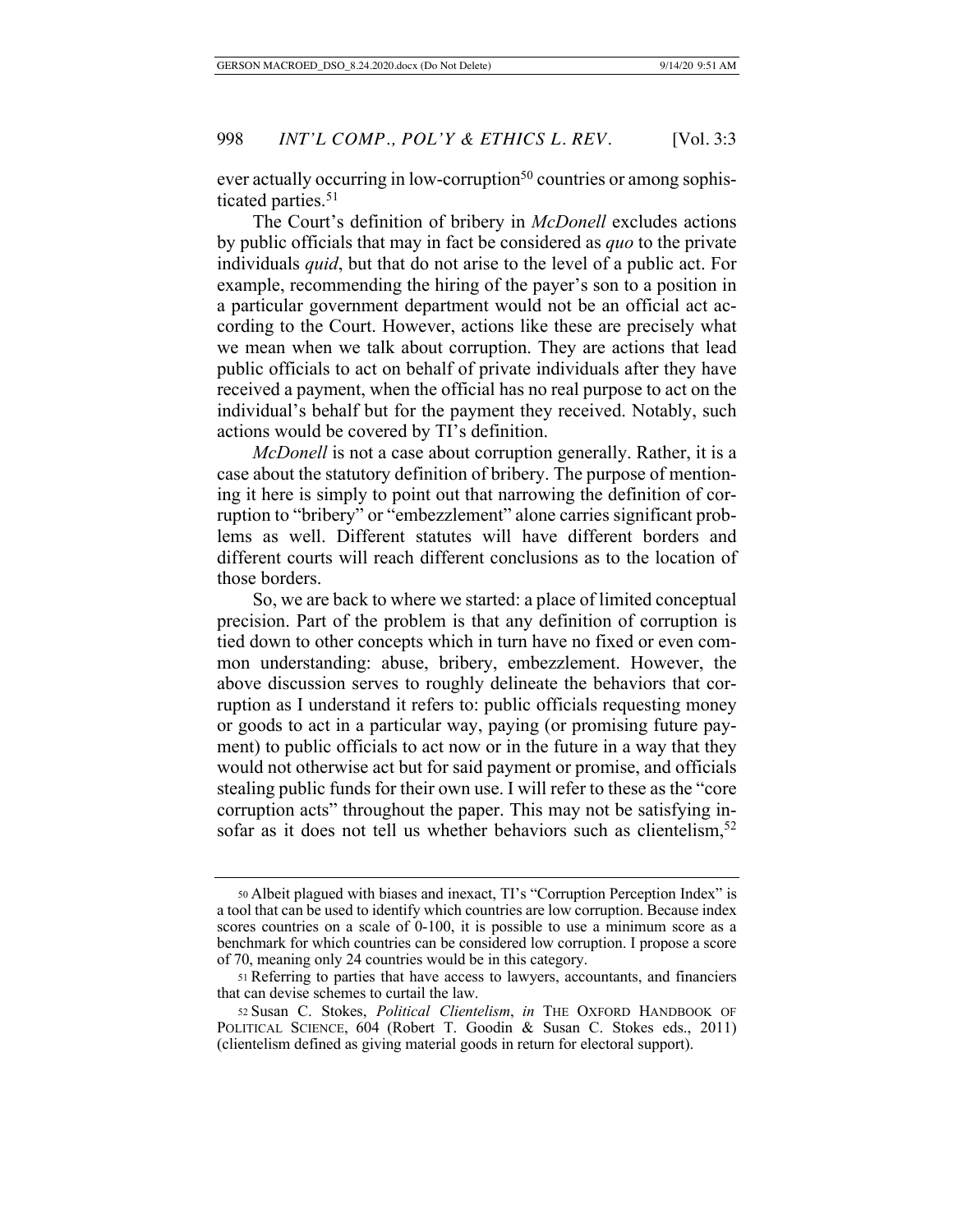nepotism, or favoritism are corrupt. However, for the purposes of this paper, the attention should lie on the core acts of corruption. Not because these are the only destructive<sup>53</sup> behaviors, but because these are the most obviously problematic and universally condemned.<sup>54</sup>

# *B. What Kind of Problem is Corruption?*

Despite the fact that we cannot find a satisfactory definition of corruption, we can still describe what kind of problem it is. Many scholars have followed traditional law and economics account of crime generally,<sup>55</sup> and identified corruption to be a problem of incentives. In simple terms, according to this framework, people engage in corruption because its expected payoff is greater than the cost of punishment (usually because the probability of punishment is low or the severity thereof is limited). Mainstream models of corruption today have grown<sup>56</sup> from these basic conceptualizations to frame corruption

<sup>53</sup> Corruption has been linked to a great number of development struggles. *See* 

Paolo Mauro, *Corruption and Growth*, 110 Q.J. ECON. 681, 681 (1995) (corruption has been found to decrease total investment); Cheryl W. Gray & Daniel Kaufmann, *Corruption and Development*, FIN. & DEV. 7, 9 (March 1998) (corruption has been found to affect foreign direct investment); DANIEL KAUFMANN ET AL., GOVERNANCE MATTERS (World Bank Institute 2009) (corruption has been found to affect per capita income); Sanjeev Gupta et al., *Does Corruption Affect Income Inequality and Poverty?*, 3 ECON. GOVERNANCE 23, 23 (2003) (corruption has been found to have an impact on inefficient government spending); Toke S. Aidt, *Corruption, Institutions, and Economic Development*, 15 OXFORD REV. ECON. POL'Y 271, 288 (2009) (even those who contest the view that corruption has an impact on GDP acknowledge that it leads to "unsustainable development").

<sup>54</sup> Persson et al., *supra* note 21, at 455 (perhaps surprisingly for some, studies have shown that no matter what the level of corruption in a country actually is, individuals think the outlined corrupt behaviors are wrong).

<sup>55</sup> *See generally* Gary S. Becker, *Crime and Punishment: An Economic Approach*, *in* ESSAYS IN THE ECONOMICS OF CRIME AND PUNISHMENT 1 (Gary S. Becker and William M. Landes, eds., 1974).

<sup>56</sup> This can be explained in part due to the challenges posed by psychology, generally, and behavioral economics, specifically, on rational choice models of crime. *See*, *e.g.*, DAN ARIELY, THE (HONEST) TRUTH ABOUT DISHONESTY 11-30 (2012) (arguing that people do not actually think of the odds or consequences of punishment when committing crimes or lying).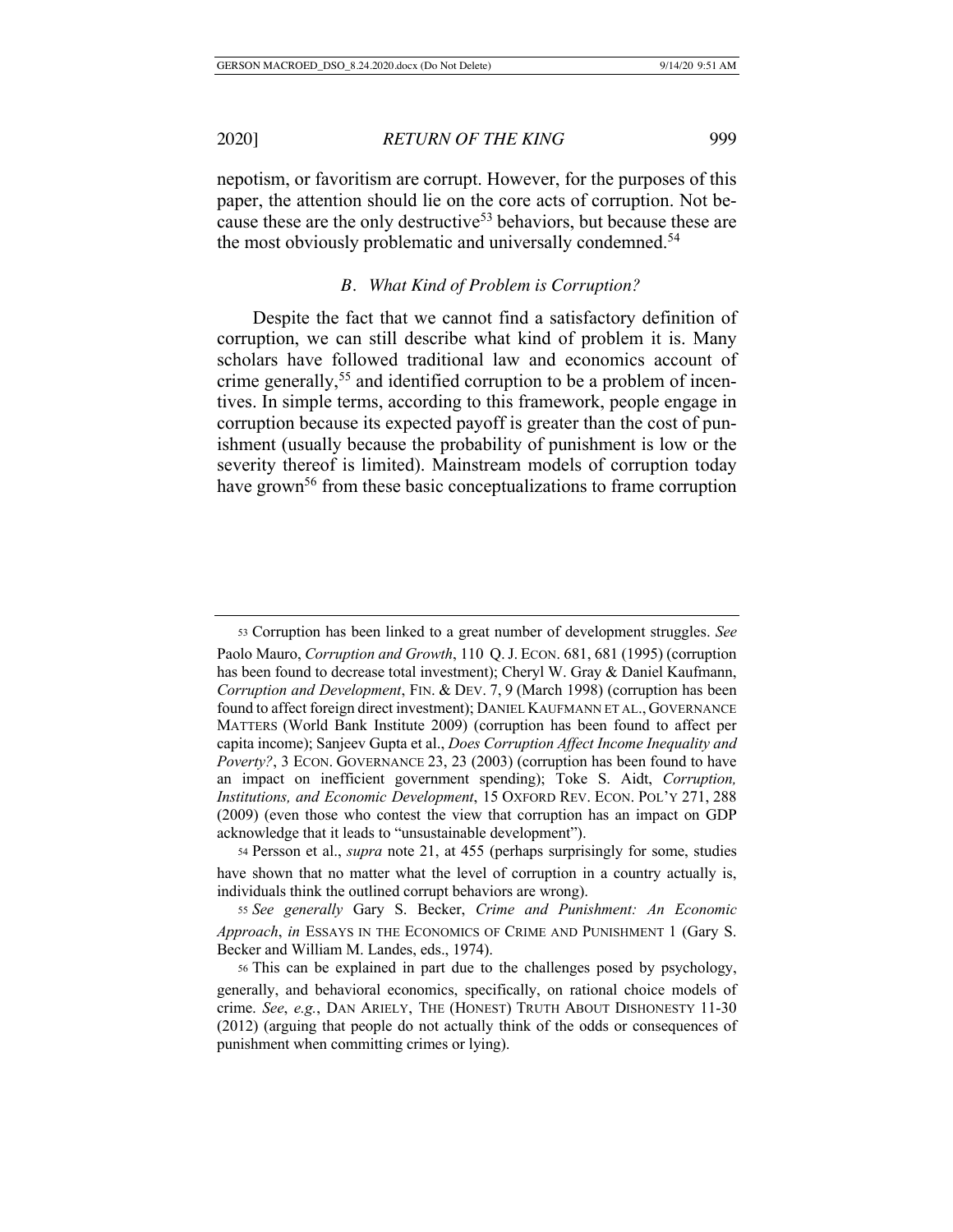either as an equilibrium<sup>57</sup> or a collective action problem.<sup>58</sup> These notions, though distinct, are similar descriptors of the phenomenon. This section explains how these frameworks help understand corruption and proposes that they provide the clearest and most accurate way to understand the phenomenon.

The equilibrium framework holds, in sum, that corruption can have multiple equilibria in society, meaning that any society could be in a position of high or low corruption (for simplicity sake, imagine there are only two possible equilibria). According to the model, people live in either equilibria based on what individuals' expectations are of each other's behavior. Places in the high-corruption equilibrium selfreinforce corrupt behavior because "the ubiquity of corruption strengthens individuals to behave corruptly,"<sup>59</sup> and vice versa. The equilibria are reinforcing for numerous reasons: the more corruption becomes widespread, the probability of detection and punishment lowers; corruption can buy out the judicial and political system thereby securing it; as more people engage in the behavior it is less shameful or stigmatizing (and thus more likely) for anyone to do so; if it occurs a lot in an industry, then only those people willing to engage in it will be attracted to that industry; and corruption can have macro-economic or social impacts that in turn cement corruption in any given State. The same, but opposite, is true for countries at lowequilibrium levels: the less corruption occurs, the probability of detection and punishment increases, the harder it can be to carry political and judicial clout, the more shameful and stigmatizing it will be, etcetera.

 Importantly, under an equilibrium model, what people actually want or believe is irrelevant. Whether people believe corruption is right or wrong—in a moral and/or practical sense—has no bearing on the amount of corruption there is in that place because corruption is

<sup>57</sup> *See generally* FISMAN & GOLDEN, *supra* note 29; Christopher Kingston, *Social Structure and Cultures of Corruption*, 67 J. ECON. BEHAV. & ORG. 90, 91 (2008); SUSAN ROSE-ACKERMAN, CORRUPTION AND GOVERNMENT: CAUSES, CONSEQUENCES, AND REFORM, 7-88 (1999). Some have formalized the equilibrium dynamic through experiments or models arriving at the same conclusions. *See*, *e.g.*, Elvio Accinelli & Edgar J. Sánchez Carrera, *Corruption Driven by Imitative Behavior*, 117 ECON. LETTERS 84, 85-86 (2012); Monica Violeta Achim, *Cultural Dimension of Corruption: A Cross-Country Survey*, 22 INT'L ADVANCES ECON.RES. 333, 334-35 (2016).

<sup>58</sup> Persson, et al., *supra* note 21.

<sup>59</sup> Stephenson, *Corruption as a Self-Reinforcing "Trap"*, *supra* note 24, at 10.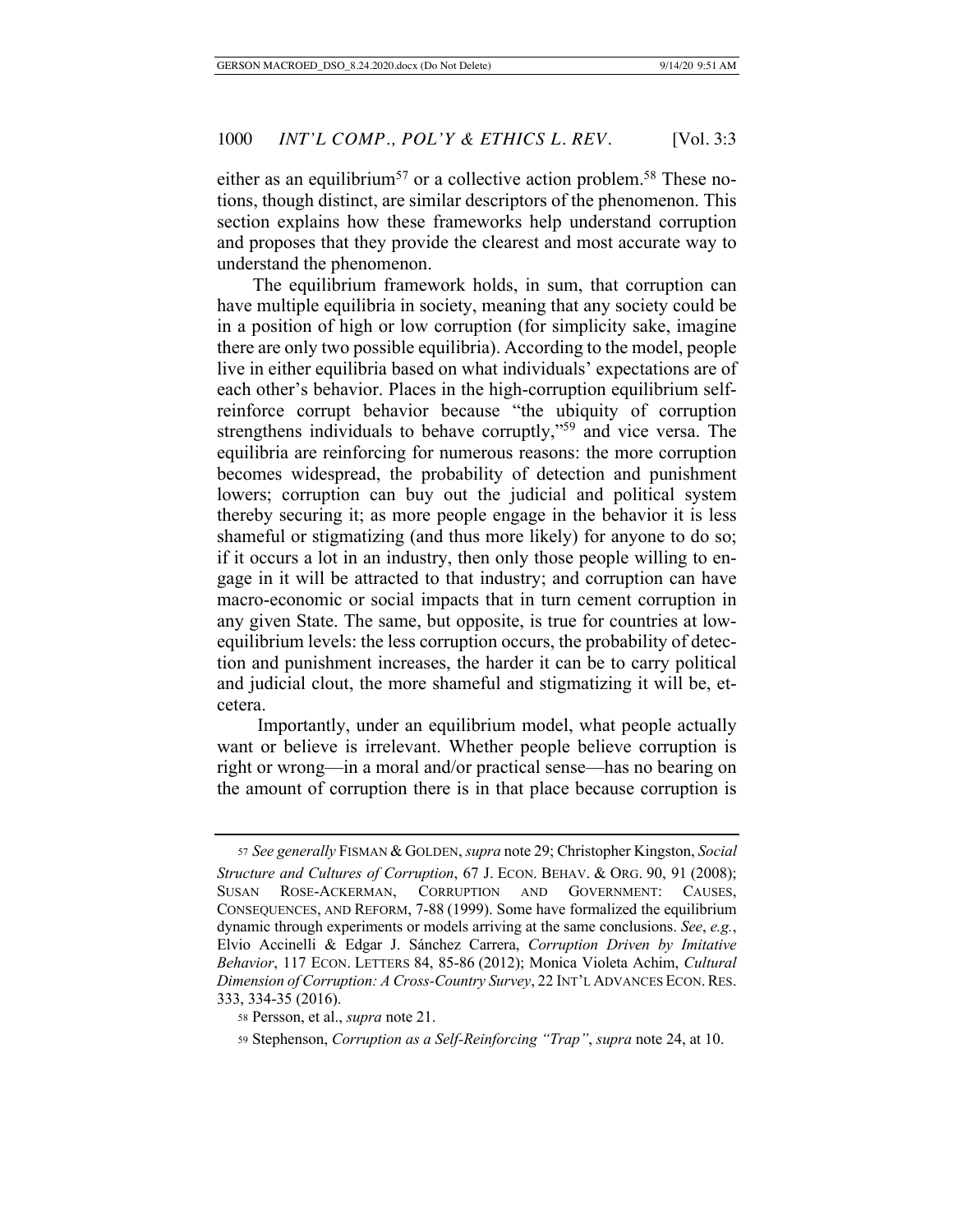not determined by individuals' beliefs but rather the equilibria in which they live. Each equilibrium is, in a sense, a trap.<sup>60</sup>

This model is very similar to the framing of corruption as a collective action problem.<sup>61</sup> Under this view, corruption—like any collective action problem—endures because the cost of confronting corrupt institutions is too concentrated, but the benefits are spread out.<sup>62</sup> This is true regardless of whether the people want to fight corruption or not. Even those who believe corruption is wrong<sup>63</sup> will engage in it because of the expectations of what others will do.<sup>64</sup>

It is worth clarifying that both equilibrium models and collective action ones allow for certain individuals to defy social expectations. It is not that there is either all corruption or no corruption. Individuals can go against the grain in either case, but because those individuals bear many costs and (almost) no benefits, breaking out of the collective action problem or changing equilibria is extremely complicated.

Although most scholars would resist the urge to use the language of social norms in this context, it is a useful shorthand to explain the models.65 Under an equilibrium view or a collective action view,

### <sup>60</sup> *Id.*

<sup>61</sup> *See* Persson et al., *supra* note 21; Monika Bauhr & Naghmeh Nasiritousi, *Why Pay Bribes? Collective Action and Anticorruption Efforts* (QoG Working Paper Series 2011:18, December, 2011), https://perma.cc/RAE7-DGQT.

<sup>63</sup> *See id.* (data shows that regardless of actual levels of corruption, people all across the globe agree that certain corrupt actions are bad. Perhaps there are differences in terms of attitudes of the reprehensibility of particular corrupt acts but all over there is consensus that acts of corruption are undesirable).

<sup>64</sup> *See* Rothstein & Teorell, *supra* note 16 (a particularly compelling illustration of the theory is in the context of electoral politics. Even a candidate who, in principle, refuses to embezzle funds for improper campaign use, will in the end succumb to doing so if she believes her opponent will do so. Because in high corruption countries the expectation is that the rival will engage in corruption, then the incentives for the "honest" candidate will be to also do so, otherwise she will lose); Pedro Gerson, *Trampas de Corrupcion en Mexico*, FOREIGN AFF. LATINOAMÉRICA (I have referred to this phenomenon previously as a "corruption trap.").

<sup>65</sup> *See generally* Lawrence Lessig, *The Regulation of Social Meaning*, 62 U. CHI. L. REV. 943 (1995) (By this I do not mean that corruption is cultural. Firstly, even the notion that corruption is cultural does not mean that it is fixed—that would be to argue that it is biological. Quite the contrary, social theory has a long tradition of seeking answers as to how and why particular social expectations do change (and therefore clearly acknowledging the possibility for change. Nonetheless, my use of

<sup>62</sup> *See* Persson et al., *supra* note 21 (for a more complete breakdown of this thesis).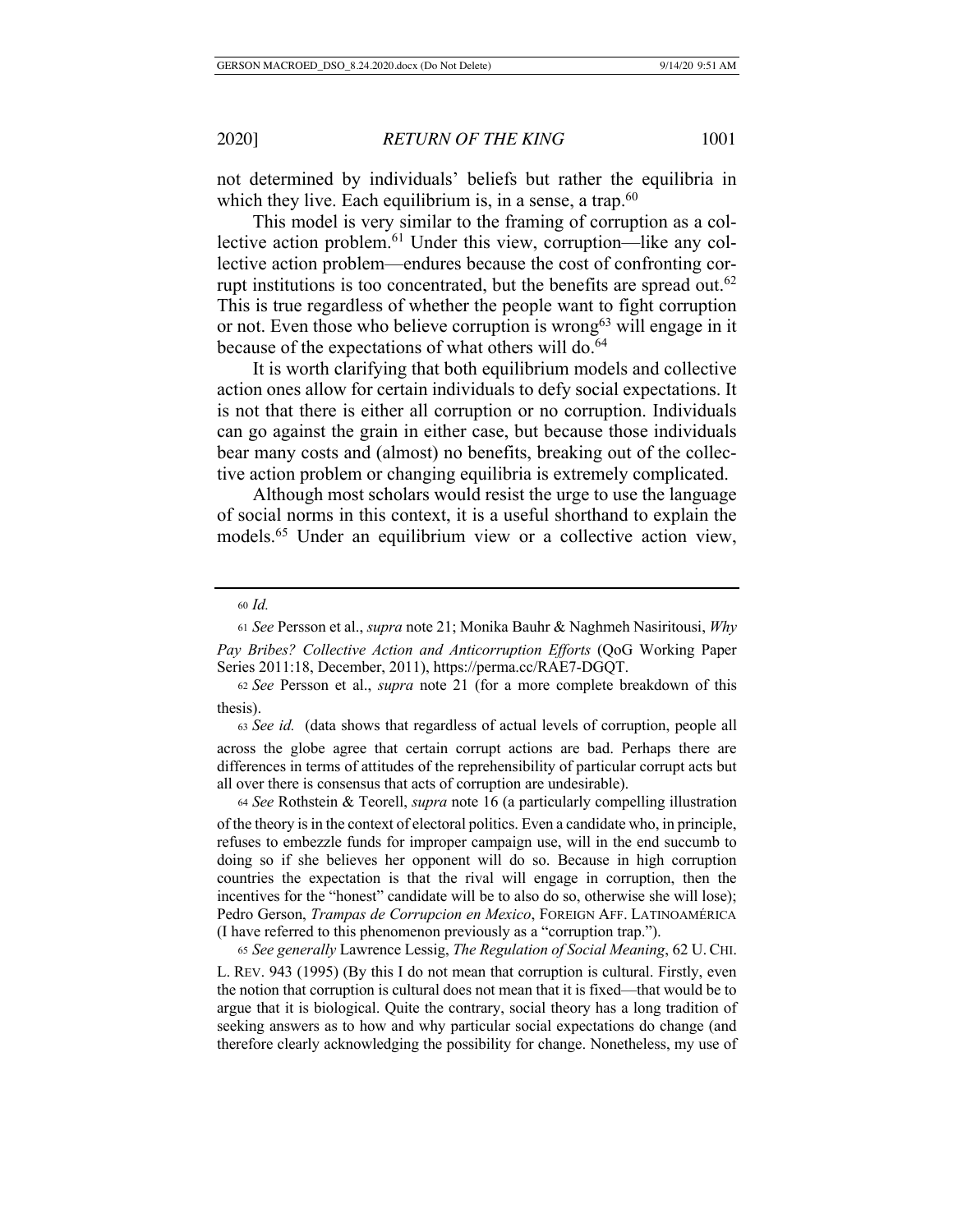corruption is predicated on and predicted by the extent to which corruption is a social norm. Although gathering empirical evidence of this matter is notoriously complicated,<sup>66</sup> some empirical analyses have tried to isolate the impact of social norms on corruption and have found that social norms are indeed determinative in understanding the prevalence of corruption. One study found, for example, "that bribery attitudes persist through generational change [and that] corruption attitudes are associated with, and potentially a significant driver of, corrupt behavior."67 Another study concluded that "about half of the level of corruption in countries is explained by the national culture."68

This literature is not suggesting that corruption persists because people have different thresholds of what is acceptable behavior. It is not that bribes in the "Western" context are just considered gift-giving in other countries and this is why corruption prevails in those other

<sup>67</sup> Alberto Simpser, *The Culture of Corruption Across Generations: An Empirical Study of Bribery Attitudes and Behavior*, at 3 (May 1, 2016), https://perma.cc/QF87-7KUM.

<sup>68</sup> Monica V. Achim, *Cultural Dimension of Corruption: A Cross-Country Survey*, 22 INT'L. ADVANCES ECON. RES. 333, 343 (2016). *See* Abigail Barr & Danila Serra, *Corruption and Culture: An Experimental Analysis*, 94 J. PUB. ECON. 862, 869 (2010) (finding a correlation between cheating and country of origin.); Raymond Fisman & Edward Miguel, *Corruption, Norms, and Legal Enforcement: Evidence from Diplomatic Parking Tickets*, 115 J. POL. ECON. 1020, 1045-46 (2007) (for the widely-cited paper showing that the number of parking tickets that U.N. diplomats tracked inversely with the prevalence of the rule of law in the country of origin, meaning that diplomats from corrupt countries received more tickets than those from non-corrupt countries). *But see* Raquel Fernandez, *Does Culture Matter*, *in* HANDBOOK OF SOCIAL ECONOMICS 481-510 (Jess Benhabib et al. ed. 2011) (as others have argued, both Fisman and Miguel and Barr and Serra's findings could be because of the likelihood of punishment and not because of social norms); *see also* Simpser, *supra* note 67.

social norm here is only as a more readable and understandable term for societal expectations.).

<sup>66</sup> *See e.g.*, ALBERT O. HIRSCHMAN, RIVAL VIEWS OF MARKET SOCIETY AND OTHER RECENT ESSAYS 176-182 (1986). This is not only because of the alreadyaddressed issues of studying and measuring corruption generally, but also because disentangling the existence and the direction of causality in this context is particularly fraught. After all, how does one isolate culture from institutions and structures? The way institutions are actually lived and played out, is impacted by social norms and vice versa.); DARON ACEMOGLU & JAMES A. ROBINSON, WHY NATIONS FAIL, 368-403 (2013)*.*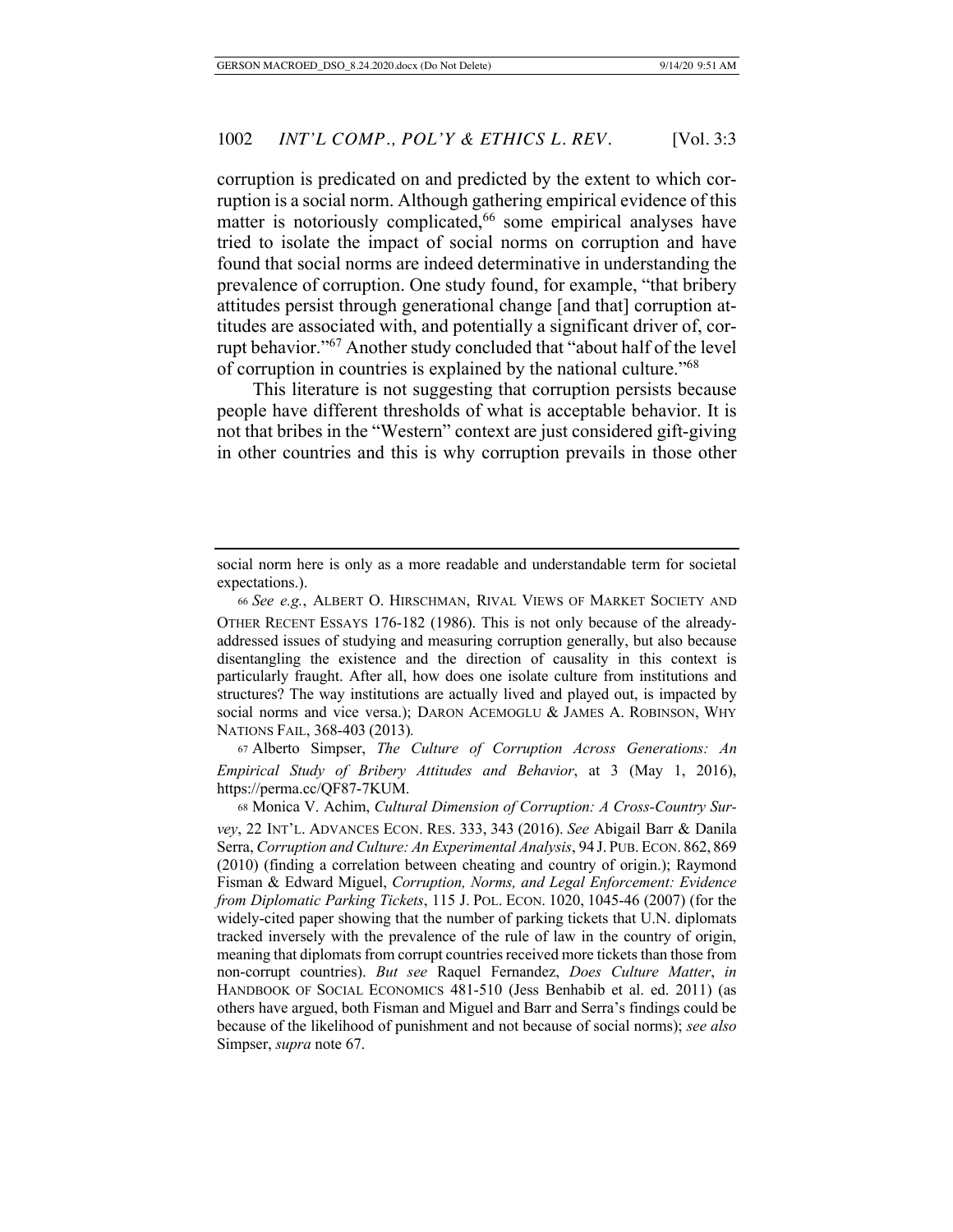places.69 This reading would be incongruent with the evidence showing that there "seems to be decisive moral disapproval of corruption in the majority of countries, including the most corrupt ones."70 Quite the contrary, precisely because of the difficulty of ascribing causality in these studies, at most what we can infer from these studies is that corruption—as the equilibrium and collective models described above predicted—is reinforcing.

It is not only that empirical evidence suggests the validity of the equilibrium or collective action models, but that other leading<sup>71</sup> competing frameworks do not seem to track as well with reality.72 In many policy circles, corruption is discussed not as an equilibrium, but rather as a particular kind of principal-agent problem.<sup>73</sup> This can be articulated in a number of ways. Most commonly it means that citizens are

<sup>71</sup> There are many different ways in which corruption has been understood. For example, the modernization argument posits poverty as the culprit of corruption because in poor countries it is much easier for government officials to accept bribes. *See* FISMAN & GOLDEN, *supra* note 29, at 15. The rent-seeking argument explains corruption as a behavior of public officials and private actors who see opportunities to squeeze rents. Under this view we expect countries with more regulations to be more corrupt because those regulations can be opportunities for rents. Also, there are those who argue that corruption is a feature of non-democratic regimes. This last explanation has been greatly called into theoretical and empirical question. *See*  Matthew Stephenson, *Corruption and Democratic Institutions: A Review and Synthesis*, *in* CORRUPTION: GLOBAL INFLUENCES, POLITICS AND THE MARKET 92- 133 (Susan Rose-Ackerman & Paul Lagunes eds., 2015) (for a good synthesis of the scholarship). However, all of these either are marginal within the literature or are different versions of the principal-agent problem discussed.

<sup>72</sup> My argument is not that they are mutually exclusive, but simply that even as complementary explanations the collective action/equilibria articulation serves better to explain many features of corruption, most saliently its stickiness.

<sup>73</sup> *See* Nico Groenendijk, *A Principal-Agent Model of Corruption*, 27 CRIME, L.

& SOC. CHANGE 207, 217-22 (1997). Corruption can clearly be both a collective action problem and a principal-agent problem. Heather Marquette & Caryn Peiffer, *Corruption and Collective Action* (DLP Research Paper 32, 2015). Some have argued that the explanatory power may be more context-based. *See* Grant Walton & Ainsley Jones, *The Geographies of Collective Action*, *Principal-Agent Theory and Potential Corruption in Papua New Guinea* (Develop. Pol'y. Ctr. Discussion Paper No. 58, Jun. 28, 2017), http://devpolicy.org/publications/discussion\_papers/DP58\_Geographies-collective-action-PNG.pdf.

<sup>69</sup> *See, e.g.*, Pranab Bardhan, *Corruption and Development: A Review of Issues*, 35 J. ECON. LITERATURE 1320, 1330 (1997); SUSAN ROSE-ACKERMAN, *supra* note 57.

<sup>70</sup> Persson et al.*, supra* note 21, at 455.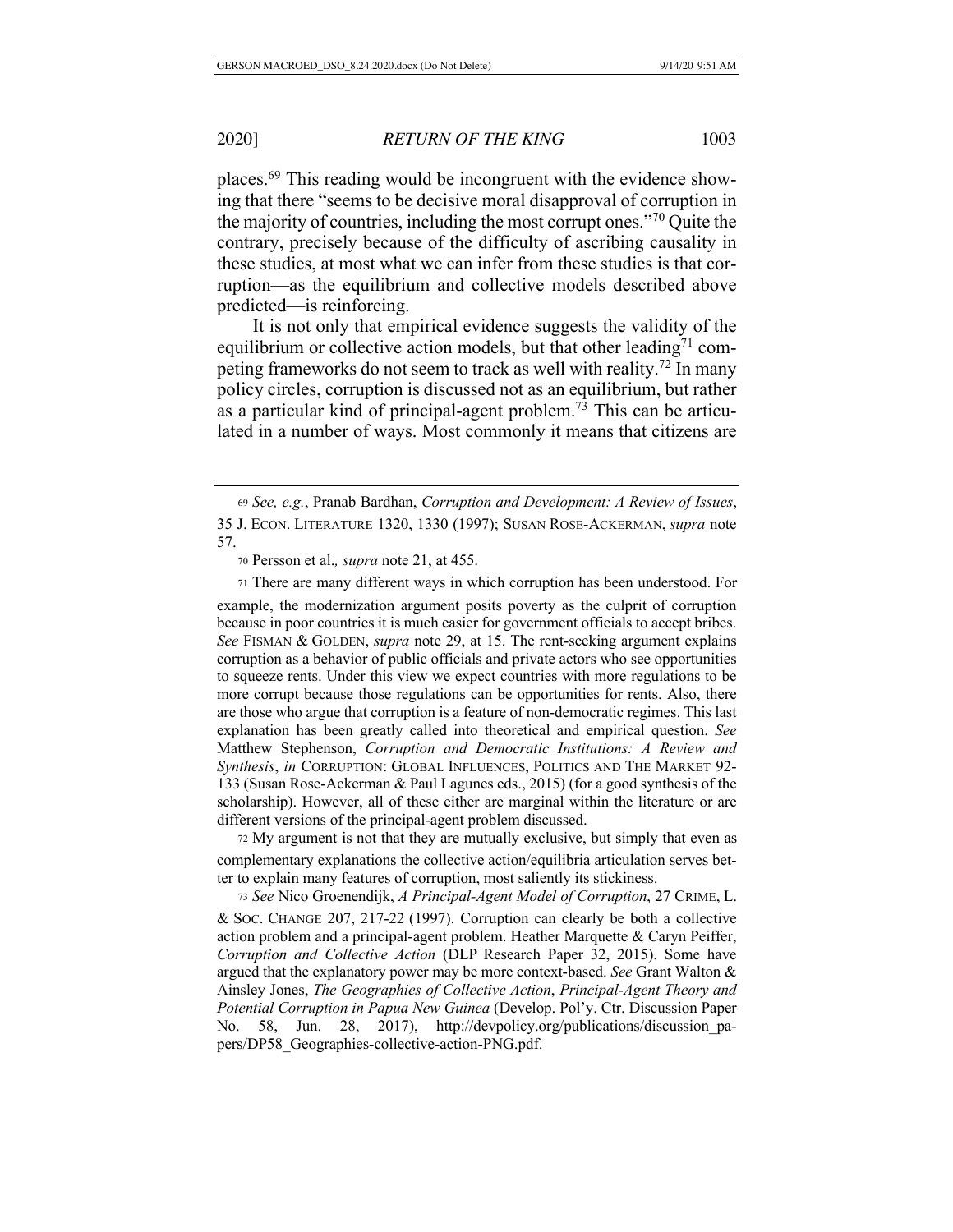the principals and bureaucrats are the agents.<sup>74</sup> This model emphasizes that the problem of corruption boils down to information asymmetries between agents and principals. For example, citizens do not want their officials to take bribes, but they have no way of knowing if they do, so officials take them. If that were the case, the solutions would be to create ways to eliminate or lessen those information asymmetries.75

This model is attractive because it provides an institutional blueprint for reducing levels of corruption. It has been translated into anticorruption packages that prioritize policies that enhance transparency, create mechanisms for auditing, and seek to solidify the position of certain institutions like the press.<sup>76</sup> The issue is not whether individually each of these policies are good or not, or valuable in a particular way (they may be), but if they have helped in reducing levels of corruption. The overwhelming conclusion is that they have not. In fact, it is not an exaggeration to note that these policy measures have failed almost entirely.77 Most countries that have implemented some version of these packages have similar levels of corruption than they did before the policies were implemented.78

If the principal-agent theory were complete, we would expect that policy prescriptions creating oversight and transparency would have a significant impact on corruption levels; empirically, they have not. On the other hand, the equilibrium models predict that these measures are unlikely to be successful unless they are able to change social attitudes because corruption is a product of expectations (or, as I've referred to

<sup>77</sup> Persson et al, *supra* note 21.

<sup>78</sup> The number of countries that have successfully moved from high corruption to low corruption is very small. Furthermore, often these countries reduced corruption while at the same time adopting antidemocratic measures at which most people living in democratic countries would balk. S*ee* Jon S.T. Quah, *supra* note 16 (for examples of Singapore and Hong Kong outline).

<sup>74</sup> Another articulation, which has become more common in the U.S. after the election of Donald Trump, is that elected officials are the principals and bureaucrats are the agents.

<sup>75</sup> Similar conclusions are reached by following a cost-benefit analysis.

<sup>76</sup> More specifically, these packages have pushed for more meritocratic recruitment, less public official discretionary spending (or discretion in general), increased political and economic competition, and more public accountability mechanisms, as well as rigorous administrative audits, increased public officials' salaries, and more public transparency. *See* U.N. OFF. ON DRUGS & CRIME, THE GLOBAL PROGRAMME AGAINST CORRUPTION: U.N. ANTI-CORRUPTION TOOLKIT (2d., Feb. 2004); U.N. DEV. PROGRAMME, ANTI-CORRUPTION PRACTICE NOTE (Feb. 2004).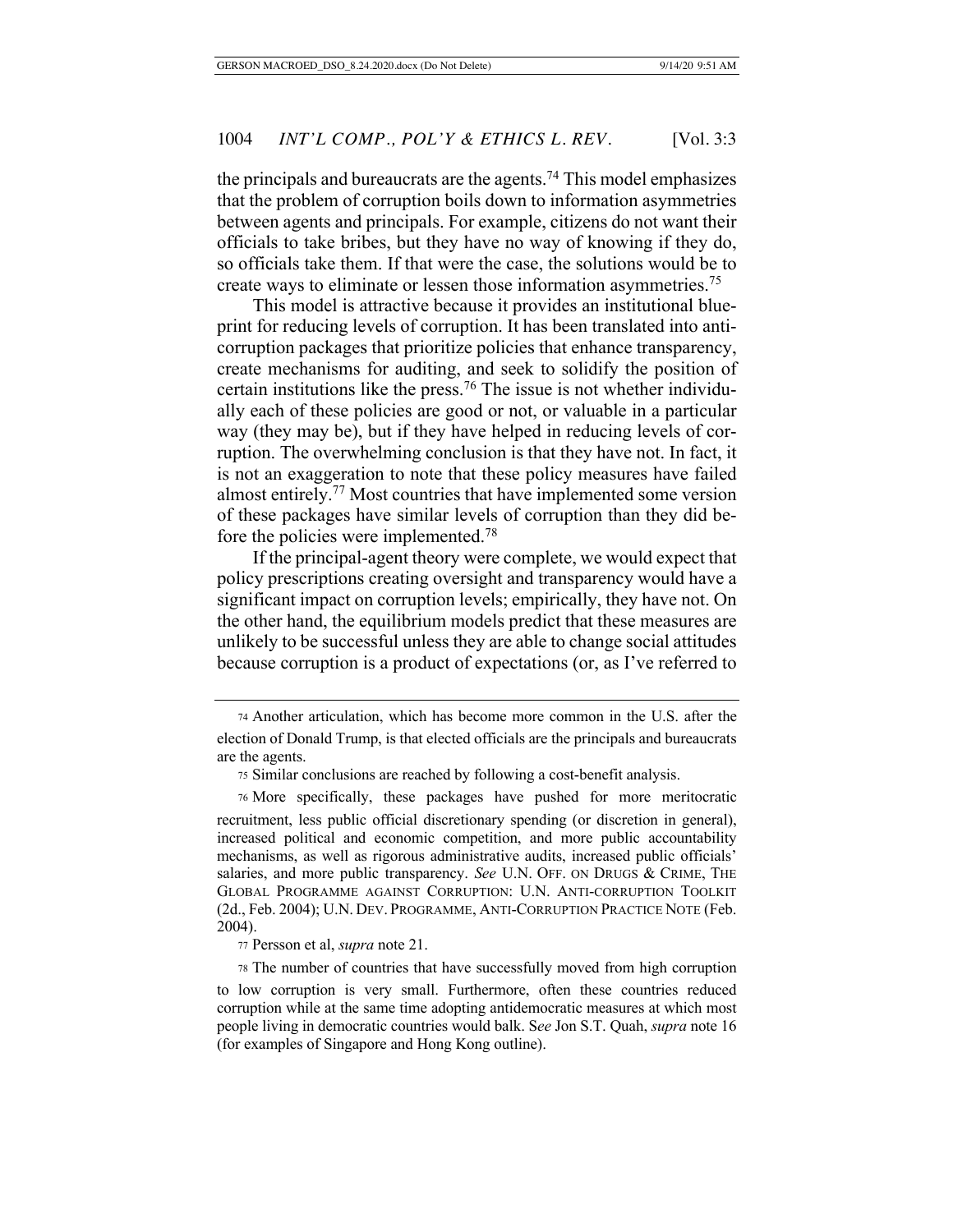them *supra*, social norms). This is not only because the equilibria are reinforcing, but because of the strong social punishments for deviating from expectations.79 One would think that the law is stronger than these informal punishments;<sup>80</sup> however, evidence suggests that legal reforms that have not been accompanied by a transformation in social attitudes could have the opposite intended effect. $81$ 

An institutional understanding of corruption implies that once the right institutions are in place then the country in question will have a functioning and non-corrupt government. However, the literature surveyed suggests that regardless of the institutions, if people live in a system where corrupt behavior is the norm<sup>82</sup> then that will be a determinant of their interactions, regardless of oversight. It is, one could say, the proverbial elephant in the room. This is true both at high and low levels of government. If an individual expects a policeman will accept or demand a bribe to let her go from a traffic stop, or that a governor will do the same to grant her a government contract, then she will engage in corruption because she believes that is the expectation of the other party. It does not matter what she believes about the value or reprehensibility of bribery; because it is the norm, it then will be

<sup>79</sup> There is a wide variety of literature explaining how these mechanisms work. *See*, *e.g.*, James J. Chriss, *Chapter 3: Informal Control*, *in* SOCIAL CONTROL: AN INTRODUCTION (2013), for a general overview of informal measures of social

control. <sup>80</sup> The problem of what causes legal compliance is unresolved. While standard

accounts have focused on law as deterrence or law as legitimate, newer accounts have focused on its expressive powers to coordinate and inform individuals. *See*  RICHARD MCADAMS, THE EXPRESSIVE POWERS OF LAW: THEORIES AND LIMITS (2014) (explaining that it is probable that each of these mechanisms does some of the work, and how much varies contextually. However as suggested here, laws by themselves—through whichever mechanism it may be—are not solely responsible for their own compliance).

<sup>81</sup> *See* Daron Acemoglu & Matthew O. Jackson, *Social Norms and the Enforcement of Laws*, 15 J. EUR. ECON. ASS'N 245, 245 (2017) (concluding "that laws that are in strong conflict with prevailing social norms may backfire, while gradual tightening of laws can be more effective by changing social norms.").

<sup>82</sup> A fuller account of corruption will necessarily involve an account of how corruption occurs, of the different actions that lead to it, and how a generalized understanding came to be. Although I believe legal reformers should engage with this anthropological understanding of corruption to fully understand and address corruption, this paper is not the place for said discussion. *See* Lessig, *supra* note 65, at 1019-34 (for an understanding of why this process of construction is so important.).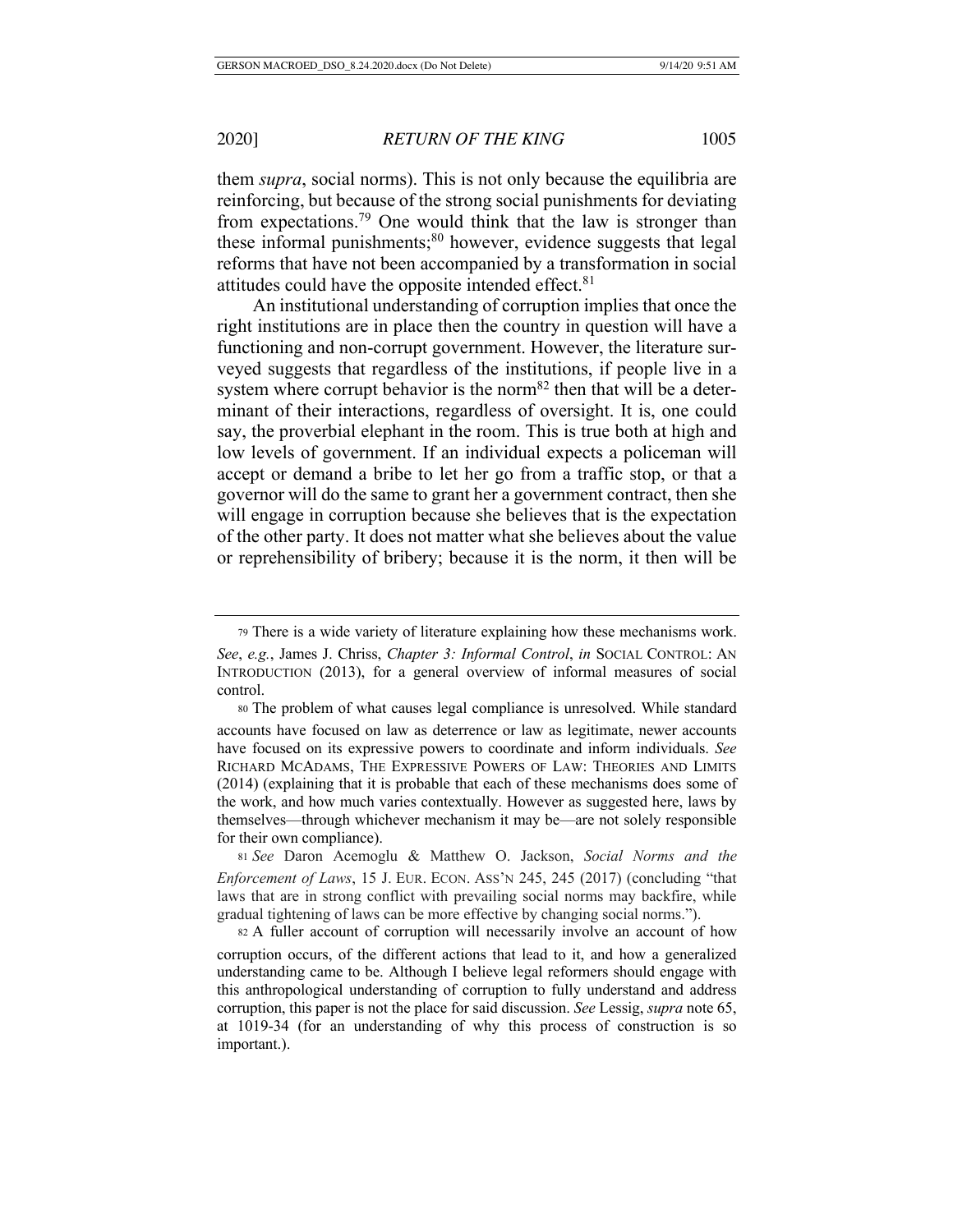followed. As long as this is unchanged then transparency and oversight measures are just obstacles to get around.

Understanding corruption as an equilibrium leads us to the conclusion that institutional arrangements will not be able to fully protect a country that becomes increasingly tolerant of corruption. Fortunately, countries with low corruption levels should expect the same corruption stickiness, meaning that corruption will not be able to spring up overnight. Nonetheless, the model and the literature outlined in this section suggests that if unpunished, corrupt behavior starts to become the norm, expectations about corruption may then change, and then there is no reason why a low-corruption country cannot move into a high-corruption equilibrium. The next section describes the current institutional and legal framework in the United States and shows why much corrupt behavior (or at least one that people perceive to be corrupt) is not punished or punishable.

# III. CORRUPTION IN THE UNITED STATES: STRUCTURAL WEAKNESSES HIDDEN BY INSTITUTIONAL SOUNDNESS

### *A. Institutional Quality to Fight Corruption*

Summarizing the entire administrative apparatus in the U.S. devoted in some way to control corruption is an incredibly daunting task. The fundamental issue is that many laws, committees, rules, and procedures are not devised with an anti-corruption focus in mind, but still in some way play a part in promoting anti-corruption goals. For example, the Government Accountability Office ("GAO") is mainly designed to ensure the effective and efficient operation of government programs. The GAO carries out a number of cost-benefit analyses that necessarily lead to looking at whether any government program is being defrauded or if there are signs of embezzlement.83

Nonetheless, for the purposes of this article, it is not necessary to outline all the institutions that can, and potentially do, have an anticorruption effect; rather it is necessary only to point out the varied nature, "strength[,] and high development [of U.S.] anti-corruption laws and enforcement agencies."84 A way to see this is to look at the

<sup>83</sup> *See, e.g.*, *About FraudNet*, U.S. GOV'T ACCOUNTABILITY OFF., https://perma.cc/D76H-EWHQ (last visited Mar. 22, 2020).

<sup>84</sup> *U.S. Anti-Corruption Oversight: A State-by-State Survey*, COLUM. L. SCH.: CTR. FOR THE ADVANCEMENT OF PUB. INTEGRITY (2016), https://www.law.columbia.edu/capi-map.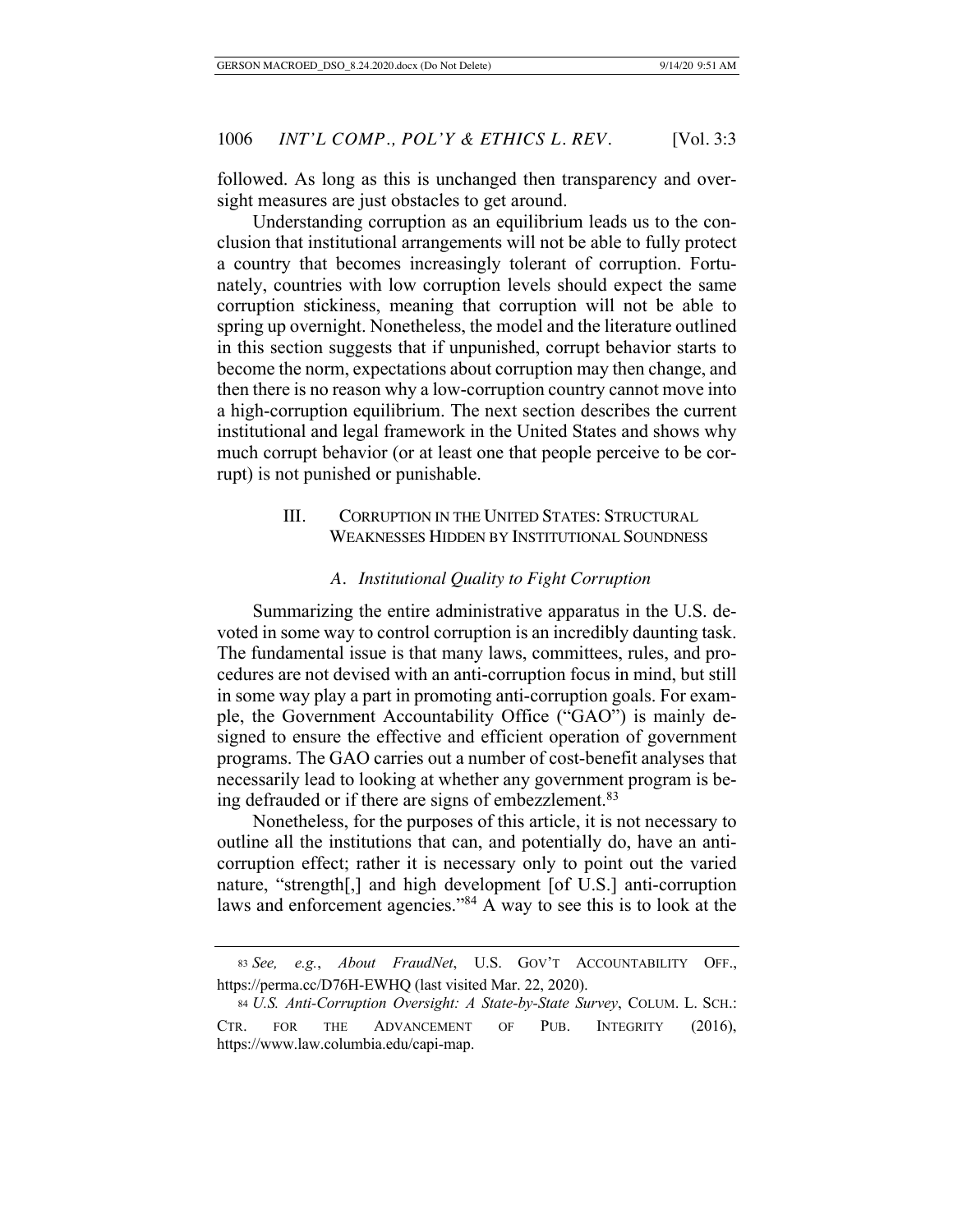various "anti-corruption toolkits"<sup>85</sup> formulated by international experts and see how the U.S. has implemented policies in line with these recommendations. Anna Persson et al., have summarized the content of these toolkits very effectively, saying:

In particular, to close the loopholes for corruption the international community prescribes a holistic anticorruption strategy, targeted at reducing discretion of public officials through privatization, deregulation, and meritocratic recruitment; reducing monopoly by promoting political and economic competition; increasing accountability by supporting democratization and increased public awareness (for political accountability) and bureaucratization (for administrative accountability); improving salaries of public officials, thereby increasing the opportunity cost of corruption if detected; improving the rule of law so that corrupt bureaucrats and politicians can be prosecuted and punished; and encouraging greater transparency of government decision making through deepening decentralization, increased public oversight through parliament, an independent media, as well as through the creation and encouragement of civil society watchdogs.<sup>86</sup>

The extent to which the United States is effectively pursuing these goals at a national or subnational level can be—and often is contested. Nonetheless, it is fairly uncontroversial to say that if we look at each component part of the toolkit as an objective, there are at the very least efforts, and more likely institutions and laws, that promote said objectives. What follows is a discussion of some of the various institutions devoted to these objectives.87

<sup>85</sup> *See* Persson et al., *supra* note 21, at 453 (for mainly legal reforms tools designed to curb corruption around the world).

<sup>86</sup> *Id.*

<sup>87</sup> It is not necessary to discuss how each objective is reached because often these debates will sidetrack the discussion. For example, the deregulation objective. It is true that in the U.S. "regulation is more common than deregulation," however deregulation can be ignored in the context of discussing anti-corruption toolkits in the U.S., because that objective is related to the use of extensive red tape in state-owned enterprises that is then used as an excuse or justification of corruption (at times by foreign companies). Because of the lack of state-owned industry in the United States, we can avoid discussing deregulation here because it is a reality in the sense that anti-corruption reformers mean it. For an analysis of the extent of regulation in the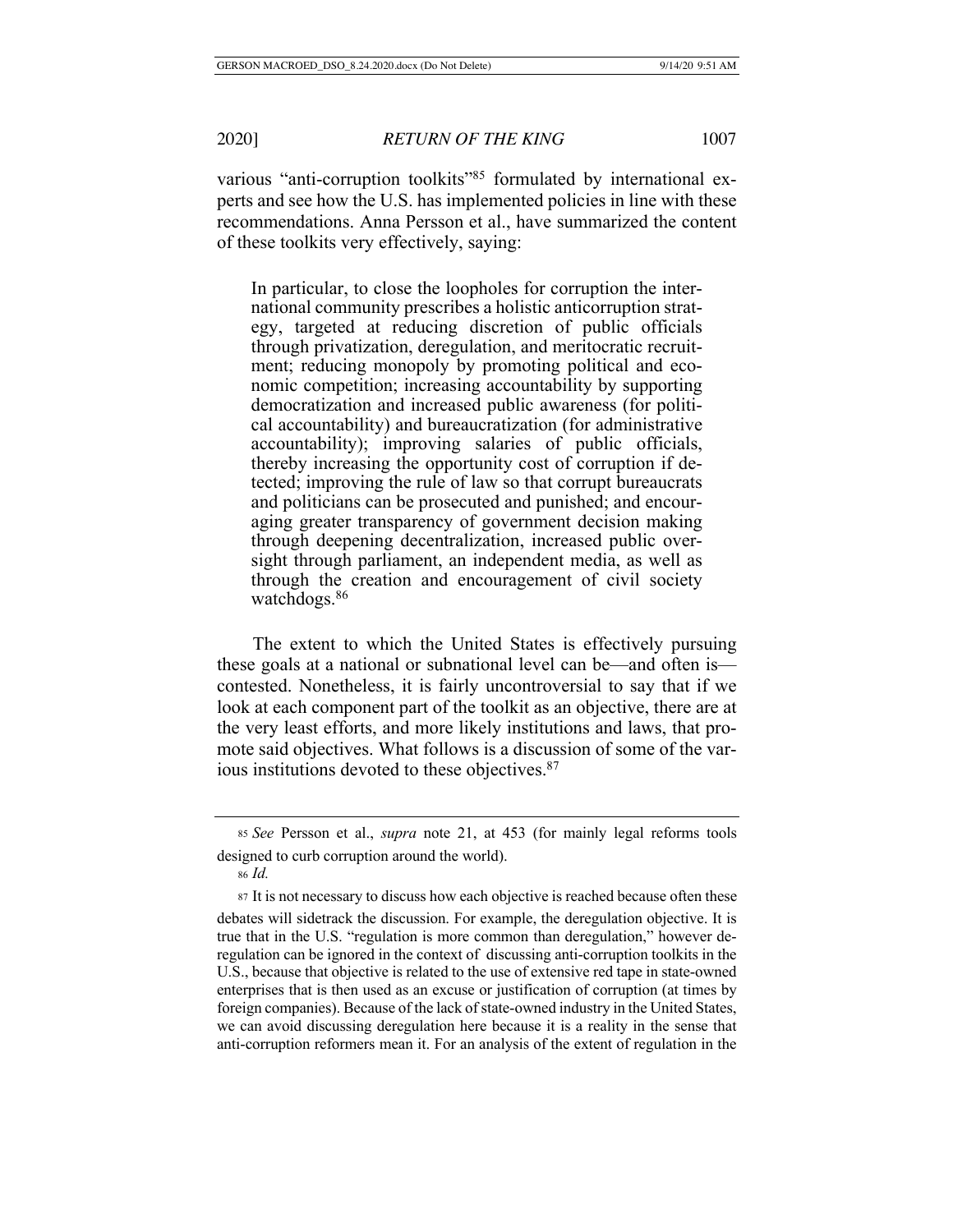In terms of meritocratic recruitment, the United States has the Federal Civil Service and the Office of Special Counsel, which ensures that meritocratic employment practices occur at the Federal level.88 Ensuring and promoting economic competition are various laws like the Sherman and the Clayton Acts, as well as institutions like the Federal Trade Commission and the Antitrust Division of the U.S. Department of Justice. Administrative accountability is also pursued by various mechanisms. Most importantly in the executive, perhaps, <sup>89</sup> is the Federal Inspectors General, which is "tasked with conducting audits and investigations to combat waste, fraud, and abuse in the agency's programs and operations."90 The legislative and the judicial branches also have various committees and offices devoted to ethics and accountability.<sup>91</sup>

More at the center of the toolkit, and directly focused on anticorruption, there are numerous institutions designed to improve the rule of law. The Department of Justice has the specialized Public Integrity Section which has specialized skills and capabilities to prosecute corruption. Similarly, the Federal Bureau of Investigation has a Public Corruption Unit that is similarly situated to develop institutional capital for the particular and complicated task of investigating corruption schemes. Also, there are numerous mechanisms

<sup>89</sup> There are various others like the above-mentioned GAO, but also the Office of Government Ethics.

<sup>90</sup> Oversight and Enforcement of Public Integrity: A state-by-state study, *supra*  note 54.

<sup>91</sup> The legislature has the Senate Select and the House Committees on Ethics as well as the Office of Congressional Ethics, which can investigate and/or recommend administrative actions for violations of conduct codes or laws. The judiciary has the Circuit-Level Judicial Councils which investigates complaints against federal judges and the Administrative Office of the United States Courts which focuses on financial disclosure guidelines.

U.S., *see* Saul Levmore, *Addictive Law*, (U. Chi. L. Sch. Aug. 20, 2019), https://ssrn.com/abstract=3441870.

<sup>88</sup> There is some evidence showing that this service is indeed meritocratic. *See*  Song Soo Oh & Gregory B. Lewis, *Performance Ratings and Career Advancement in the US Federal Civil Service,* 15 PUB. MGMT.REV. 3 (2013) (analyzing panel data from 1998-2003 and finding that positive and negative ratings made individuals more and less likely to receive promotions (respectively) to the averagely ranked employees).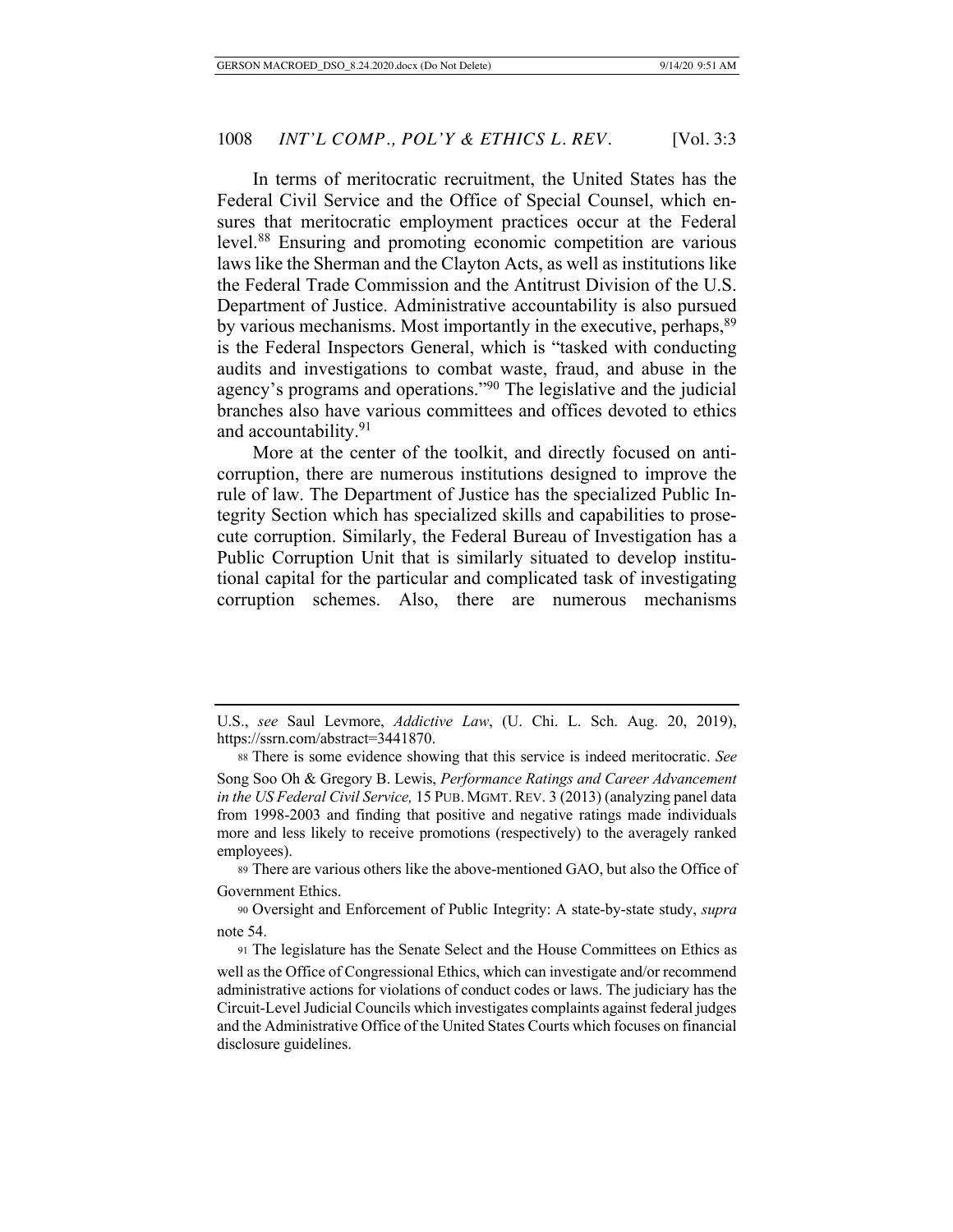promoting<sup>92</sup> and protecting<sup>93</sup> whistleblowers. There are laws criminalizing bribery,  $94$  conflicts of interest,  $95$  conspiring to defraud the government,<sup>96</sup> embezzlement,<sup>97</sup> nepotism,<sup>98</sup> obstruction of justice,<sup>99</sup> false statements,<sup>100</sup> fraud,<sup>101</sup> gratuities,<sup>102</sup> extortion,<sup>103</sup> and a few long-arm statutes<sup>104</sup> targeting state and local conduct.<sup>105</sup> Administratively, there

<sup>94</sup> 18 U.S.C. §§ 201, 203; 5 U.S.C. § 7353.

<sup>95</sup> 18 U.S.C. §§ 204-211, 219; 5 U.S.C. app. 4 §§ 501-502; 5 U.S.C. § 7321-26;

5 U.S.C. app. 1 §§ 101-11; 5 U.S.C. § 7351; 5 U.S.C. § 7342.

<sup>96</sup> 18 U.S.C § 286-87; 31 U.S.C. § 1341.

<sup>99</sup> 18 U.S.C. §§ 1503, 1505, 1510 (2020).

<sup>100</sup> 18 U.S.C. §§ 1001, 1621 (2020).

<sup>101</sup> 18 U.S.C. §§ 1341, 1343 (2020).

<sup>103</sup> The Hobbs Act, 18 U.S.C. §1951, criminalizes obtaining property from another "with his consent . . . under color of official right," discussed *infra* at Part B.

<sup>104</sup> 18 U.S.C. § 666; Federal Program Bribery and Travel Act, 18 U.S.C. § 1952. The extent to which Federal law can reach State conduct is discussed in the next section.

<sup>105</sup> In this section and in the subsequent ones, I am not discussing every law related to corruption, of course. I will not be addressing the Foreign Corrupt Practices Act, for example, which is central to U.S. law enforcement, although as its title suggests is mainly concerned with corruption abroad. There are two statutes not outlined but that feature in a number of anti-corruption prosecutions: 18 U.S.C. § 1001 (prohibiting making a false statement to the Federal government, which can happen frequently in the conduct of a graft investigation), and 12 U.S.C. § 1961 *et. seq*. (the RICO provision which allows the prosecution of a wide range of corrupt acts in one single charge). I do not outline these in detail because, rather than creating more grounds for prosecution, they are tools that can be used in enforcing anti-corruption laws.

<sup>92</sup> The availability of *qui tam* suits, for example, has been successful in bringing to light numerous fraud claims (as well as creating a specialized industry of whistleblower attorneys). Just in the fiscal year 2019, for example, the U.S. Department of Justice recovered \$ 3 billion in False Claims Act suits. *See* Press Release, U.S. Dep't of Justice, Justice Department Recovers over \$3 Billion from False Claims Act Cases in Fiscal Year 2019 (Jan. 9, 2020), https://perma.cc/GKD6-Q6WS.

<sup>93</sup> 5 U.S.C. §§ 2302(b)(8), 2302(b)(8) (prohibiting retaliation against whistleblowers for disclosing information or filing a complaint); 5 U.S.C. § 2302(b)(13) prohibits requiring federal employees to sign a non-disclosure agreement, precluding whistleblowing.

<sup>97</sup> 18 U.S.C. §§ 641, 648, 872; 18 U.S.C. § 1951.

<sup>98</sup> 5 U.S.C. § 3110.

<sup>102</sup> 18 U.S.C. § 201(c) (2020), it is considered a lesser included of bribery. Discussed *infra*.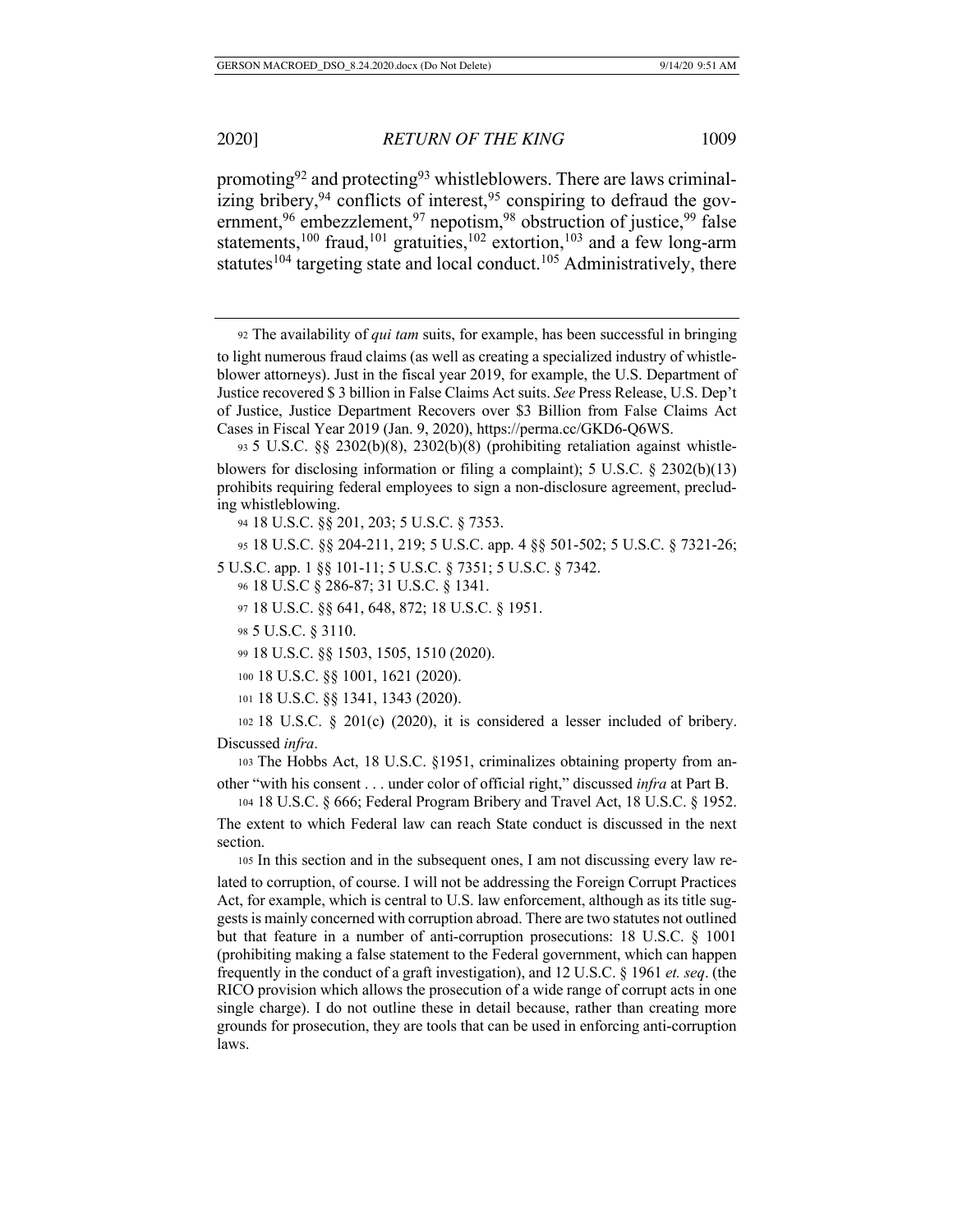are rules guiding what to do in cases of conflicts of interest and precluding the misuse of public position.

Beyond government, there is a healthy third sector that focuses on transparency and anti-corruption issues. For example, there is Transparency International, which works on improving transparency and civil engagement. There is also the Sunlight Foundation, which, as its name suggests, tries to use transparency to ensure government accountability. Another one, cited in this paper, is the Center for the Advancement of Public Integrity at Columbia Law School, which carries research on corruption and integrity. The extent of non-governmental organizations and a robust First Amendment<sup>106</sup> means that the United States also satisfies the toolkit requirements for civil sector engagement and participation.

With the anti-corruption institutional robustness just described, it would seem that enough efforts are being made to protect against backsliding in the United States. However, recent events have shown that many rules designed to promote good conduct have no enforcement teeth or mechanisms.<sup>107</sup> This means that criminal liability remains as the most important deterrent for corruption. The next section discusses the efficacy of this regime.

# *B. Criminal Liability for Official Corruption in America: A Small and Shrinking Regime*

Part I alludes to the fact that anti-corruption is riddled with a massive line-drawing problem. If we have a hard time defining what corruption is, then it should be obvious that we will have a hard time devising statutes that punish it. Nonetheless, criminal statutes can try to

<sup>106</sup> There is, of course, great debate about the extent to which the First Amendment protects all kinds of speech; however, that speech concerned with politics is protected is uncontroversial. *See* Michele Cotton, *Correcting the Generally Accepted but Unjustified Interpretation of the Free Speech Clause,* 17 FIRST AMEND. L. REV. 1, 14-18 (2018).

<sup>107</sup> This is further discussed *infra* in Part III. Briefly, many legal scholars and public commentators have discussed the extent to which the current President has deviated from informal and formal-but-not-punishable norms used to constrain officials. *See e.g.*, Neil Seigel, *Political Norms, Constitutional Conventions, and President Trump*, 93 IND. L.J. (2018) (describing some of the ways President Trump has violated political norms and constitutional conventions, and the implications this has on the American political system as a whole); David A. Graham, *The Last Constraint on Trump*, ATLANTIC (Apr. 16, 2019) (arguing that the president's aides disobeying his wishes have proven to be the best protection for the Rule of Law in the U.S.).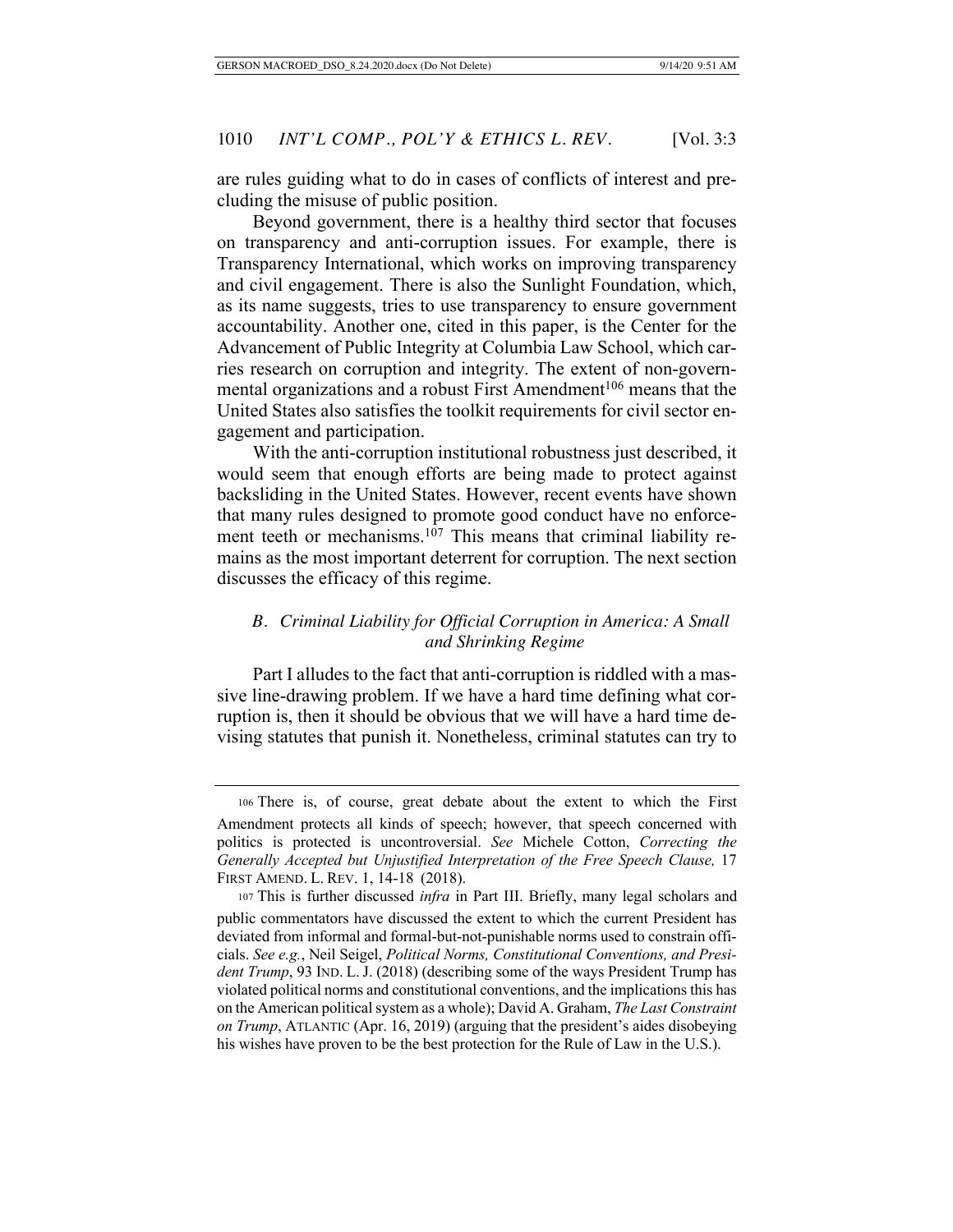be written to match a more expansive or more restrictive idea of what corruption is. Some may argue that compared to some countries,  $^{108}$ U.S. criminal law is corruption-lenient. However, the reality is that Federal anti-corruption criminal statutes in the United States are largely consistent with most criminal anti-corruption laws worldwide. A feature of the American system is that there is no public corruption chapter or code.<sup>109</sup> Not only that, but there is not even a uniform definition of bribery.110 The lack of uniformity does not mean that the American federal system is weaker than other legal regimes that do centralize anti-corruption provisions; it only means that it is more

<sup>109</sup> This is different than in many countries around the world. Germany and Mexico, for example, have a chapter in their criminal codes directly targeting corruption. *See* STRAFGESETZBUCH [StGB] [PENAL CODE], §§ 331-338, *translation at*  https://www.gesetze-im-internet.de/englisch\_stgb/englisch\_stgb.html (Chapter 30, "Offenses Committed in Public Office" in Germany); Title 10, "Crimes committed by public servants" in Mexico). Both of these countries have other regulations impacting corruption as well, but the criminal law is much more unified than in America.

<sup>110</sup> *See* United States v. Zacher, 586 F.2d 912, 915 (2d Cir. 1978); *see also* U.S. v. Ng Lap Seng, 2019 WL 3755676, (2d Cir. Aug. 9, 2019) and McDonnell v. United States, 136 S.Ct. 2355 (2016), discussed *infra*, where courts found that the meaning of bribery was different in 18 U.S.C. § 201 and § 666.

<sup>108</sup> Other countries have been much more expansive in determining what is considered criminal. For example, the Canadian Criminal Code prohibits both active and passive bribery, and the objects of bribery are not limited only to money. Also it criminalizes "frauds on the government" to include an expansive list of impermissible acts outside of promises for money or benefits committed to influence officials. Canada Criminal Code, R.S.C. 1985, c. C-46, § 380(1). This section of the code also expressly prohibits and imposes criminal liability including terms of imprisonment for "breach of trust" by a public officer, selling or purchasing offices, influencing municipal officers, and influencing or negotiating officer appointments. Canada Criminal Code, R.S.C. 1985, c. C-46, § 122. France and Mexico meanwhile, recognizing the problem of defining corruption, have created independent agencies tasked with better defining and proposing new regulations for what should be precluded. They have both imposed affirmative obligations on businesses to create, implement, and enforce anti-corruption policies; and introduced a deferred prosecution mechanism for legal entities. German law also imposes a positive duty on business owners/employers to prevent employees or agents of that business from engaging in prohibited behavior. In South Korea, both acts of corruption, including bribery, and the term "public official" have been interpreted very broadly (bribery can include monetary gifts as little as \$27 and non-monetary gifts or benefits and "public officials" can include private journalists and public school teachers). This brief list is not meant to be a showcase of best practices, but rather as an example of other countries taking a more comprehensive or punitive approach to the criminalization of corruption.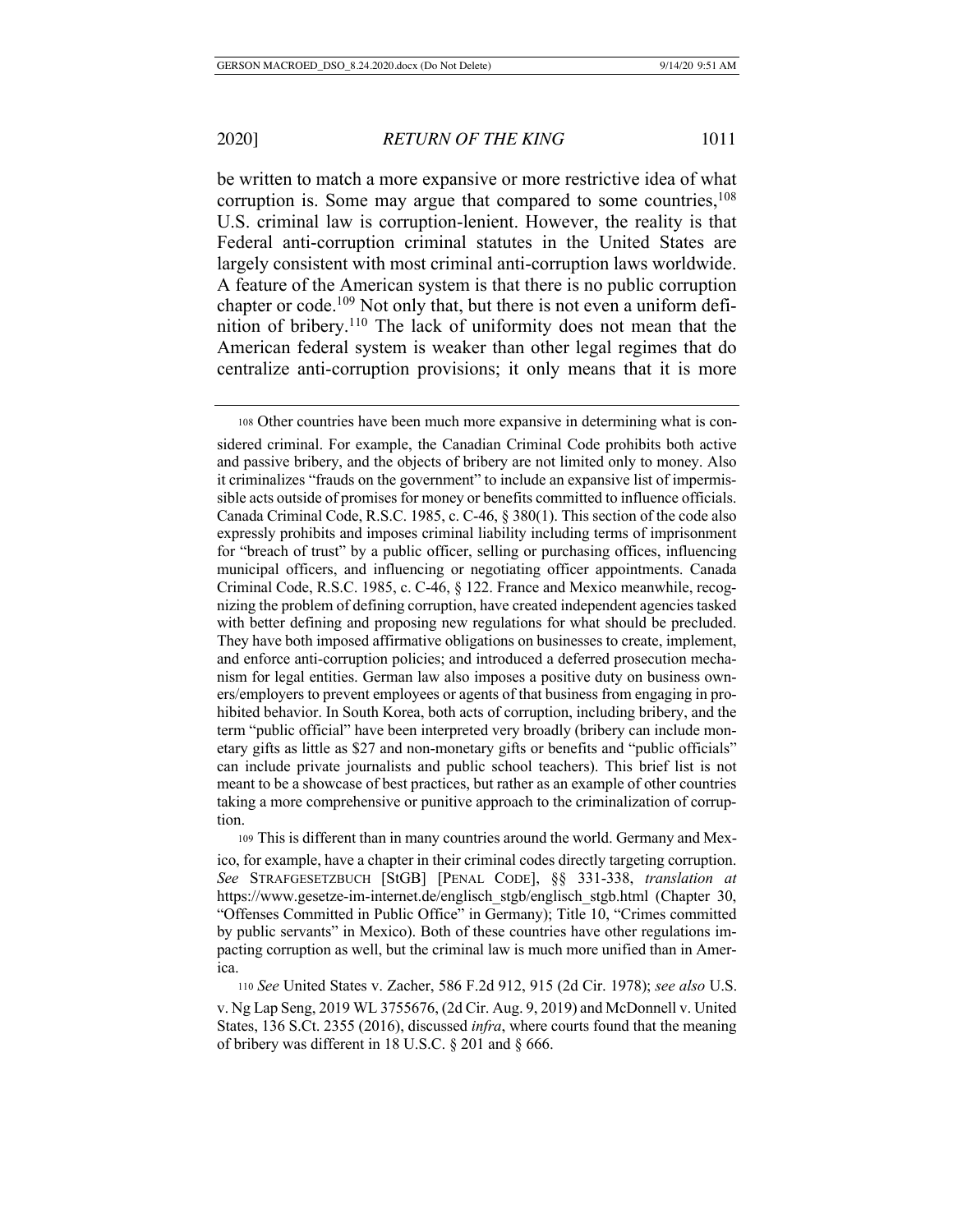dispersed.111 As I discuss in this section, the Supreme Court has consistently interpreted these statutes narrowly, paving a treacherous route for prosecutors seeking to enforce bribery and embezzlement statutes.

The Supreme Court's analyses of anti-corruption statutes can be explained by looking at how criminal law is interpreted generally. While not all Supreme Court decisions have been pro-defendant, the Roberts Court has handed down several opinions in this direction.<sup>112</sup>

<sup>112</sup> *See e.g.*, Elonis v. United States, 135 S. Ct. 2001 (2015) (The petitioner Elonis was convicted under 18 U.S.C.S. § 875(c), for posting threatening statements on a social media website. His conviction, however, was overturned because there was insufficient evidence to prove that his mental state was such that he believed he was communicating a threat. The jury had been wrongly instructed that the government need only prove that a reasonable person would consider Elonis' communication a threat. However, this negligence standard was not enough to convict the petitioner under 18 U.S.C.S. § 875(c).); McFadden v. United States, 135 S. Ct. 2298 (2015) (Petitioner McFadden was arrested and charged with distributing controlled substance analogues under 21 U.S.C.S.  $\S$  841(a)(1). This statute required when dealing with a controlled substance analogue, the defendant must have knowledge that the substance was controlled under the Controlled Substances Act or the Controlled Substance Analogue Enforcement Act of 1986. The district court and the appellate court failed to apply the knowledge standard which led the Court to reverse McFadden's conviction.); Henderson v. United States, 568 U.S. 266 (2013), (Petitioner Henderson was criminally convicted and sentenced, but before his appeal was heard, the Supreme Court issued a ruling making his sentence unlawful. When Henderson claimed error of law in his sentencing at the appellate court, the court said the defendant could not show that the error was plain because and that an error was plain only if it was clear under current law at the time of the initial trial. The Supreme Court remanded his case because it found that the error only need to be plain at the time of appellate review. The Court's ruling was based in part on an aversion to treating similarly situated individuals unjustifiably different from each other based on timing.); Riley v. California, 573 U.S. 373 (2014) (Petitioner Riley was stopped for a traffic violation which led to an arrest on weapons charges. During and after the arrest, police searched the digital content on Riley's phone for evidence. The Supreme Court ruled that the search was unlawful because police officers generally could not, without a warrant, search cell phones seized from a defendant. The Court's ruling was in part based on privacy concerns, given the large capacity that cell phones have for storing data. As a result, Riley's conviction was reversed.); Johnson v. United States, 576 U.S. 591 (2015) (Petitioner Johnson pled guilty to weapons charges resulting from him being a felon in possession of a firearm. He was sentenced to a 15-year prison term under the Armed Career Criminal Act. His

<sup>111</sup> *See* Peter Henning, *Public Corruption: A Comparative Analysis of International Corruption Conventions and United States Law*, 18 ARIZ J. INT'L & COMP. L. 793, 798 (2001) (explaining that "the United States does not have a coherent set of domestic anti-corruption laws," and that "one can best describe the federal law as a hodgepodge.").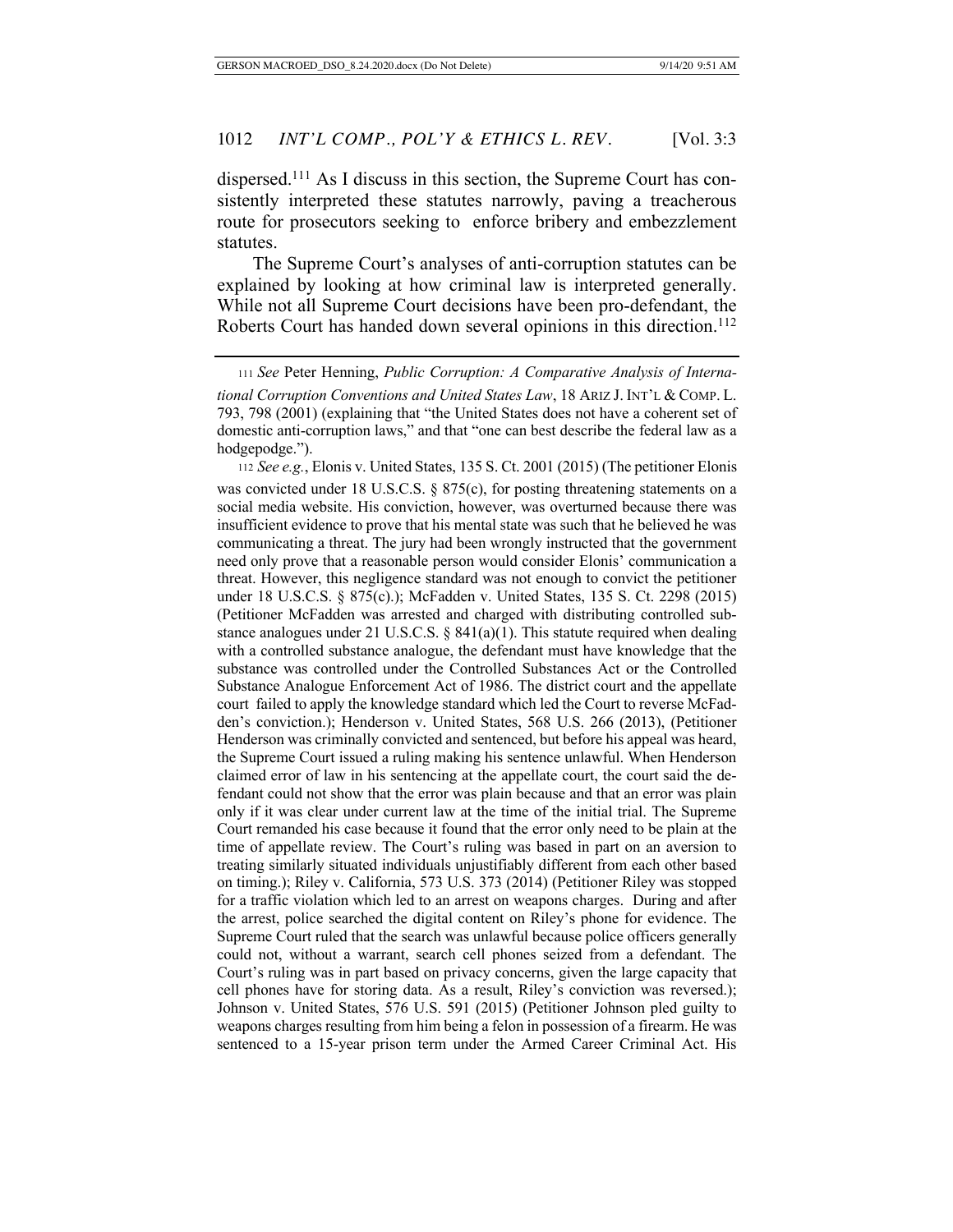These decisions have turned on foundational elements of criminal law, as well as doctrines of interpretation, all of which favor the defendant.113 Something as foundational as the presumption of innocence does much to ensure criminal procedure (and substance) $^{114}$  protects the individual from the State. When read in this light, the Supreme Court's reading of anti-corruption criminal statutes is no longer agonistic, $115$  but rather entirely consistent with much of criminal law jurisprudence, generally. Before further developing that argument however, it is important to understand how the Supreme Court has narrowed the understanding of anti-corruption statutes.

At the center of the statutory constellation punishing bribery is 18 U.S.C. §201, the federal bribery statute. This section targets both the choate crime of paying and taking bribes, as well as the inchoate crimes of offering/promising and/or accepting bribes. The statute is particularly targeted at public officials as the payees, and this has been broadly interpreted to include anyone who "occupies a position of public trust with official federal responsibilities," regardless of the "form of delegation of authority."116 What is considered a bribe has also been interpreted with some breadth. The statute says that the

<sup>113</sup> A discussion of all these elements and doctrines is beyond the scope of this

conviction was reversed and remanded because imposing that increased sentence under 18 U.S.C.S. §  $924(e)(2)(B)$ 's residual clause violated the Fifth Amendment's guarantee of due process. That ruling was in part based on the vagueness of the residual clause, the lack of fair notice to the defendant, and the possibility that judges would enforce the residual clause arbitrarily.).

paper. As discussed *infra*, I am referring to doctrines such as the Rule of Lenity and the need for criminal law not to be "so vague that it fails to give ordinary people fair notice of the conduct it punishes, or so standardless that it invites arbitrary enforcement."

<sup>114</sup> Victor Tadros, The Ideal of the Presumption of Innocence, 8 CRIM. L. & PHIL. 449 (2014) (arguing that the presumption of innocence is not merely a procedural tool but has implications on substantive law as well). Contrast this with Hamish Stewart, who argues that the presumption of innocence has many effects on trial procedures, but little on the definition of criminal laws. Hamish Stewart, *The Right to Be Presumed Innocent*, 8 CRIM. L. & PHIL. 407 (2014).

<sup>115</sup> *See generally* Eisler, *supra* note 12. It is important to note that this section will refer repeatedly to Eisler's on this issue. Eisler has also delineated the Supreme Court's narrowing of the anticorruption statutes. Where we differ is in the explanation for the Court's motivation. While he views the Court as reflecting a particular interpretation of democracy, I view the Court as using the interpretative tools at its disposal. Nonetheless, his analysis is careful and detailed and has informed much of my thinking. I will thus discuss him at length in this section.

<sup>116</sup> Dixson v. United States, 465 U.S. 482, 496 (1984).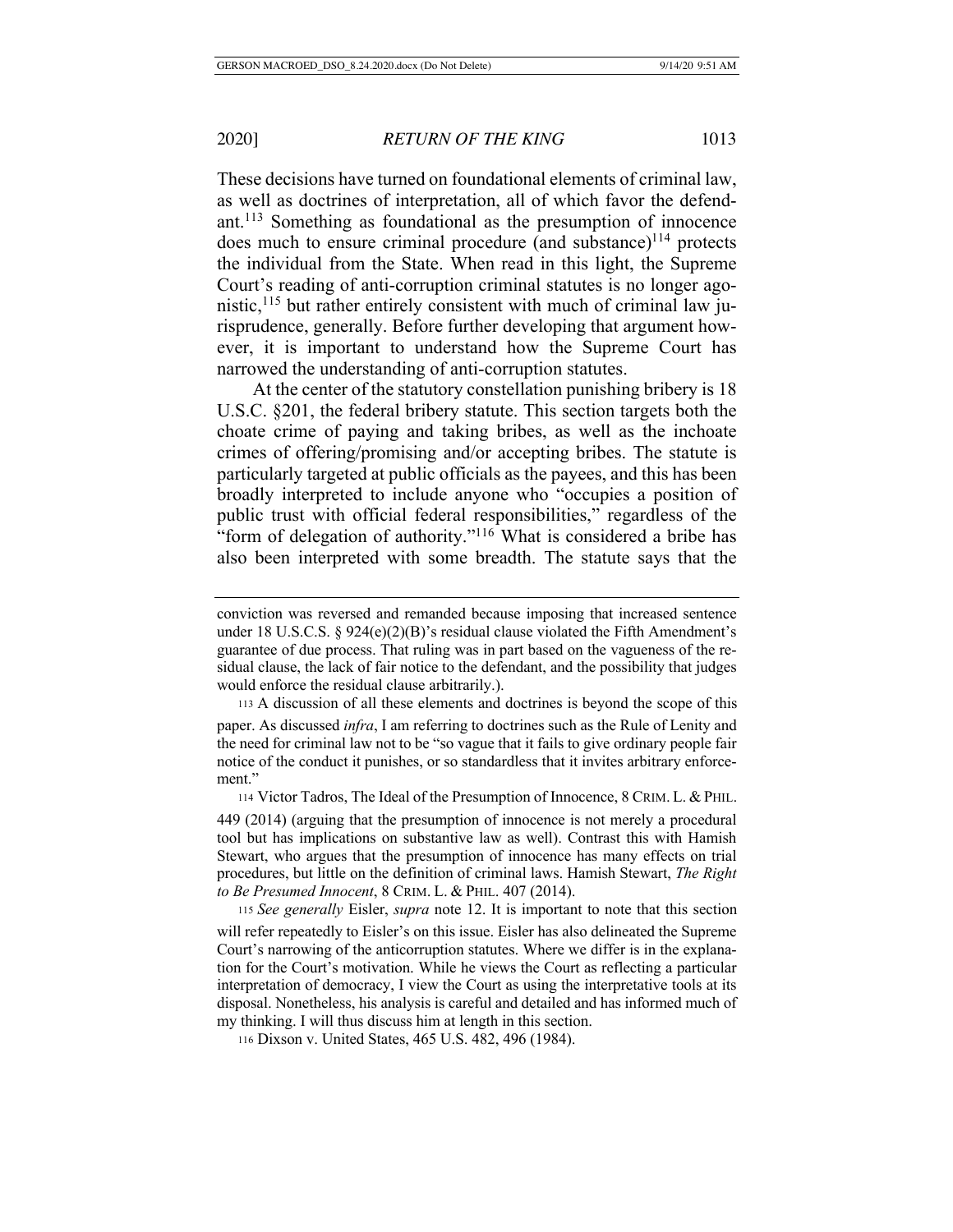payment can be "anything of value" and courts have been consistent in explaining that payment need not be money, nor go to the public official herself. On the other hand, the exchange of a political favor, what is commonly referred to as logrolling is not a thing of value under the statute. $117$ 

The Court has been very clear that the only type of interaction that is prohibited by the bribery statute is a *quid pro quo*. This narrow interpretation of criminal bribery and gratuities is so well established, at least at the federal level, $118$  that it seems ridiculous to question it. Yet the history of anti-corruption laws in America shows the statutes were not drafted to be exclusively about *quid pro quo* exchanges.<sup>119</sup> One of the justifications for this definition of bribery is that it clarifies a nebulous concept. By excluding transactions that are not explicitly *quid pro quo* then, in theory, you are distinguishing favors from bribes. Asking someone to do something for you (a favor) is different than eliciting the same action through a payment or something else of value.

However, it is not clear that the Supreme Court's interpretation of bribery is as clarifying as it is made out to be. After all, each element of a *quid pro quo* can be subject to interpretation. Is a job recommendation a *quo*? Is booking the politician's daughter's restaurant a *quid*? Does the passage of time obviate the *pro*? Like Jacob Eisler writes: "the *quid* the public official receives, the *quo* he performs for the private party, and the *pro* connecting them—can be variously parsed, producing shifting levels of obligation."120 Or, as the Sixth Circuit put it: "Not all *quid pro quos* are made of the same stuff."121 Nevertheless,

<sup>117</sup> United States v. Blagojevich, 794 F.3d 729 (7th Cir. 2015) (holding that "a proposal to trade one public act for another, a form of logrolling, is fundamentally unlike the swap of an official act for a private payment.").

<sup>118</sup> Many states have eschewed this definition of bribery: New York, Arizona, Alabama, and Michigan for example. *See* ZEPHYR TEACHOUT, CORRUPTION IN AMERICA: FROM BENJAMIN FRANKLIN'S SNUFF BOX TO CITIZENS UNITED 240 (2016).

<sup>119</sup> Zephyr Teachout, notes that "prior to *Buckley*, quid pro quo was not part of any definition of corruption." *Id.* at 239.

<sup>120</sup> Eisler, *supra* note 12, at 1629. Eisler points to Daniel Hays Lowenstein, *Political Bribery and the Intermediate Theory of Politics*, 32 UCLA L. REV. 784 (1985).

<sup>121</sup> United States v. Abbey, 560 F.3d 513 (6th Cir. 2009). The Court in that case held that the *quo* need not be a specific act, but the understanding that the official would curry favor for the bribe-giver when the opportunity arose. In that particular case the Court was looking at extortion under the Hobbs Act, which the court defined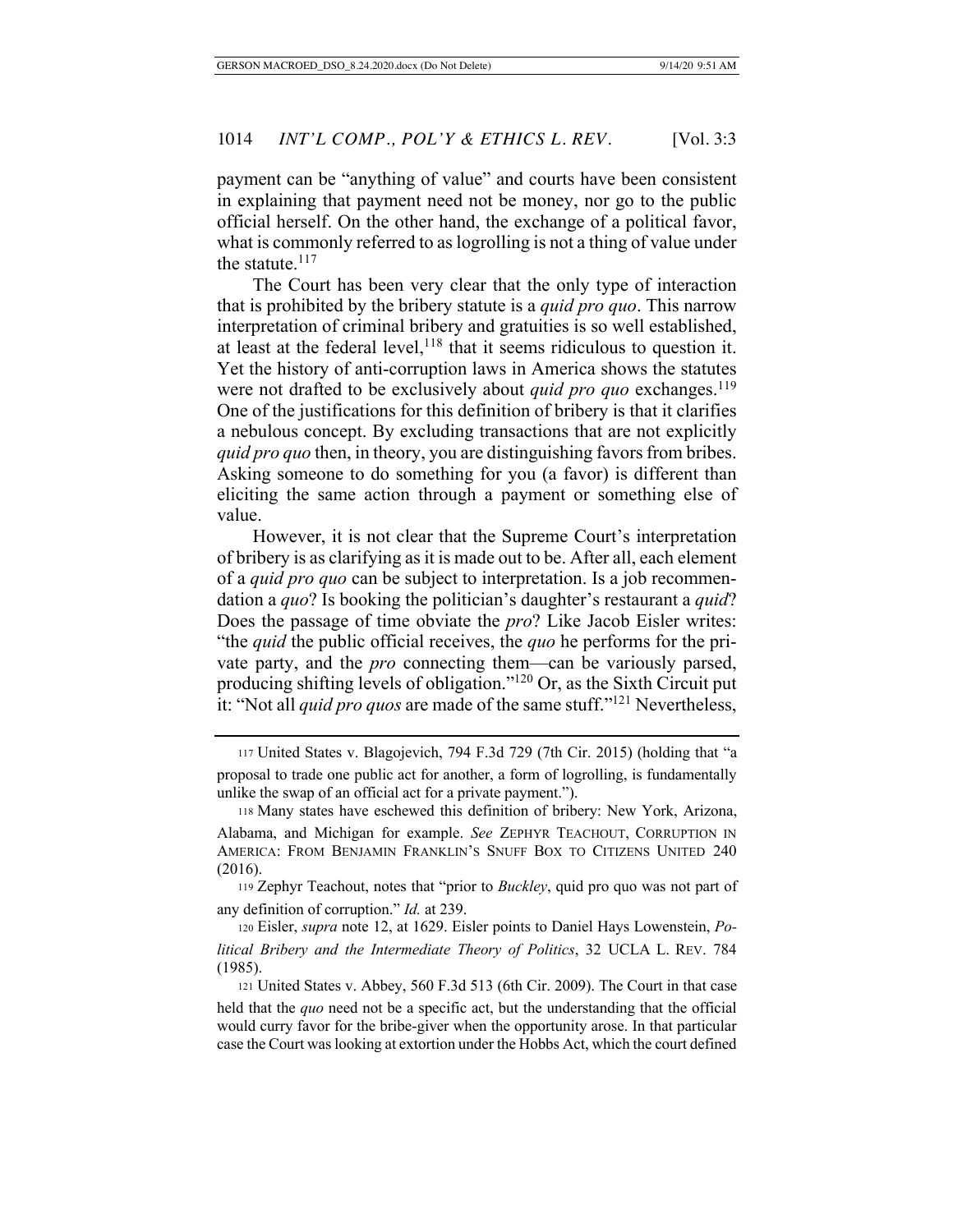at the federal level, the Supreme Court has now circumscribed criminal liability for bribery—and most related crimes—to *quid pro quo*  exchanges. That, however, is not the only—nor necessarily the most significant—constraint faced by federal prosecutors seeking to bring corruption charges. $122$ 

Probably the most significant bribery Supreme Court case decided in the last decade is *McDonell v. U.S.* In that case, former Virginia Governor, Robert McDonnell, and his wife, Maureen McDonnell, were indicted by the Federal Government on honest services fraud and Hobbs Act extortion after they accepted \$175,000 in loans, vacations, and gifts (like a Rolex and a \$20,000 shopping spree) from Jonnie Williams, a businessman. In return, Mr. and Mrs. McDonnell hosted an event at the governor's mansion to promote a product produced by Mr. Williams, a supplement called Anatabloc, and encouraged public universities to do research on the product.

The main issue, the Court explained, was what constitutes an "official act," as used in 18 U.S.C.  $\S$  201 (a)(3). The court adopted a "more bounded interpretation of 'official act."<sup>123</sup> Holding that the term refers to a "decision or action on a 'question, matter, cause, suit, proceeding or controversy' . . . [the] 'question, matter, cause, suit, proceeding or controversy' must involve a formal exercise of governmental power that is similar in nature to a lawsuit before a court, a determination before an agency, or a hearing before a committee."<sup>124</sup> This definition is not so narrow as to require that only actions deriving from

as a public official knowingly receiving a bribe. The Supreme Court denied certiorari, but given the arguments in *McDonnell* and *Skilling*, discussed *infra*, it is questionable whether the Court would have upheld the Sixth Circuit's reasoning. The Sixth Circuit ignored *Sun-Diamond*, discussed *infra*, relying on statutory differences between the Hobbs Act and 18 U.S.C. § 201. While those differences are there, the discussion *infra* shows that, more than statutory construction, the Supreme Court has been preoccupied with limiting prosecutions to a very discrete set of behaviors: actually giving/promising bribes for actions. The holding that criminal law prohibits the buying of indeterminate influence sits uneasily in the wake of *Skilling*, *McDonnell*, and even *Citizens United* (also discussed *infra*).

<sup>122</sup> As stated *supra*, I am not suggesting that this interpretation is problematic. I do not wish to put forward a normative claim about that, but rather a positive one. Some have argued, in fact, that such an interpretation is a good thing. *See generally*  Albert W. Alschuler, *Criminal Corruption: Why Broad Definitions of Bribery Make Things Worse*, 84 FORDHAM L. REV. 463 (2015) (making the case that broad interpretations of anti-corruption statutes creates a risk of too much prosecution).

<sup>123</sup> *McDonnell*, 136 S.Ct. at 2368.

<sup>124</sup> *McDonnell*, 136 S.Ct. at 2371–72.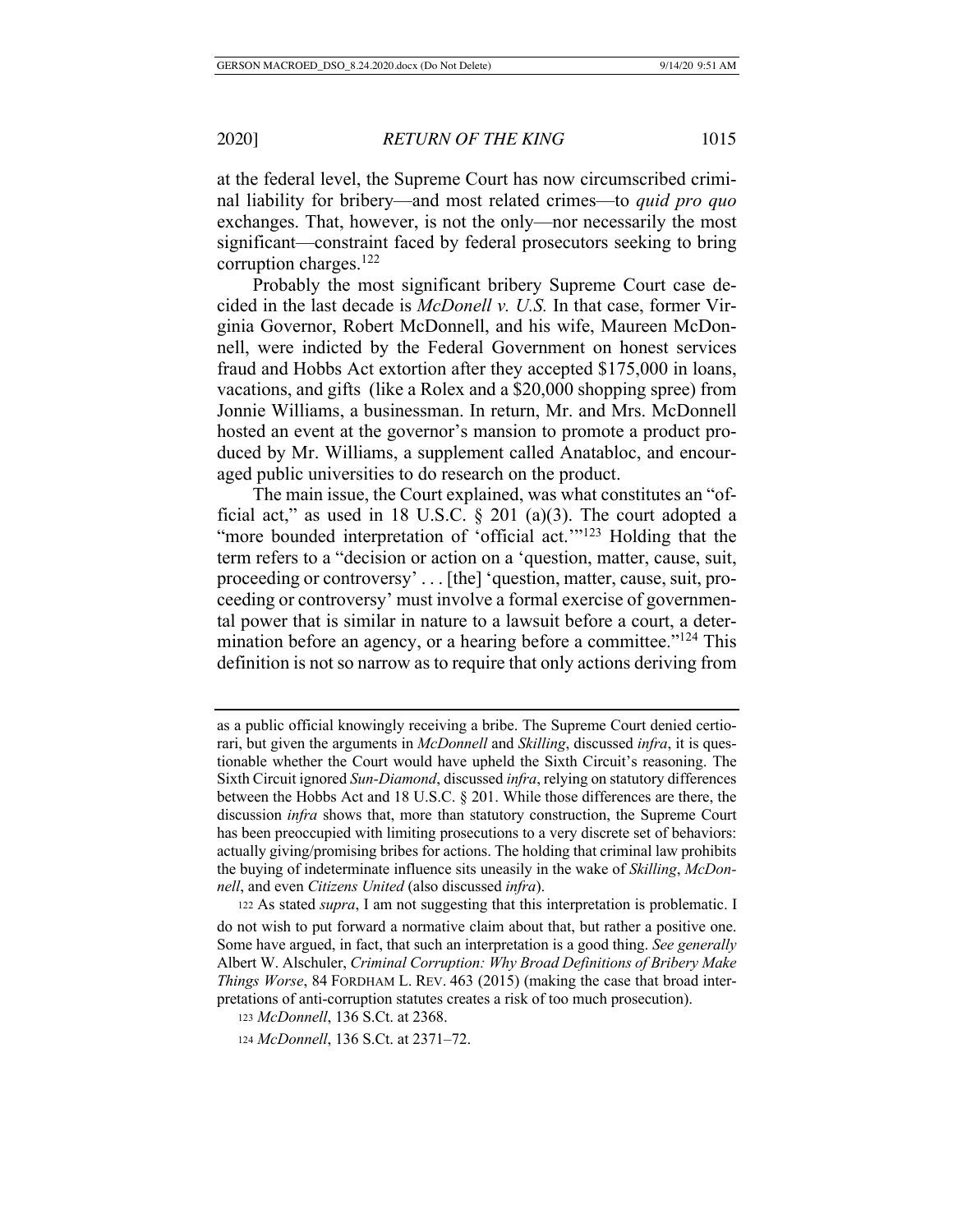formal legal powers constitute legal acts. After all, the Court found that pressuring another official to do an "official act" was enough to violate the statute. Whether the things that McDonnell did on Mr. Williams' behalf, like hosting events for him, expressing support for his product, and having subordinates meet with him were "official acts," is a question the Court said could be reviewed in a new trial with jury instructions reflecting the new "official act" definition.

As the Court itself said, this is a narrow interpretation of the statute. By adopting a very formal definition of "official act," the Court is saying that all the other ways a public official may influence a particular outcome, as long as they are not "official acts," are not subject to criminal liability under Section 201. The problem is, therefore, what is an official act? Clearly, promising a public contract is an official act, but what about a promise to call the head of the office in charge of that contract's solicitation process to enthusiastically support the individual making the payment? The Court signals that—like in McDonnell's case—that answer is best left to a finder of fact that can look at all the facts and determine whether or not *quid pro quo* corruption occurred.

Many<sup>125</sup> have argued that the Court's reasoning is illusory. Matthew Stephenson, for example, argued that "the Court's opinion both bespeaks an unrealistic view of how senior politicians exert influence over policy, and places undue weight on concerns about chilling (allegedly) desirable conduct."126 Others have argued the opposite. For Gordon Brown, for example, *McDonnell* was not a fundamental shift in anti-corruption jurisprudence,<sup>127</sup> nor did it actually limit the

<sup>125</sup> *See* George Will, *Virgina's Former Governor Faces Prison Over Politics*,

WASH. POST (Jan. 6, 2016), https://www.washingtonpost.com/opinions/virginiasformer-governor-faces-prison-over-politics/2016/01/06/2af3ff74-b3e6-11e5-9388- 466021d971de\_story.html (giving a look at how the case was seen in the media and commentary before the decision); Eric Lipton & Benjamin Weiser, *Supreme Court Complicates Corruption Cases from New York to Illinois*, N.Y. TIMES (June 27, 2016), https://www.nytimes.com/2016/06/28/us/politics/supreme-court-complicates-corruption-cases-from-new-york-to-illinois.html (giving a look at how the case was seen in the media and commentary after the decision).

<sup>126</sup> Matthew Stephenson, *The Supreme Court's* McDonnell *Opinion: A Post-Mortem*, GLOBAL ANTICORRUPTION BLOG (July 19, 2016), https://globalanticorruptionblog.com/2016/07/19/the-supreme-courts-mcdonnellopinion-a-post-mortem/.

<sup>127</sup> *See e.g.*, U.S. v. Ng Lap Seng, 2019 WL 3755676, (2d Cir. Aug. 9, 2019) (where the 2d Circuit did not follow *McDonnell*, and rather upheld a bribery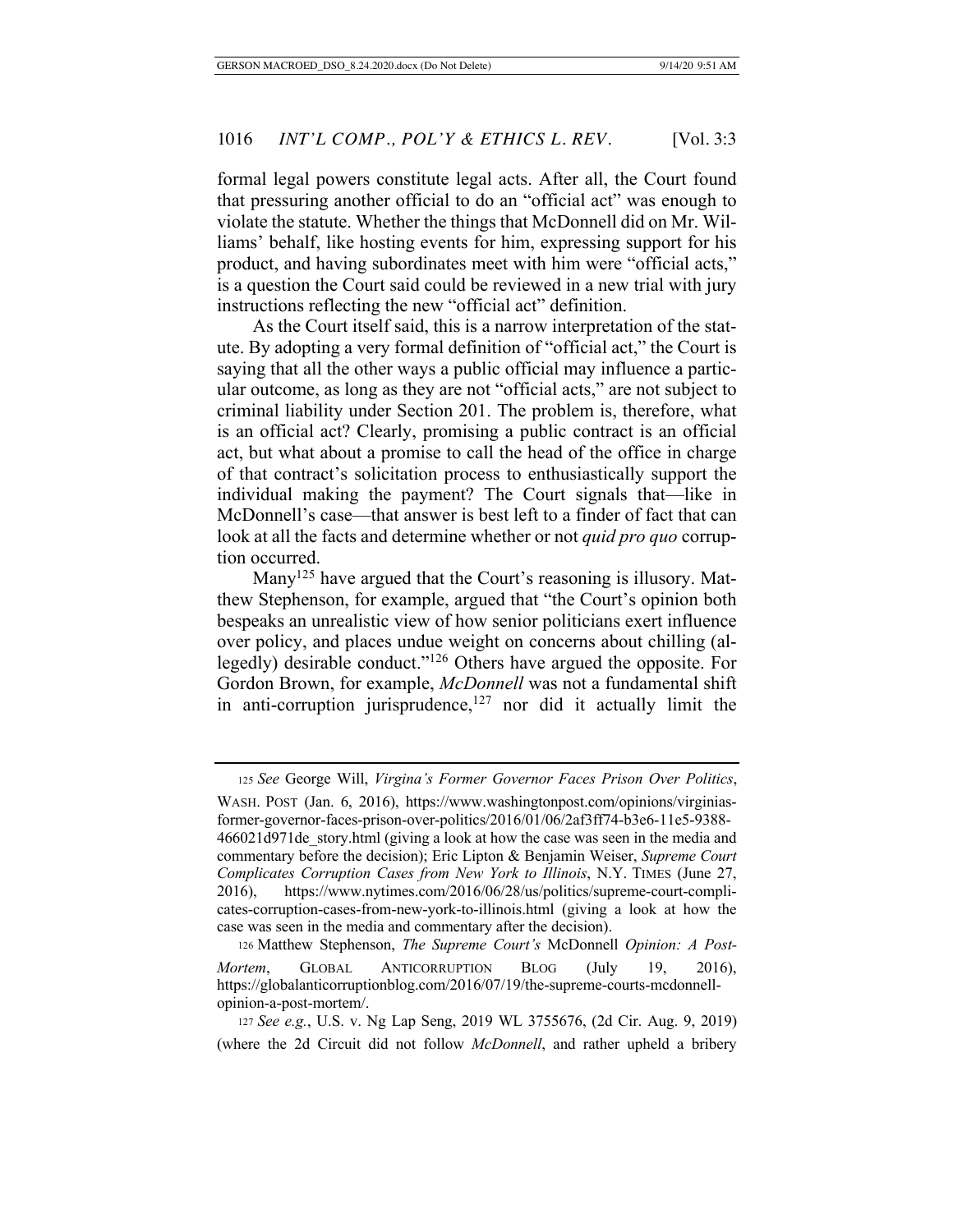prosecution of conduct like the one at issue in the case (the Court in fact left the retrying of the case as a possibility).<sup>128</sup> The Court acknowledges that this case is not about a "normal political interaction between public officials and their constituents . . . but the Government's legal interpretation is not confined to cases involving extravagant gifts or large sums of money, and we cannot construe a criminal statute on the assumption that the Government will 'use it responsibly.'"129 In other words, the Court recognizes that what happened in McDonnell's case was probably wrong, but adopting a broad understanding of the statute that goes against the canons of construction as well as its own precedent is unwarranted. The important point is that, rightly or wrongly decided, *McDonnell* cements that criminal prohibition of bribery precludes only a small subset of activities.

This should not be surprising, as it is entirely consistent with how the Court has interpreted anti-corruption laws in the U.S. in the recent past.130 As Jacob Eisler succinctly put it, "*McDonell* is merely the predictable culmination of the Court's blackletter treatment of corruption."131 The history of the Honest Services statute, the same one used to prosecute McDonell, is instructive here.

In 1909, Congress amended an 1872 mail-fraud statute, to prohibit "any scheme or artifice to defraud, or for obtaining money or property by means of false or fraudulent pretenses, representations, or promises."132 This statute remains the same today. Throughout almost all of the twentieth century, this statute was interpreted to include the preclusion of schemes that lead to no pecuniary harm, but instead deprived people from the "honest services" of a person or group (what came to be known as the "honest-services" doctrine).<sup>133</sup> This meant that the government could prosecute corruption cases where "a betrayed party suffered no deprivation of money or property . . . . For example, if a city mayor (the offender) accepted a bribe from a third

<sup>130</sup> *See* Brown, *supra* note 128 (who makes this argument as a means of critiquing what he views as overreactions to *McDonnell*'s significance).

conviction under 18 U.S.C. § 666 because that section is more expansive than 18 U.S.C. § 201(a)(3), which was at issue in *McDonnell*).

<sup>128</sup> George D. Brown, *McDonnell and the Criminalization of Politics*, 5 VA. J. CRIM. L. 1, 9, 36 (2017).

<sup>129</sup> *McDonnell*, 136 S.Ct. at 2372–73, (citing United States v. Stevens, 559 U.S. 460, 480 (2010)).

<sup>131</sup> Eisler, *supra* note 12, at 1633 (2017)

<sup>132</sup> 18 U.S.C. § 1341.

<sup>133</sup> 18 U.S.C. § 1346.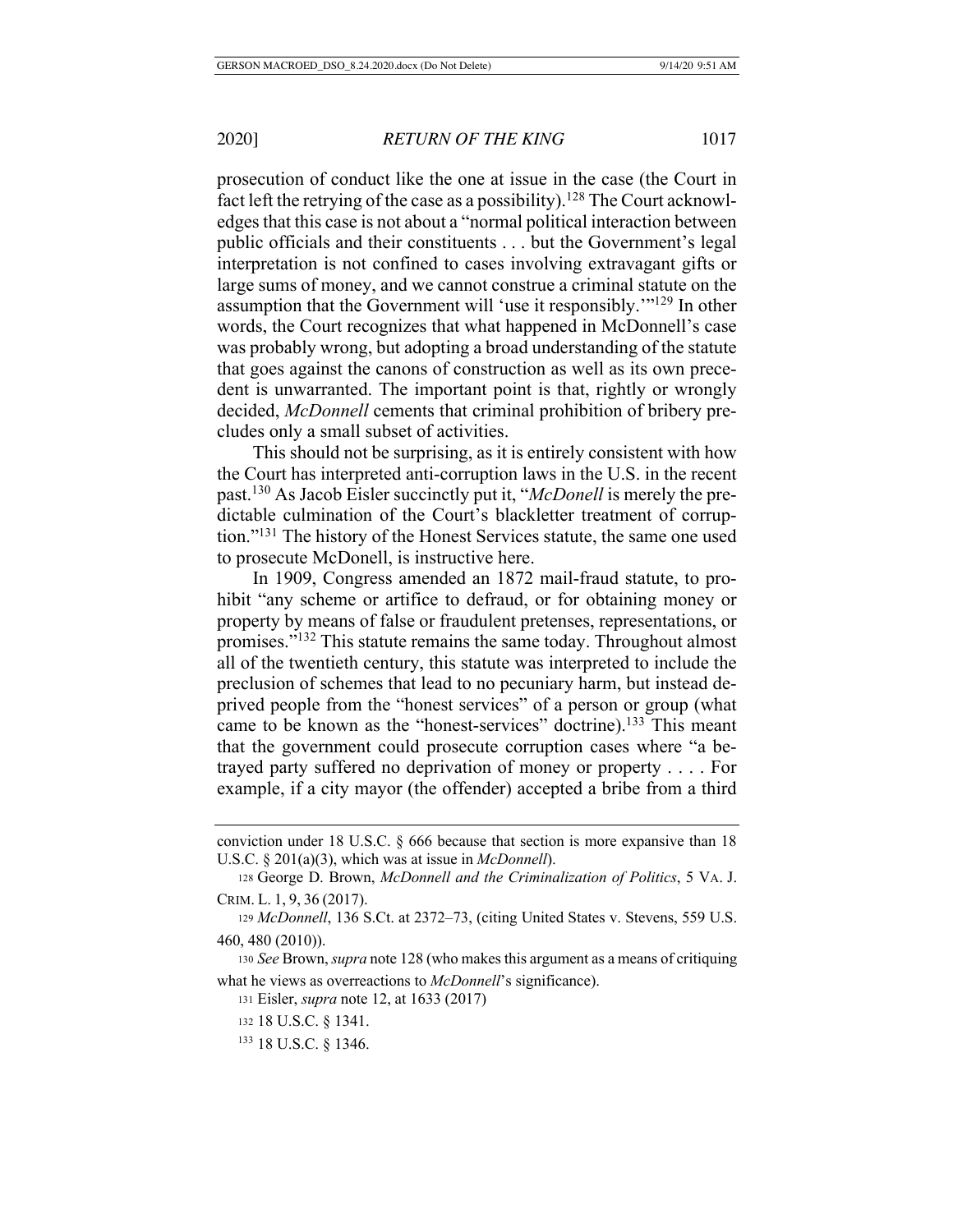party in exchange for awarding that party a city contract, yet the contract terms were the same as any that could have been negotiated at arm's length, the city (the betrayed party) would suffer no tangible  $loss.$ "<sup>134</sup>

The Supreme Court in *McNally v. U.S.* reversed the course of the statute's interpretation jurisprudence, holding that it would only be applicable to property rights. Adding that "if Congress desires to go further, it must speak more clearly than it has."135 Congress did just that and enacted  $\S$  1346 clarifying the "terms scheme or artifice to defraud" found in §§ 1341 and 1343. The swiftness of the reversal speaks to the fact that Congress was signaling their strong disagreement with *McNally*, and their desire to equip prosecutors with better anti-corruption tools. In 2010, the Court reviewed this statute in a case focusing on the prosecution of Jeffrey Skilling, one of Enron's<sup>136</sup> leading executives. Though the Court did find that the statute was not unconstitutionally vague, it also held that the statute only encompasses "bribery and kickback schemes."137 The Court did not support the Government's position that § 1346 proscribed "undisclosed self-dealing by a public official or private employee—i.e., the taking of official action by the employee that furthers his own undisclosed financial interests while purporting to act in the interests of those to whom he owes a fiduciary duty."138 The Court viewed this as a compromise, a limiting principle that preserved the statute, but did not allow its extension to any number of conducts.139

Another perhaps more obvious example of the Supreme Court's narrow interpretation of criminal anti-corruption statutes is the Court's reading of the gratuity statute. In *United States v. Sun Diamond*, the Court looked at a case where a trade association had given a number of gifts totaling over \$5,000 in value to the then-Secretary of

<sup>134</sup> Skilling v. United States, 561 U.S. 358, 400 (2010).

<sup>135</sup> McNally v. United States, 483 U.S. 350, 360 (1987).

<sup>136</sup> Enron was an energy, services, and commodities company that went bankrupt

in 2001 (at the time it was the largest bankruptcy in history). The fallout lead to a number of investigations that uncovered extensive accounting fraud and corruption. Jeffrey Skilling was one of the top executives implicated in the scandal.

<sup>137</sup> *Skilling*, 561 U.S. at 412.

<sup>138</sup> *Id.* at 409 (citing Government's Brief).

<sup>139</sup> By reaching this holding, the Court struck down Skilling's honest services convictions. On remand the 5th Circuit sustained Skilling's guilty verdict because of the overwhelming evidence against him. He ended up spending fourteen years in prison.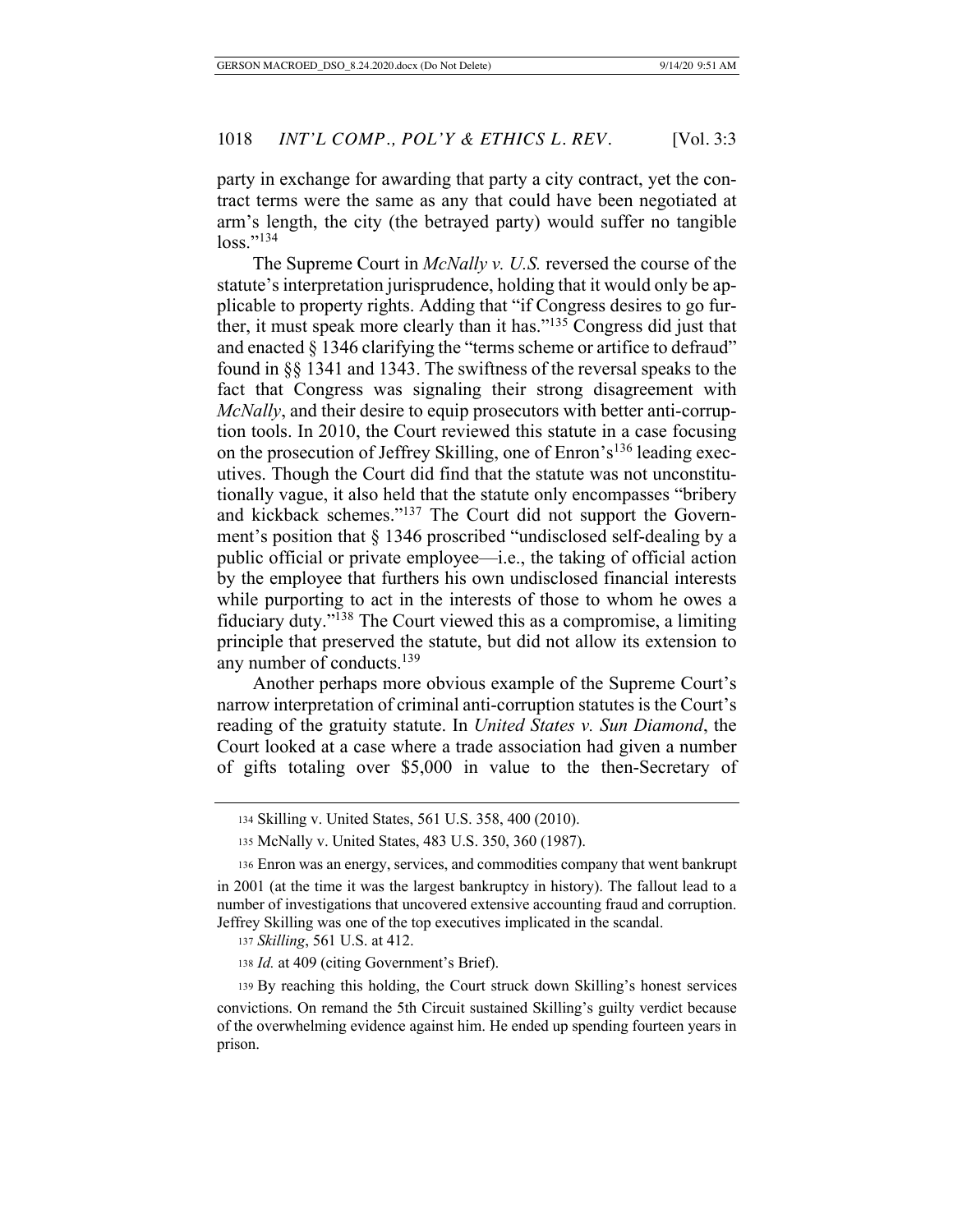Agriculture, Mike Espy. Espy was prosecuted under 18 U.S.C. §  $201(c)(1)(A)$ , which forbids gifts "for or because of any official act performed or to be performed." The basis of the prosecution was that Espy had received the gifts at the time he was considering two policies140 that would impact Sun Diamond, a trade association of growers of raisins, figs, walnuts, prunes, and hazelnuts. The Court held that for a gift to be a criminal gratuity, there needs to be a connection between the gift and the official act performed.<sup>141</sup>

It is evident that not every single decision at the federal appellate level looking at federal anti-corruption statutes has favored narrow constructions;142 however, this brief review exemplifies the Supreme Court's restrictive anti-corruption jurisprudence. Note that *McDonnell*, *Skilling*, and *Sun Diamond* were all unanimous decisions. This record of broad agreement is at least an indication that the Court has not considered the questions in these cases to be particularly hard. This should be an indication that the Supreme Court's trajectory of interpreting these statutes in a narrow light has nothing to do with corruption specifically, but with criminal law generally.

An explanation for the Supreme Court's anti-corruption jurisprudence is that the Court is simply interpreting criminal law in such a way that protects individuals against executive overreach. Many of the tools of interpretation of criminal law, as well as the design of criminal procedure generally, are precisely developed with the goal of preventing the government from abusing individuals. At bottom, criminal law deals with profound personal property and—more importantly—liberty interests and thus many tools exist to guard those interests. From

<sup>140</sup> One was a plan to provide federal funds to fray international marketing costs for companies like the ones represented by Sun Diamond. The other was a regulation of methyl bromide, a pesticide.

<sup>141</sup> United States v. Sun-Diamond Growers of California, 526 U.S. 398, 405 (1999).

<sup>142</sup> For example, when Circuit Courts have looked at 18 U.S.C. § 1951 they have recognized that the term "property" (as opposed to "anything of value" found elsewhere in the statute) is "expansive," encompassing "in a broad sense, any valuable right considered as a source or element of wealth, including a right to solicit business." United States v. Arena, 180 F.3d 380, 392 (2d Cir. 1999), quoting United States v. Tropiano, 418 F.2d 1069, 1075 (2d Cir. 1969). They have also broadly interpreted the extent to which interstate commerce needs to be affected for the statute to apply, finding that the government need only demonstrate a de minimis effect on commerce, United States v. Re, 401 F.3d 828, 834–35 (7th Cir. 2005), or a "realistic probability of an effect . . . on interstate commerce." United States v. Peterson, 236 F.3d 848, 852 (7th Cir. 2001).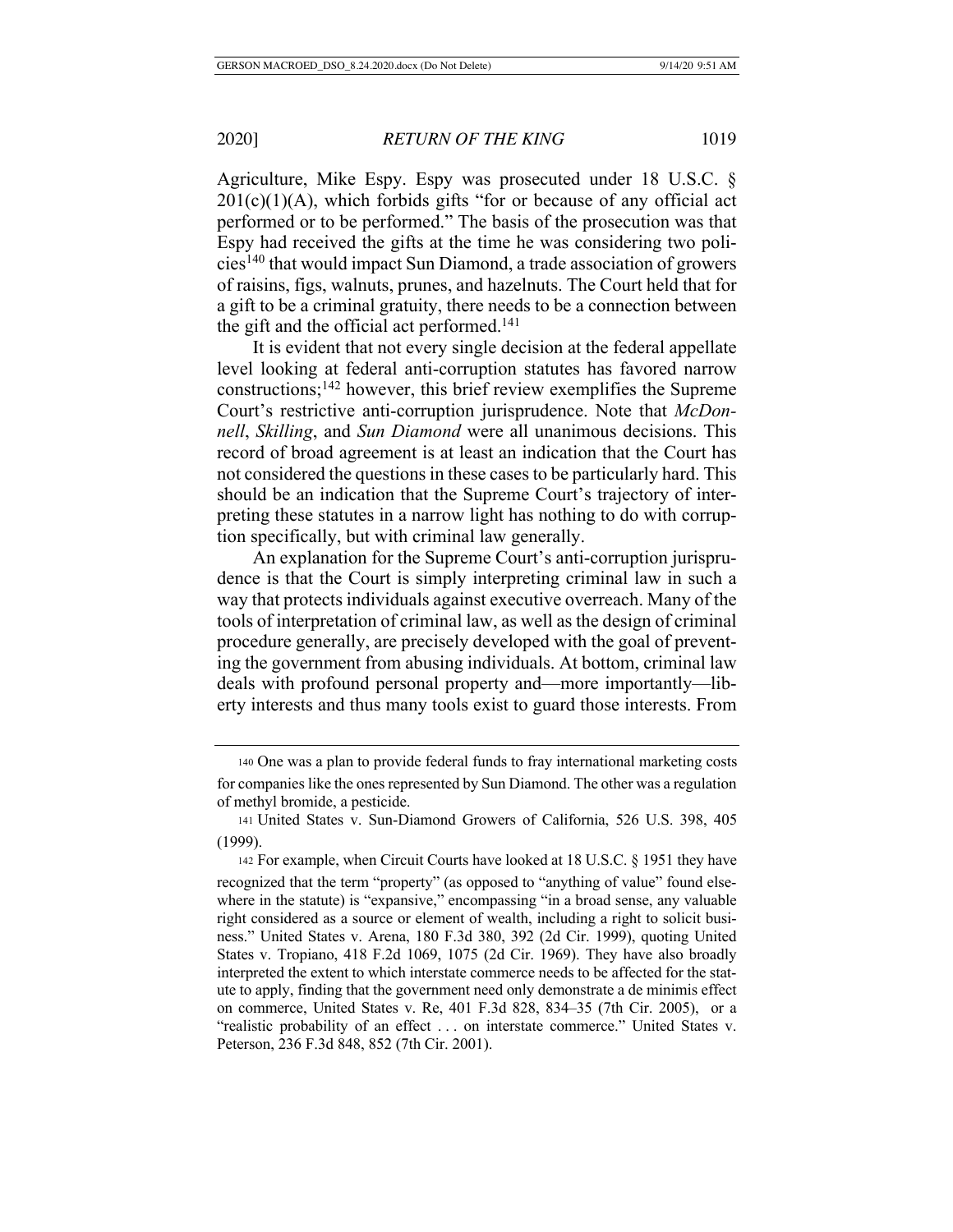things as fundamental as the presumption of innocence, to a stricter standard of proof than in civil cases, and doctrines such as the Rule of Lenity, which is used to interpret ambiguous criminal statutes in favor of the defendant, it is clear that criminal law in general is designed to guard against the awesome powers of the State.<sup>143</sup> I am not suggesting that all of the Roberts Court's jurisprudence in criminal regime has been consistently pro-defendant,<sup>144</sup> but simply that framing the decisions within the context of criminal law more generally helps explain what at first hand may seem like myopic, pro-corruption decisions. After all, most of the decisions discussed in this section have been unanimous, which should make us question how much political preferences are driving the Court's reasoning. It is not that the Court is insensitive towards issues of corruption, but it is more sensitive to protecting individuals from the State.

This reading helps explain some of the recurring themes in the dicta of these cases. Late Justice Scalia, for example, took the unusual step of filing a dissent in a writ of certiorari denial, arguing that the honest services statute "invites abuse by headline-grabbing prosecutors in pursuit of local officials, state legislators, and corporate CEOs who engage in any manner of unappealing or ethically questionable conduct."145 The same concern about "overzealous prosecutions" was echoed by Chief Justice Roberts in *McDonell* and was previously articulated by the Court in *U.S. v. Sun-Diamond*. 146

<sup>146</sup> *See* U.S. v. Sun-Diamond Growers of California, 526 U.S. 398, 406-407

<sup>143</sup> *See* Zachary Price, *The Rule of Lenity as a Rule of Structure*, 72 FORDHAM L.

REV. 885, 886 (2004) (The consistent use of doctrines such as the Rule of Lenity is questionable. Some have argued that the Rule of Lenity "appears occasionally as a supplemental justification for interpretations favored on other grounds; it never stands alone to compel narrow readings."). For a different view *see, e.g.*, EINER ELHAUGE, STATUTORY DEFAULT RULES: HOW TO INTERPRET UNCLEAR LEGISLATION 168 (2008) (explaining that the rule of lenity is used to favor defendants to balance their lack of power vis-à-vis the government).

<sup>144</sup> However, as mentioned *supra*, note 112, the Roberts court has sided with defendants in numerous cases.

<sup>145</sup> Sorich v. United States, 555 U.S. 1204, 1206 (2009) (Scalia, J., dissenting).

<sup>(1999) (</sup>In a revealing bit of dicta, the Court explained that it was preoccupied with an expansive reading that "would criminalize, for example, token gifts to the President based on his official position and not linked to any identifiable act—such as the replica jerseys given by championship sports teams each year during ceremonial White House visits."). A more cynical interpretation is that it is not that justices are concerned about defendants, but are rather driven by personal preoccupations.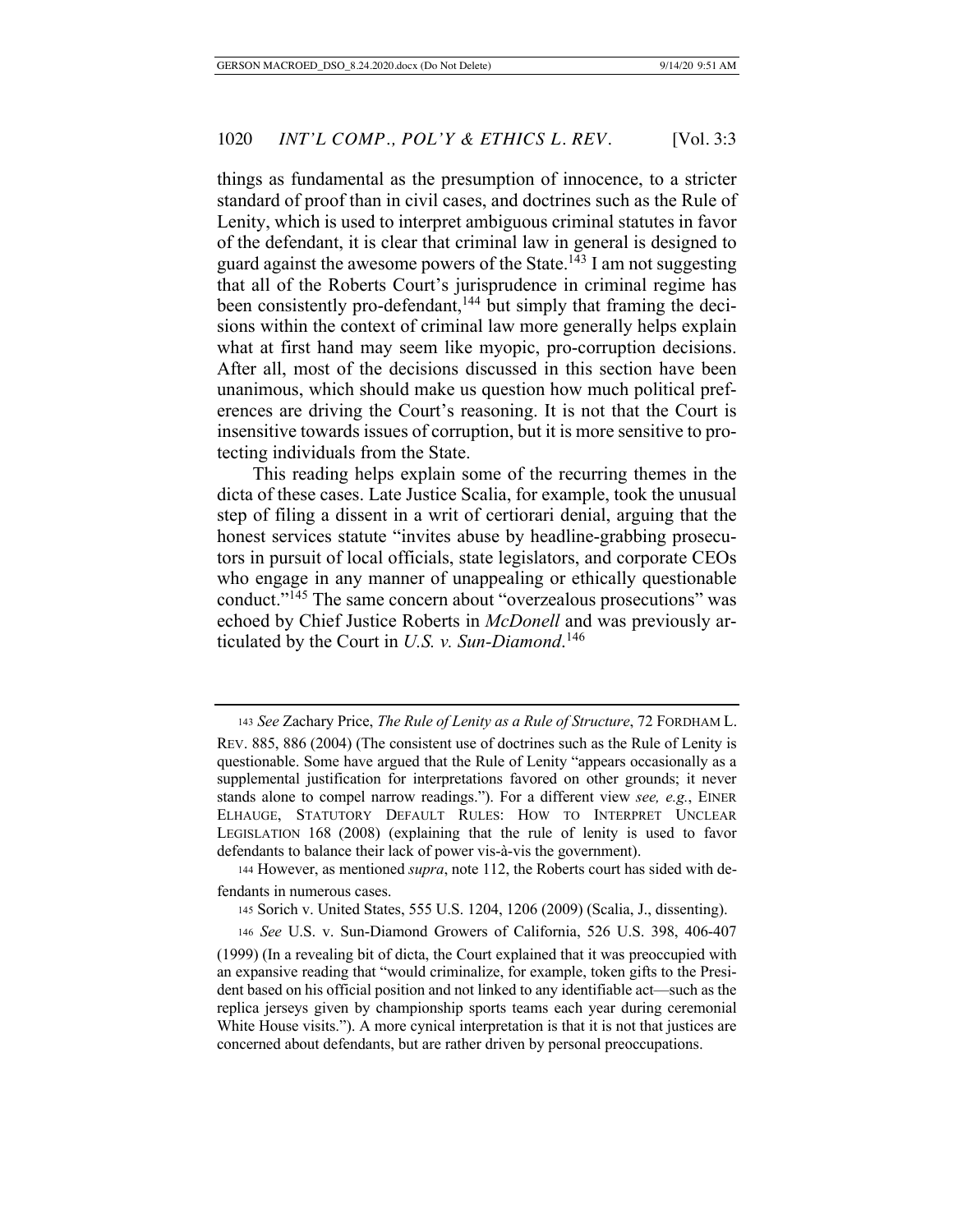The reason that these decisions may stand out so much is that official corruption does not function like most crimes because it "occurs when those privileged *through access to governmental resources* abuse their unique power."147 So, in a sense, parties in corruption cases are not the traditional parties that suffer power asymmetries vis-à-vis the State. However, it is hard to think how the Court should treat these cases differently without fundamentally altering the protections found in much of criminal law.148 In the end, the Court has interpreted anticorruption criminal statutes like *any* other criminal statute. This may be a problem given corruption's uniqueness, however, it is hard to argue that the Court has adopted "incorrect" statutory interpretations.

All of this points to the fact that federal anti-corruption criminal statutes are rather blunt tools for fighting public corruption.<sup>149</sup> It may be that this is the Supreme Court's fault,<sup>150</sup> or it may simply be the product of criminalizing conduct in which wrongness is extremely contextual. As discussed in Part I, corruption is very hard to define.

<sup>148</sup> *Id.*.

<sup>149</sup> As alluded to *supra* notes 131 and 145, some Circuit Courts have pushed back on many of the limiting principles handed down by the Supreme Court. The Second and Sixth Circuits, for example, have treated bribery as defined in 18 U.S.C. § 666 more broadly than the one in 18 U.S.C. § 201. However, this pushback is just that: pushback. The winds of anticorruption jurisprudence have been going in one direction, blowing past or going around at least the voices of dissent.

<sup>150</sup> As Eisler put it: "the Court consistently hands down judgments that narrow the scope of anti-corruption legislation and raise standards for corruption prosecutions. . . . [It] thus expects both the legislature and the executive to implement anticorruption with scrupulous exactitude and seems unwilling to accommodate either a legislative intent to sweep broadly with anti-corruption legislation." Eisler, *supra*  note 12, at 1637.

<sup>147</sup> Eisler, *supra* note 12, at 48. Eisler has used this to argue for a transformation

of criminal procedure in cases of corruption. For him, because the "Court's pruning of the official corruption seems motivated . . . in part to protect defendants from the tremendous power of government," a reconceptualization of "how the canons of interpretation and due process rights apply" in the anticorruption space. Because corruption is "predicated upon access to power," the application of traditional notions of due process and canons of construction "may perversely reinforce power inequities." Because of this, Eisler argues, jurisprudential approaches to corruption must be reconsidered to ensure that the most vulnerable—citizens, not people with access (or with actual) to political power. While I have argued that the criminal law as currently construed is a blunt tool for fighting corruption, I do not mean to argue in favor of a revamping of criminal procedure or expect the Supreme Court to undertake this task. Additionally, a full consideration of Eisler's proposal is beyond the scope of this article.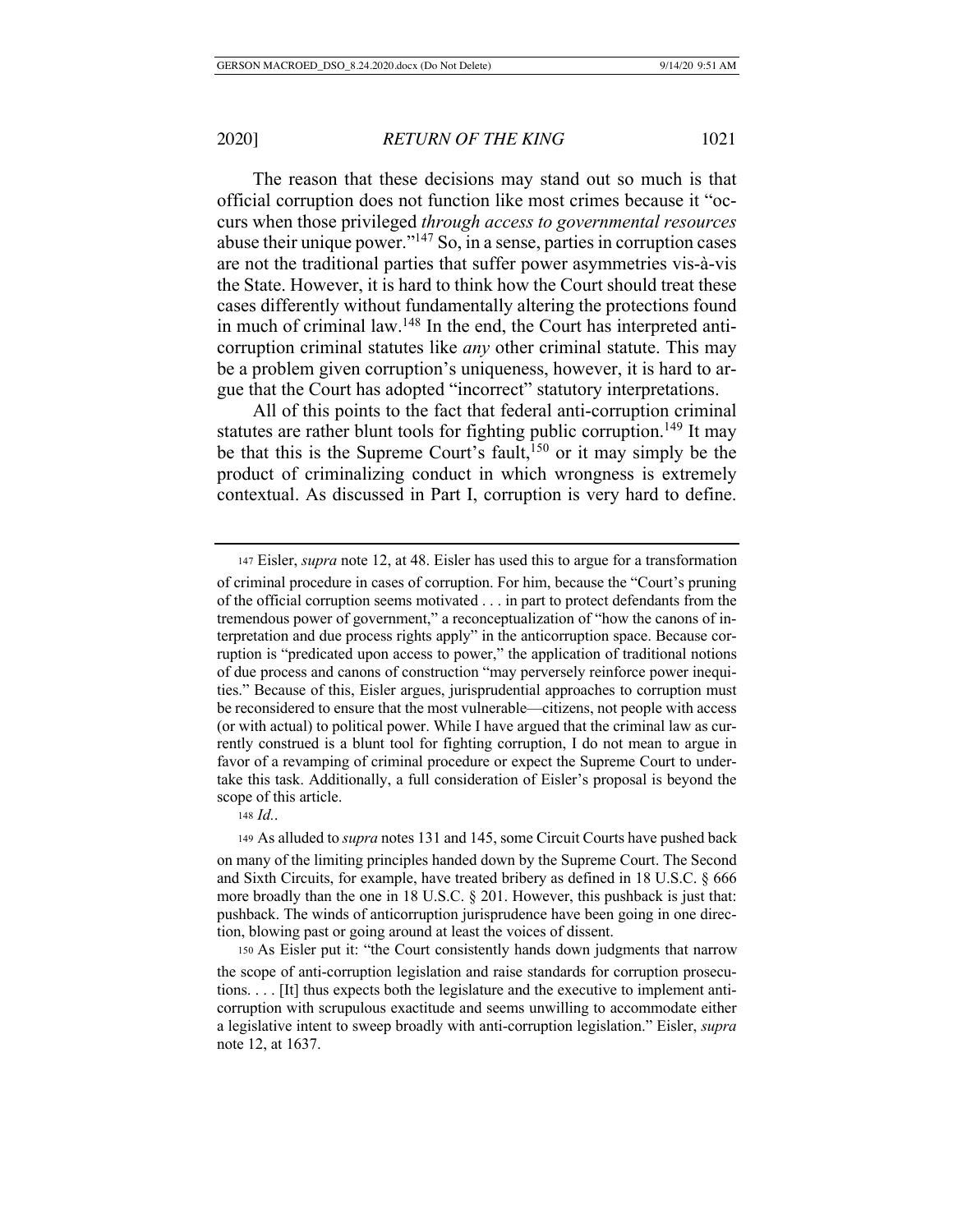Given the extreme consequences of criminal convictions, a Potterian standard of "I know it when I see it" is simply insufficient. In other words, it is logical that criminal statutes are narrowly interpreted as the only actions that should lead to imprisonment are those where most people agree that wrongdoing actually occurred. This preserves criminal liability for clear instances of bribery or theft of public funds for personal use, while allowing other mechanisms to serve as deterrents and/or retribution for acts that do not rise to that level. This is not necessarily a bad thing. Accountability for wrongdoing has often implied imprisonment, but other forms of accountability are possible and perhaps preferable.151 The main problem, as discussed *infra*, is that those other mechanisms are not working.

# *C. Systemic or Institutional Corruption*

Criminal law is not the only way that corruption can be understood, targeted or punished. As discussed above, criminal statutes and agencies are hardly the only ones concerned with corruption.<sup>152</sup> In fact, in the early years of the American republic, corruption was rarely associated with crime.153 Some of that was due to the much more limited role that criminal law generally played in society at the time.<sup>154</sup> But it was also because people at the time recognized that corruption "encompassed lawful abuses of power, not merely unlawful abuses or usurpations."155 In other words, corruption is not only a problem of crime, but rather a problem of norms more generally.

<sup>151</sup> *See generally* Allegra McLeod, *Prison Abolition and Grounded Justice*, 62 UCLA L.REV. 1156 (2015) (urging legal scholars to seriously consider an abolitionist framework—which she defines as "an aspirational ethic and a framework of gradual decarceration, which entails a positive substitution of other regulatory forms for criminal regulation" for remediating social harms).

<sup>152</sup> Civil and administrative sanctions going from monetary fines to precluding a company found to have engaged in corrupt behavior from contracting with the government again and prohibiting individuals from working in or with government for some time are common features of anti-corruption laws around the world. The reason for this is that eliminating corruption will not only be achieved through better and more criminal law enforcement.

<sup>153</sup> KRISTOFER ALLERFELDT, CRIME AND THE RISE OF MODERN AMERICA: A HISTORY FROM 1865-1941 (2011)

<sup>154</sup> *See id.* 

<sup>155</sup> TEACHOUT, *supra* note 118, at 49-50, 55 (citing concerns of Gouverneur Morris, a signatory of the Articles of Confederation and the U.S. Constitution).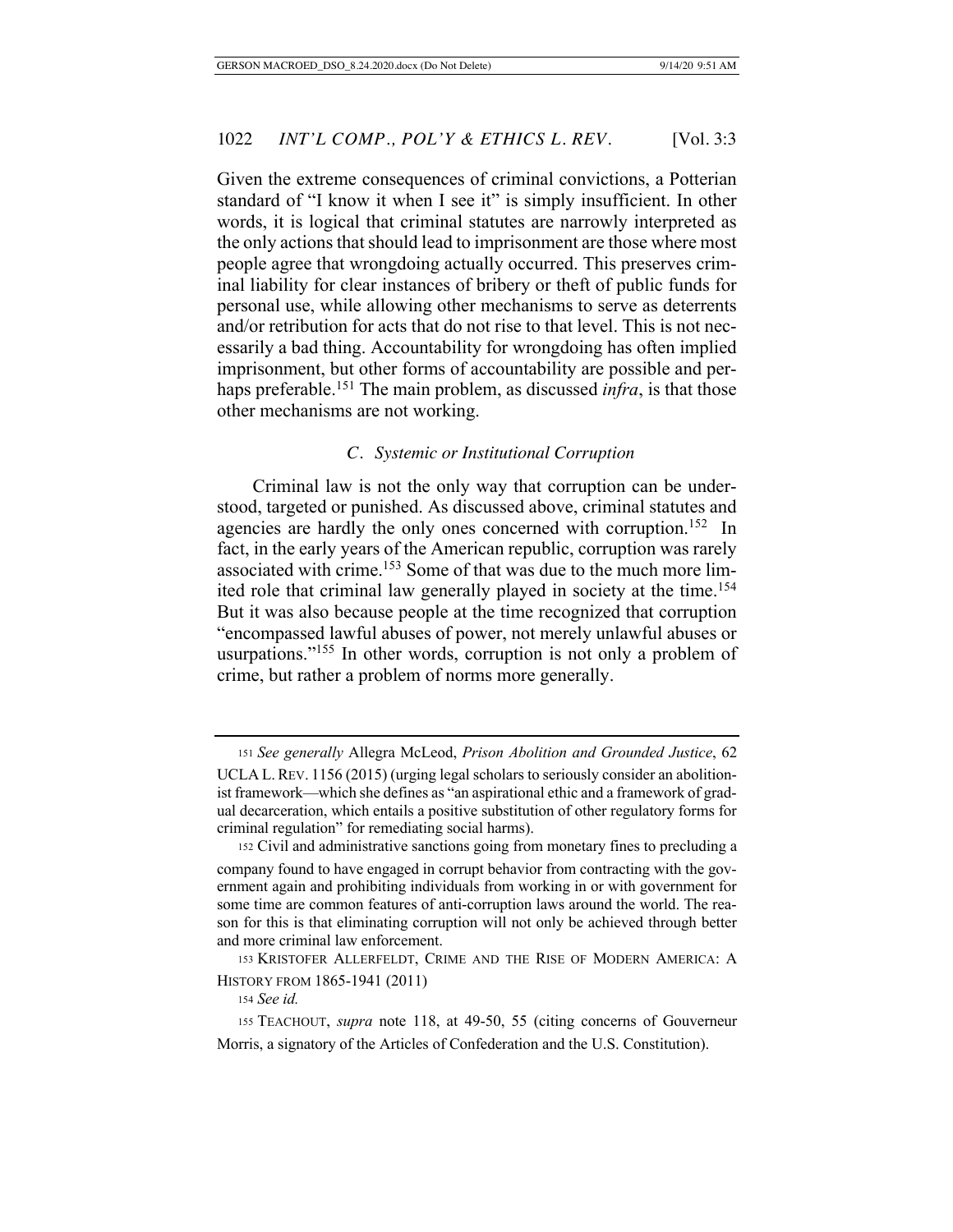In Latin America, and in much of the developing world, corruption has been defined as systemic.<sup>156</sup> The main purpose of this designation is that it allows one to imagine corruption not as an action or series of actions, but as a permanent component in the actual function of institutions. That is to say that without corruption the system ceases to operate. In contrast, scholars usually do not describe corruption in developed countries as so essential to their function. Rather, as the above discussion suggests, the focus in those countries is generally limited to bad actors and the criminalization of their behavior.

Yet another interpretation comes from American politicians<sup>157</sup> and pundits, $158$  who have started to define corruption as the influence money can have on political outcomes. Their focus, necessarily, has

<sup>157</sup> Presidential candidate Elizabeth Warren, for example, has made anticorruption one of her main campaign proposals. On her campaign website she announces, for example, that she plans to: "improv[e] public integrity rules for federal officials in every branch of government  $\dots$  end[]  $\dots$  lobbying as we know it, fix[]  $\dots$  the criminal laws to hold corrupt politicians to account, and ensur[e] our federal agencies and courts are free from corrupting influences." Elizabeth Warren, *My Plan to End Washington Corruption*, MEDIUM (Sept. 16, 2019), https://medium.com/@teamwarren/my-plan-to-end-washington-corruption-554c7f01aaa5. By pointing out to the centrality of "ending lobbying as we know it" and insulating agencies from influences, her plan indicates that she views private wealth as a corrupting element of the public process.

<sup>158</sup> *See e.g.*, Jay Cost, *The Swamp Isn't Easy to Drain*, ATLANTIC (July 14, 2018),

<sup>156</sup> *See e.g.*, Roberto Laver, *Systemic Corruption: Considering Culture in Second-Generation Reforms* 10 (Edmond J. Safra Working Papers, No. 45, June 5, 2014), https://ssrn.com/abstract=2446657 (arguing that "[a]s corruption emerged on the global agenda, the focus of international development agencies has been on corruption as a systemic, not just an isolated and isolatable, phenomenon); SARAH CHAYES, WHEN CORRUPTION IS THE OPERATING SYSTEM: THE CASE OF HONDURAS iii (2017) https://perma.cc/P9G9-2XM9 (arguing that corruption is integral to the functioning of Honduras, citing, for example, a senior Honduran government official who said: "Corruption is not a scandal, but the result of the functioning of a system."); MAURICIO MERINO HUERTA, MEXICO: THE FIGHT AGAINST CORRUPTION 14 (Wilson Ctr., June 2015) (describing approaches to solve "Mexico's systemic corruption problem").

https://www.theatlantic.com/ideas/archive/2018/07/the-swamp-isnt-easy-todrain/565151/; Isabel V. Sawhill, Forget Collusion, the Problem is Corruption and Complacency, BROOKINGS INSTITUTION BLOG (Mar. 28, 2019), https://www.brookings.edu/blog/up-front/2019/03/28/forget-collusion-theproblem-is-corruption-and-complacency/; Charles Homans, *Americans Think 'Corruption' Is Everywhere. Is That Why We Vote for It?*, N.Y. TIMES MAG. (July 10, 2018), https://www.nytimes.com/2018/07/10/magazine/americans-think-corruption-is-everywhere-is-that-why-we-vote-for-it.html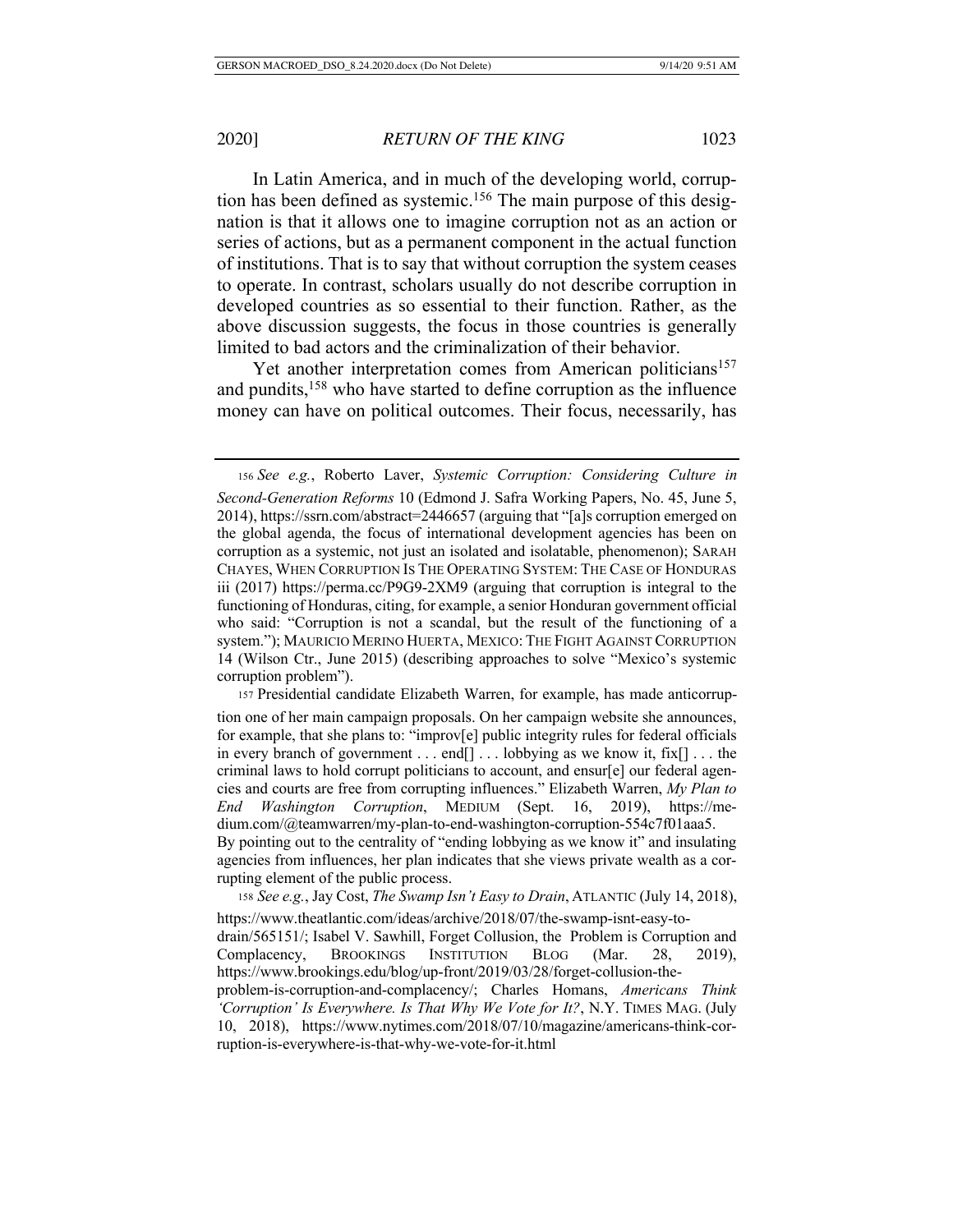centered around campaign finance laws/regulations, and, more recently, the Constitution's emoluments clause.159 It is beyond the scope of this article to wholly address whether or not this behavior is properly understood as corruption.<sup>160</sup> For the purposes of this paper, it is sufficient to believe that money in politics may be corrupting  $161$  insofar as it can lead to the use of public power over private gain.<sup>162</sup> If

ers have used things like booking rooms in Trump's hotels, and other commercial,

regulatory, and licensing transactions to leverage influence over the administration). <sup>160</sup> There is already much work here that explicitly addresses when political pressure becomes undue influence rising to corruption. For a historical look, *see* TEACHOUT, *supra* at 118, at 4 (arguing that from America's foundation up to the 1970s Courts had "remained committed to a broad view of corruption," and that the Framers explicitly took steps to limit the influence of private parties on public officials); *see also* Eisler, *supra* note 12, at 1642 (arguing that the Supreme Court has shown a preference for a interest group politics, over "governance as a collective project," and outlining proposals for how to reverse course); LAWRENCE LESSIG, REPUBLIC, LOST: HOW MONEY CORRUPTS CONGRESS–AND A PLAN TO STOP IT 49- 76 (2012) (arguing that the revolving door between industry and government blurs the line between private and public and can destroy public virtue). *But see* Guy-Uriel E. Charles, *Corruption Temptation*, 102 CALIF. L. REV. 25, 34 (2014) (arguing against Lessig's understanding of the problem as corruption, but rather seeing it as a problem of inequality).

<sup>161</sup> This position is also consistent with Transparency International's definition of corruption as the use of public power for private gain. Because influencing political outcomes through financial contributions (whether they are electoral or not) is precisely using public power (one's own or others') for one's own benefit.

<sup>162</sup> Sheila Krumholz, *Campaign Cash and Corruption: Money in Politics*, *Post-*Citizens United, 80 SOC. RES. 1119 (2013); *Taking Back Our Democracy: Responding to Citizens United and the Rise of Super PACs: Hearing before the Subcomm. on Constitution, Civil Rights and Human Rights of the S. Comm. on the Judiciary*, 112th Cong. (July 24, 2012); Chris Cillizza, *How Citizens United Changed Politics, in 7 Charts*, WASH. POST (Jan. 22, 2014), https://www.washingtonpost.com/news/the-fix/wp/2014/01/21/how-citizens-united-changed-politics-in-6-charts/; Sarah Childress, *Report: After Citizens United, Outside Spending Doubles*, PUB. BROADCASTING SYS. (Jan. 14, 2015), https://www.pbs.org/wgbh/frontline/article/report-after-citizens-united-outside-spending-doubles/.

<sup>159</sup> *See e.g.*, Joshua Matz & Laurence Tribe, *President Trump Has No Defense Under the Foreign Emoluments Clause*, AM. CONST. SOC'Y ( https://www.acslaw.org/wp-content/uploads/old-uploads/originals/documents/Trump%20and%20the%20Emoluments%20Clause.pdf (last visited March 22, 2020) (arguing that President Trumps' many foreign financial interests and transactions may violate the Constitution's foreign emoluments clause, because he has allowed his personal interests to interfere with impartial government. Foreign pow-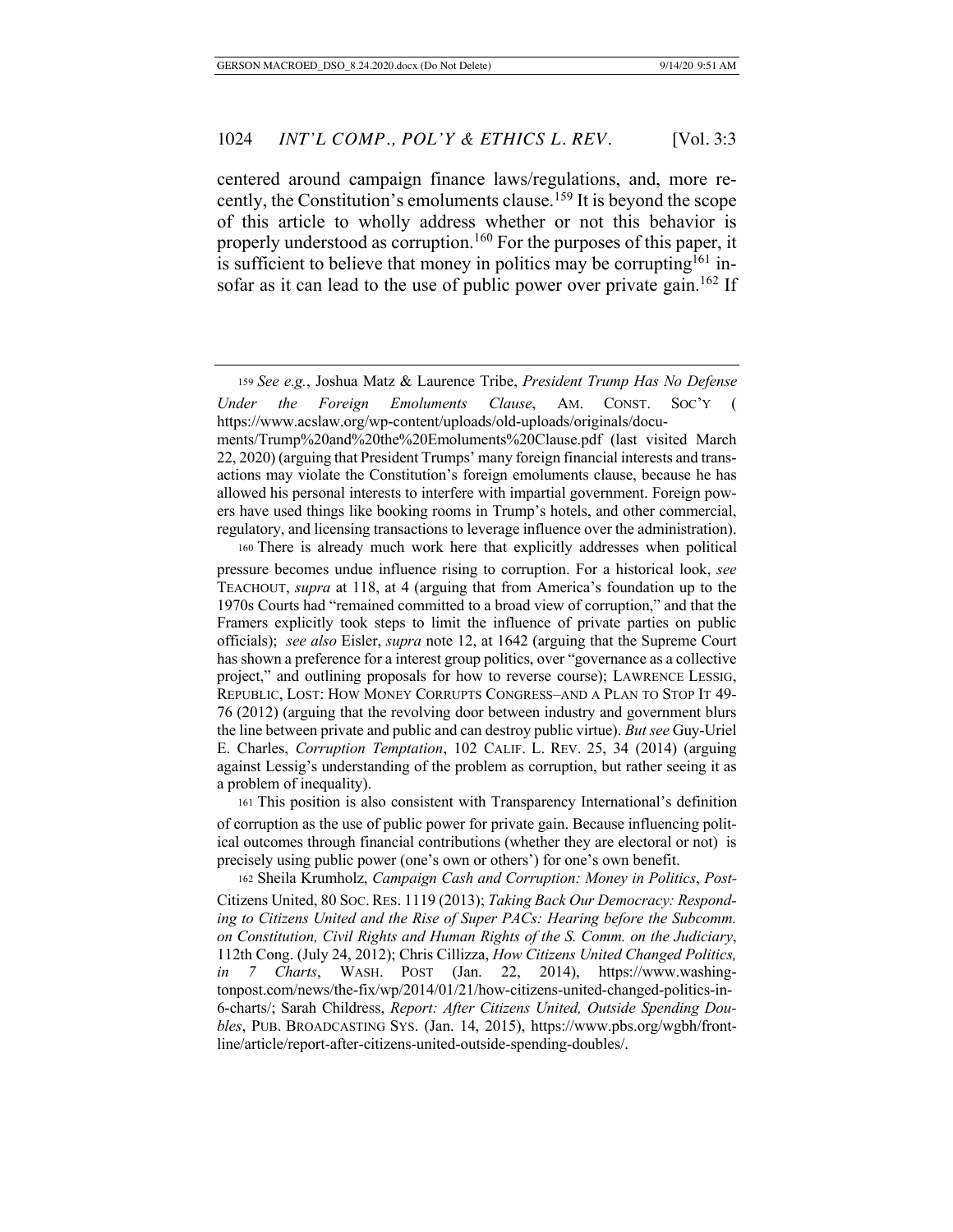we accept this proposition, in either a weak or strong version,  $163$  then the American political system can be described as being exposed to systemic corruption. To be clear, in the American case, "systemic" does not mean the exact same thing as it does in the Latin American context. It is not that corruption in the United States, like in Latin America, drives the functioning of political administration, but rather that the existing legal framework accepts as a *fait accompli* the essentially unfettered,<sup>164</sup> patronage-driven constituent-to-policymaker relationships.165 In other words, the validity of almost any level of private

<sup>165</sup> This view has been historically, widely, and hotly contested. Most prominently, those who have argued in favor of a delegate theory of democracy, namely that representatives advance the particular interests of those they represent. For an outline of this theory *see generally* Donald J. McCrone & James H. Kuklinski, *The Delegate Theory of Representation*, 23 AM. J. OF POL. SCI., 278 (1979). This theory is consistent with a pluralist view of democracy, which holds that "politics mediates the struggle among self-interested groups for scarce resources." Cass R. Sunstein, *Interest Groups in American Public Law*, 38 STAN. L. REV. 29, 32 (1985). The pluralist view has been analyzed within the context of interest groups and their influences of the political process. *See id.* For an overview of theory on the impact of interest groups on democracy, *see generally* Andreas Dür & Dirk De Bièvre, *The Question of Interest Group Influence*, 27 J. PUB. POL'Y 1 (2007). Both delegate theory and pluralism posit that it is natural, normal, good, or value-neutral that the interests are determined by those who fund elections. *See* Bruce E. Cain, *Moralism and Realism in Campaign Finance Reform*, 1995 U. CHI. LEGAL F. 111, 112 (arguing that "moralist/idealist" notions of how politics operates leads to futile campaign finance reforms). A full engagement with these ideas is beyond the scope of this article, nor is it necessary at this point. The argument advanced by this article does not require one to reject the validity of a delegation theory or pluralist theory of politics. Quite the contrary, it is consistent with that view. The argument in this paper only requires one to accept the notion that money can influence elected representatives (delegates) in ways that only benefit the patrons. As discussed in the next few paragraphs, the point at which these pressures become corruption is debatable. *See*

<sup>163</sup> Weak being that private wealth can be corrupting; strong in that it is always corrupting.

<sup>164</sup> Though there are campaign spending limits for individuals, one of the effects of the ever-expanding First Amendment jurisprudence is precisely a set of regulations that allow for individuals, through a number of different vehicles, to spend more than the individual limits. *See* Nicole L. Jones, Citizens United *Round II: Campaign Finance Disclosure, the First Amendment, and Expanding Exemptions and Loopholes for Corporate Influence on Election*, 93 DENV. L. REV. 749, 773-77 (2017); Trevor Potter & Bryson B. Morgan, *The History of Undisclosed Spending in U.S. Elections & How 2012 Became the "Dark Money" Election*, 27 NOTRE DAME J. L., ETHICS & PUB. POL'Y 383, 400 (2013). *See generally* Validity, Construction, and Application of Campaign Finance Laws—Supreme Court Cases, 19 A.L.R. Fed. 2d 1.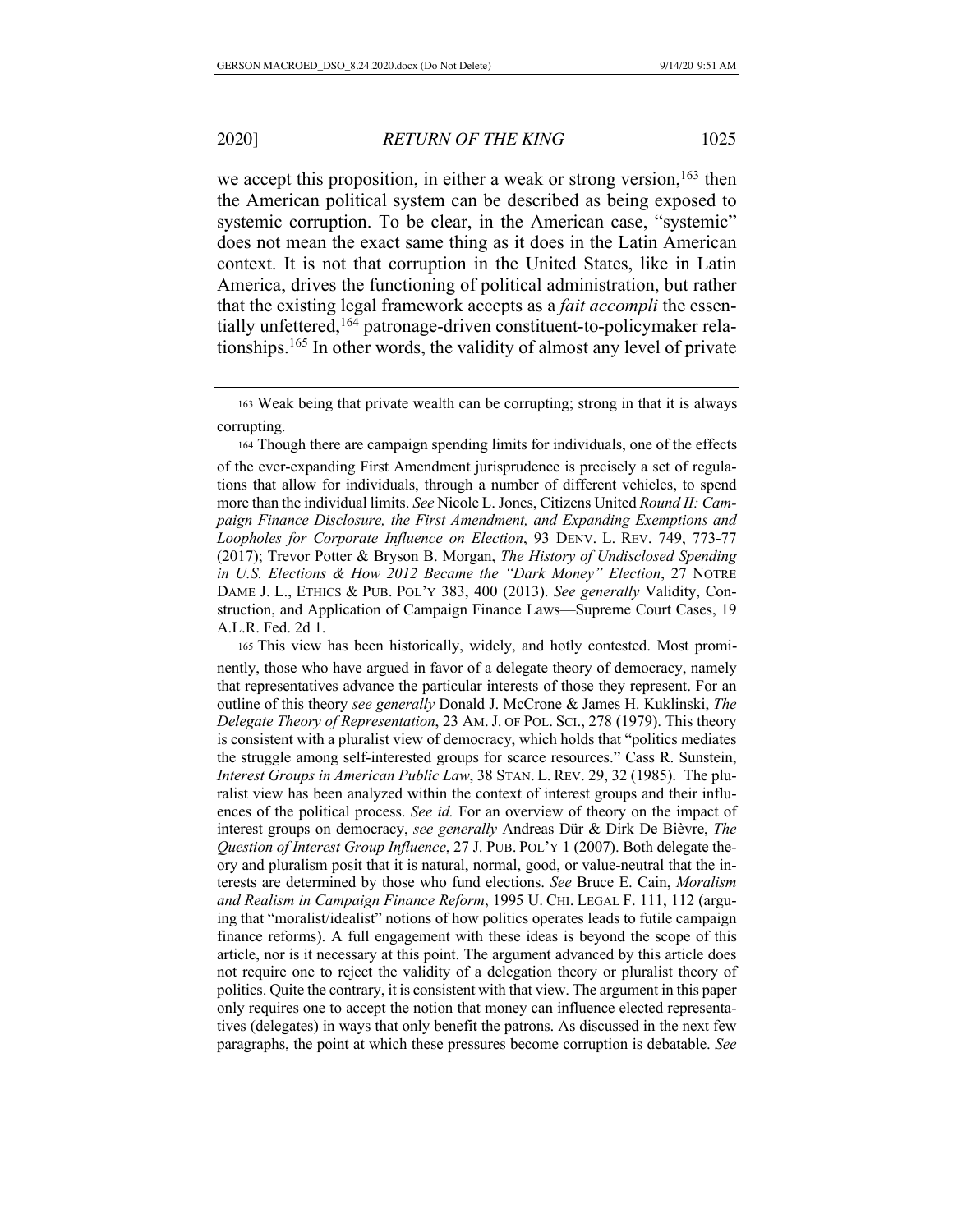influence on public actions or decisions is so endemic to the American system of government that the country is effectively exposed to systemic corruption.

It is worth noting that the Supreme Court has completely rejected this interpretation of the American political system. From *Citizens United* to *McDonell* <sup>166</sup> (to name only a couple of the cases most on point) the Court has articulated the view that patronage is part and parcel of representative democracy. In *McDonnell*, the Court worried that the bribery statute, as interpreted by the government, put in jeopardy the "basic compact underlying representative government . . . that public officials will hear from their constituents and act appropriately on their concerns."167 This is quite myopic of the Court.168 As Jacob Eisler articulated, "by describing McDonnell's conduct as prospectively constituent service . . . the Court implies a characterization of politicians as the pawns of whichever constituent can offer the strongest incentives to take a particular course of action."<sup>169</sup> In reality, insofar as the government's interpretation of bribery in *McDonnell* jeopardized "representative democracy," it did so for a very small subset of individuals or corporations that are in a position to provide something resembling a *quid* to a politician. <sup>170</sup>

<sup>167</sup> *McDonnell*, at 2372.

Floyd Abrams, *Symposium Address: Protecting the Heart of the First Amendment, Defending* Citizens United, 9 FIRST AMEND. L. REV. 193, 197 (2011); James Bopp Jr., Joseph E. La Rue & Elizabeth M. Kosel, *The Game Changer:* Citizens United*'s*  **Impact on Campaign Finance Law in General and Corporate Political Speech in** *Particular*, 9 FIRST AMEND. L. REV. 257, 260 (2011); James Bopp Jr. & Kaylan Lytle Phillips, *The Limits of Citizens United v. Federal Election Commission: Analytical and Practical Reasons Why the Sky Is Not Falling*, 46 U. S.F. L. REV. 281, 297-99 (2011); Justin Levitt, *Confronting the Impact of Citizens United*, 29 YALE L. & POL'Y REV. 217, 218-23 (2010); Carol Herdman, *Citizens United: Strengthening the First Amendment in American Elections*, 39 CAP. U. L. REV. 723, 753 (2011). <sup>166</sup> Citizens United v. Fed. Election Comm'n, 558 U.S. 310 (2010) (holding that

the government may not suppress political speech on the basis of the speaker's corporate identity.); McDonnell v. United States, 136 S.Ct. 2355 (2016).

<sup>168</sup> It is also strange that the Court even went there. The statement at issue is complete dicta that has no bearing on the analysis or holding. This is important because the Court could have reached the conclusion with regard to the statutory limits of bribery, without espousing that view of representative democracy.

<sup>169</sup> Eisler, *supra* note 12, at 1641.

<sup>170</sup> *See* Lynn Adelman*, The Supreme Court and the Corruption of Democracy*, 38 RARITAN 6, 9-11 (2019).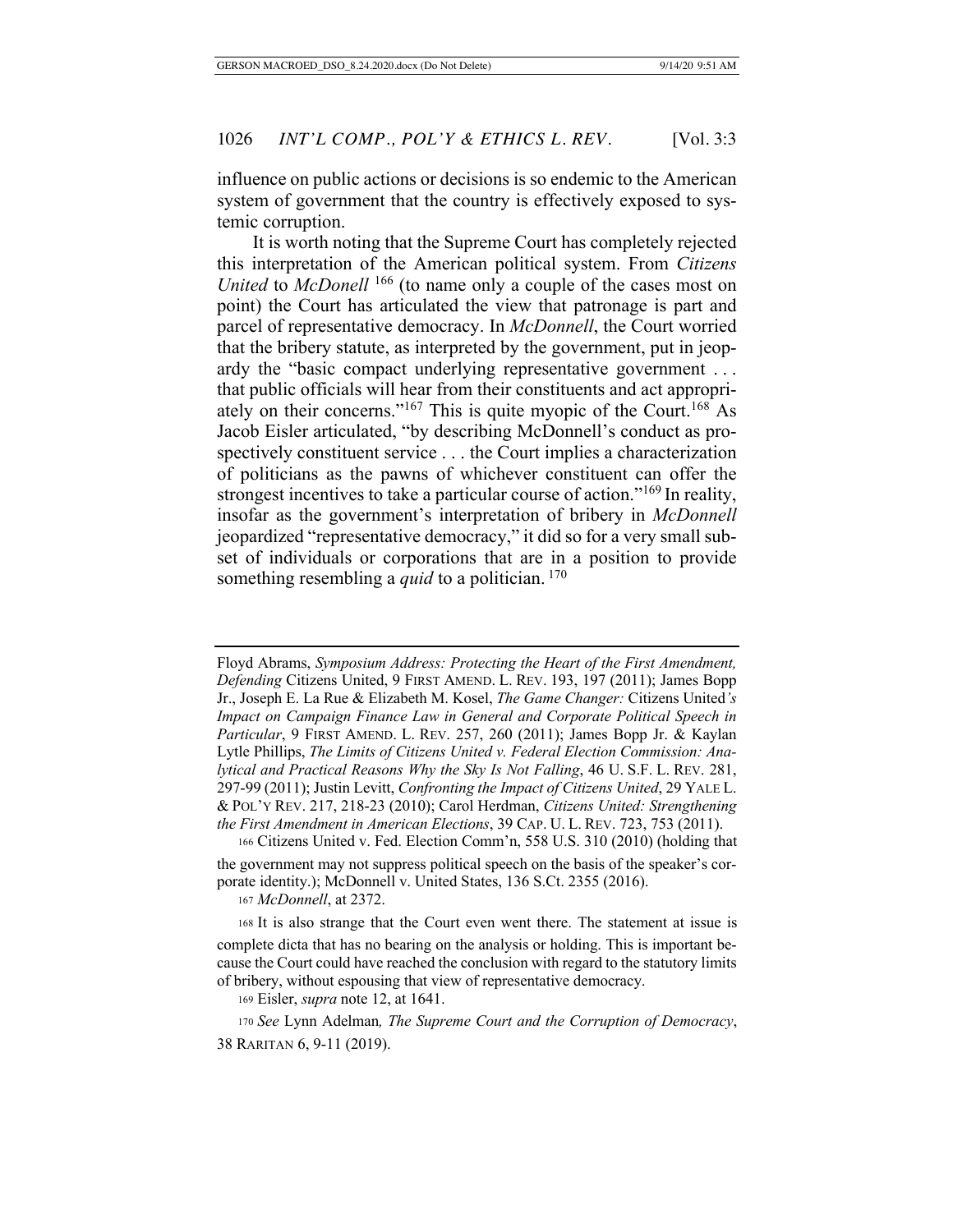In *Citizens United* the Court was even more explicit about this agonist<sup> $171$ </sup> view of politics. In an oft-cited passage Justice Kennedy wrote:

The fact that speakers may have influence over or access to elected officials does not mean that these officials are corrupt: "Favoritism and influence are not . . . avoidable in representative politics. It is in the nature of an elected representative to favor certain policies, and, by necessity corollary, to favor the voters and contributors who support those policies. It is well understood that a substantial and legitimate reason, if not the only reason, to cast a vote for, or to make a contribution to, one candidate over another is that the candidate will respond by producing those political outcomes the supporter favors. Democracy is premised on responsiveness."<sup>172</sup>

Zephyr Teachout, in her extended analysis of the opinion and of this passage in general, explains that Kennedy's argument is too clever by half. While it is true that access is not corruption, Teachout explains, it is not true that access cannot lead to corruption. Similarly, favoritism is unavoidable, but that does not mean we should not seek to limit it. And, yes, democracy is premised on responsiveness, but that responsiveness should not only be for the wealthy. Teachout, concludes: "[c]itizens, in Kennedy's view, are supposed to use money to achieve personal benefits in the public sphere."173

At the core of the passages in *Citizens United* and *McDonell* is a debate that has vexed the Court<sup>174</sup> tremendously over the last century:

<sup>171</sup> Eisler argues that this interpretation is consistent with "agonist understandings of democracy, which treat political life as a conflict between actors to achieve instrumental control of government decision-making and resource allocation." According to Eisler the Court's conception of politics in the anti-corruption domain at least are consistent with this view. Eisler, *supra* note 12, at 1624.

<sup>172</sup> Citizens United v. Fed. Election Comm'n, 558 U.S. 310, 359, (2010) (citing McConnell v. Fed. Election Comm'n, 540 U.S. 93, 297 (2003)). It is worth noting that the citation was of Justice Kennedy's own concurrence in part in *McConnell*  where he argued, in part, that the Court's interpretation of corruption was far too broad. 540 U.S. at 293, 315.

<sup>173</sup> TEACHOUT, *supra* note 118, at 233-34.

<sup>174</sup> *See e.g.*, United States v. Classic 313 U.S. 299 (1941) (where the Court ruled

that Congress could regulate primary elections even though it gave the legislature control over private associations); United States v. Auto Workers, 352 U.S. 567, 588 (1957) (where the Court held that the use of union dues to sponsor an electoral TV ad would violate the Corrupt Practices Act); *McConnell*, 540 U.S. at 297 (2003)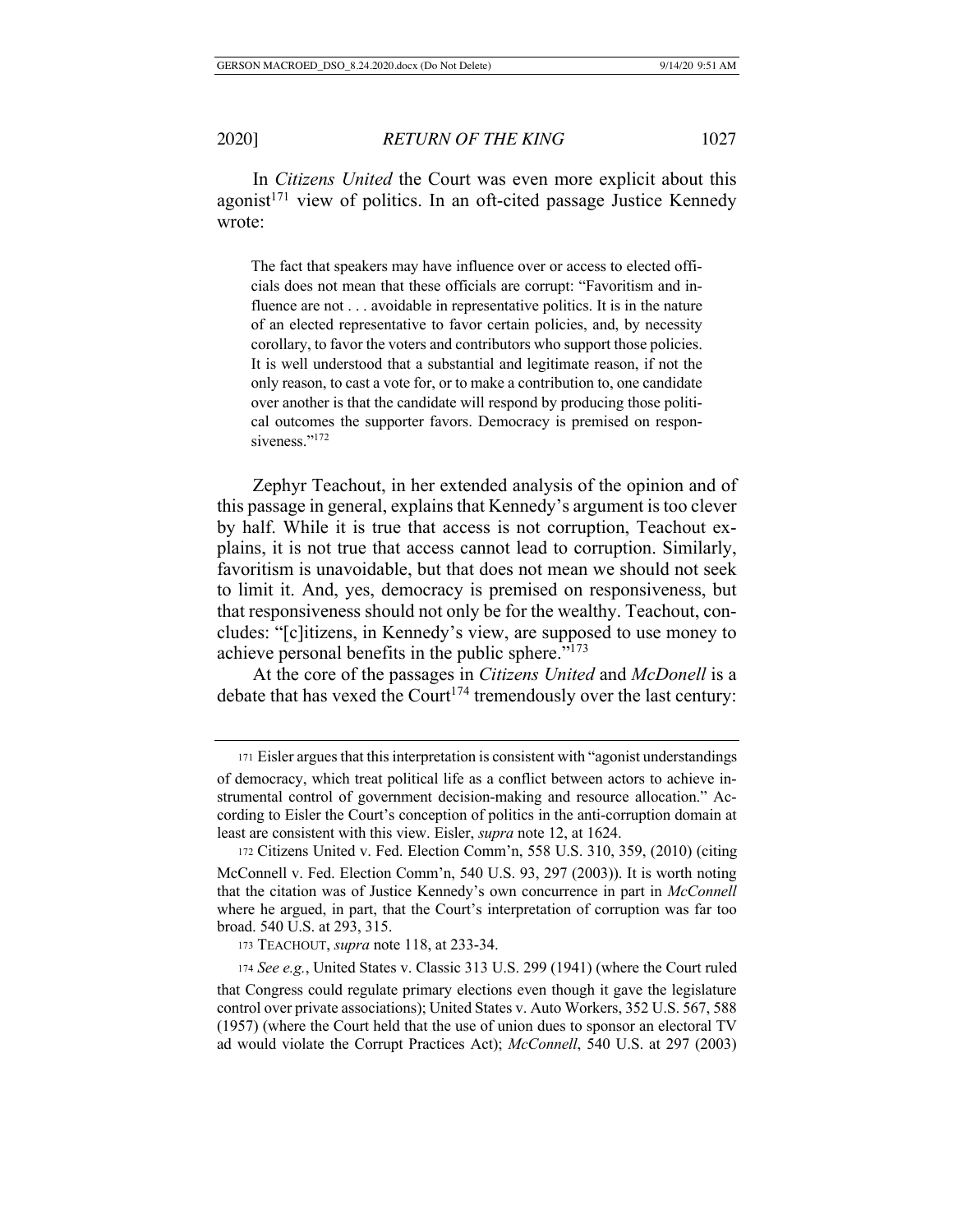how do we balance the competing interests of free speech and corruption? The Court has landed squarely on practically invalidating the idea of limiting institutional or systemic corruption. This has to do with the fact that defining the contours of what behavior is and is not corrupt is particularly vexing. If, as mentioned *supra*, the problem belies the *quid pro quo* framework, then it is even more complicated for actions or behaviors outside of that framework. Some have argued that this definitional indeterminacy is a feature, not a bug: "when conduct is corrupt ultimately devolves upon legitimacy of reason-giving, which itself depends upon political norms."<sup>175</sup> In other words, laws cannot fully capture corrupt reprehensible conduct.<sup>176</sup> This is why some scholars have argued that good governance depends on following unwritten norms, $177$  and for others it depends on institutional arrangements precluding probably innocuous but potentially corrupting behavior.178

Nonetheless, it is clear where the United States has landed, practically and legally, on this debate. The Supreme Court has rejected the idea of systemic corruption and validated most political spending. Although this interpretation need not mean that the American political system will now be overrun by corruption, it means that the potential for corrupt behavior, or the perception of corrupt behavior, is heightened. The reason for this is explained fully in the next section.

<sup>175</sup> Eisler, *supra* note 12, at 1623 n. 11.

<sup>176</sup> *See* MARK PHILP, CONCEPTUALIZING POLITICAL CORRUPTION: CONCEPTS &

CONTEXTS 453 (Michael Johnston ed., 2017) (arguing that rules are inadequate in capturing how inappropriate a corrupt behavior is).

<sup>(</sup>upholding campaign finance limits); and of course Buckley v. Valeo*,* 424 U.S. 1, 17-18 (1976) (creating the modern framework for campaign finance jurisprudence by establishing that the First Amendment extends to campaign contributions, though accepting regulatory limits thereof).

<sup>177</sup> *See* Ina Kubbe & Annika Engelbert, *Introduction*, *in* CORRUPTION AND NORMS: WHY INFORMAL RULES MATTER 1-10 (Ina Kubbe & Annika Engelbert eds., 2018).

<sup>178</sup> This is the thrust of Zephyr Teachout's argument. The Framers limited, for example, the ability of U.S. officials to receive gifts, putting diplomats at odds with the sensibilities of their hosts (who viewed gift-giving not as patronage but as courtesy). Nonetheless, the Framers saw that accepting gifts *could* be corrupting, for it potentially laid the willingness to put the interests of the giver on top of that of the polity, and thus prohibited the practice. *See* TEACHOUT, *supra* note 118, at 3.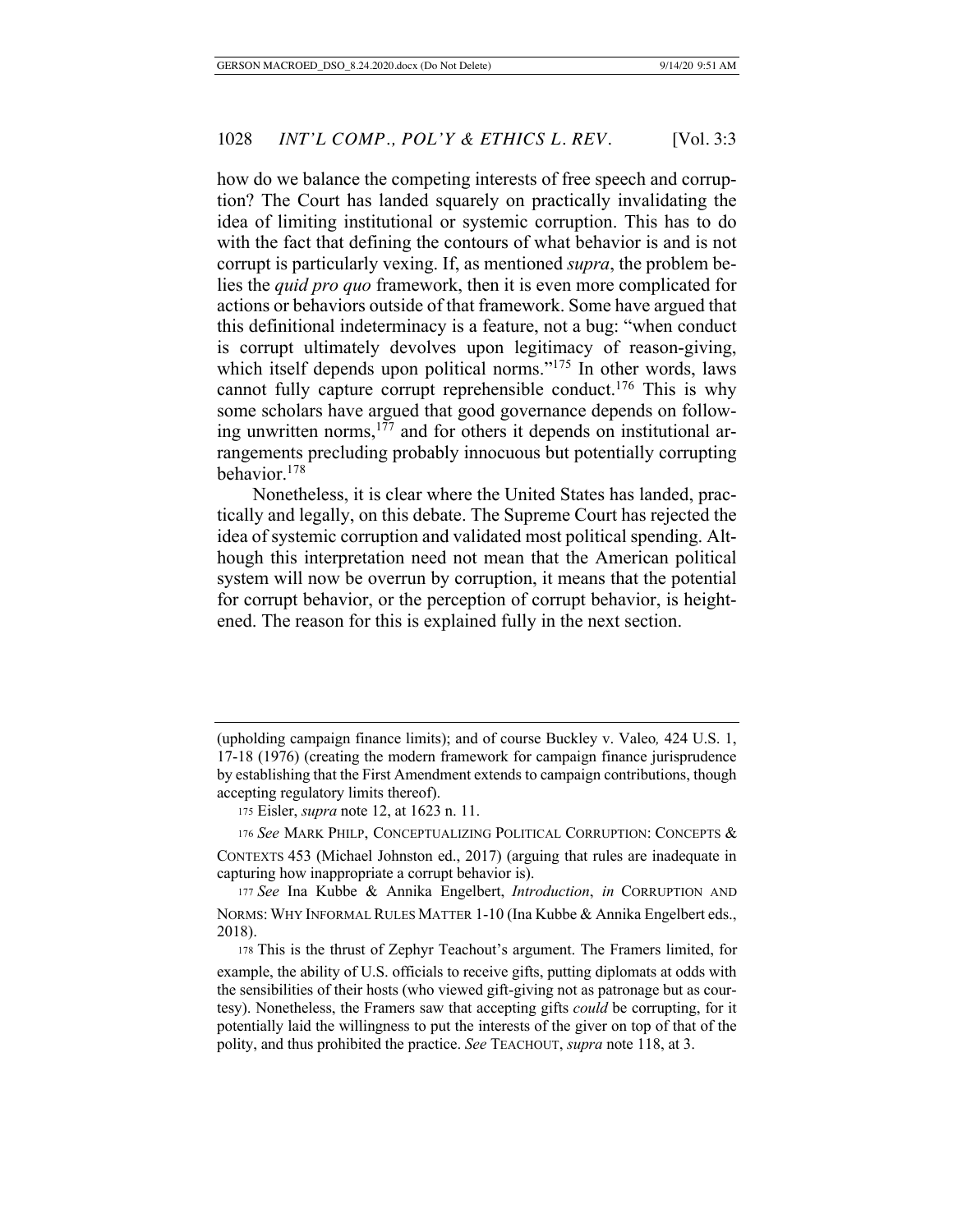# IV. CHANGING NORMS: THE POTENTIAL FOR BACKSLIDING

# *A. Current Laws and Institutions Role in Greater Corruption Perception*

In Part I, I subscribed to the view that corruption was best described as an equilibrium problem. Under this view, a defining feature of corrupt systems is that people expect corruption to occur. I have referred to this expectation as a social norm. Describing corruption in this way sounds unsatisfactory because it seems tautological: corruption happens because it is a social norm, and it is a norm because it happens. However, the reality is that norms did not just happen, they came to be. Even though for most people the meaning of any norm appears to be "natural" or fixed, the reality is that norms go through processes of construction (and deconstruction).179 This necessarily implies that social norms can change, and can *be* changed. The issue in terms of U.S. backsliding is thus whether social norms around corruption in this country can be changed.

A full account of the mechanisms by which these changes occur is evidently beyond the scope of this paper. Nonetheless even a superficial account is enough for the purposes here. Christina Bicchieri and Hugo Mercier<sup>180</sup> explain that social norms "are behavioral rules

<sup>179</sup> Modern social theory is dominated by the idea of constructivism, as is much of critical legal theory. I point this out because any definition thrown in a footnote will be reductionist. And yet, a clarification here is needed. The definition used here is the same one articulated by Lawrence Lessig in his paper *The Regulation of Social Meaning*, *supra* note 65, at 991-93. Constructivism holds that social reality is not given in any sense, but "must be fashioned by individuals out of the culture into which they are born." DAVID KERTZER, RITUAL, POLITICS AND POWER 3-4 (1989). Lessig provides a helpful review of the literature to warn against three misconceptions: the first is that no construction is stable, it is in fact ever changing, second not every construction is possible at all times in any place, and finally the role of government in constructing a reality is limited. *See* Lessig, *supra* note 65, at 949-950 n. 19 (1995).

<sup>180</sup> Although here I will refer mainly to the work spearheaded by Cristina Bicchieri, cited *infra* in note 181, there are many who have contributed to this research both within and outside of the legal academy. Lawrence Lessig articulated strategies for social norm (or in his articulation meaning) transformation. Lessig, *supra* note 65. Like Bicchieri and Mercier, his emphasis was on changing "associations" with particular actions. For a survey of social norms research, *see generally* Hillary C. Shulman et. al., *The State of the Field of Social Norms Research*, 11 INT'L J. COMM. 1192 (2017).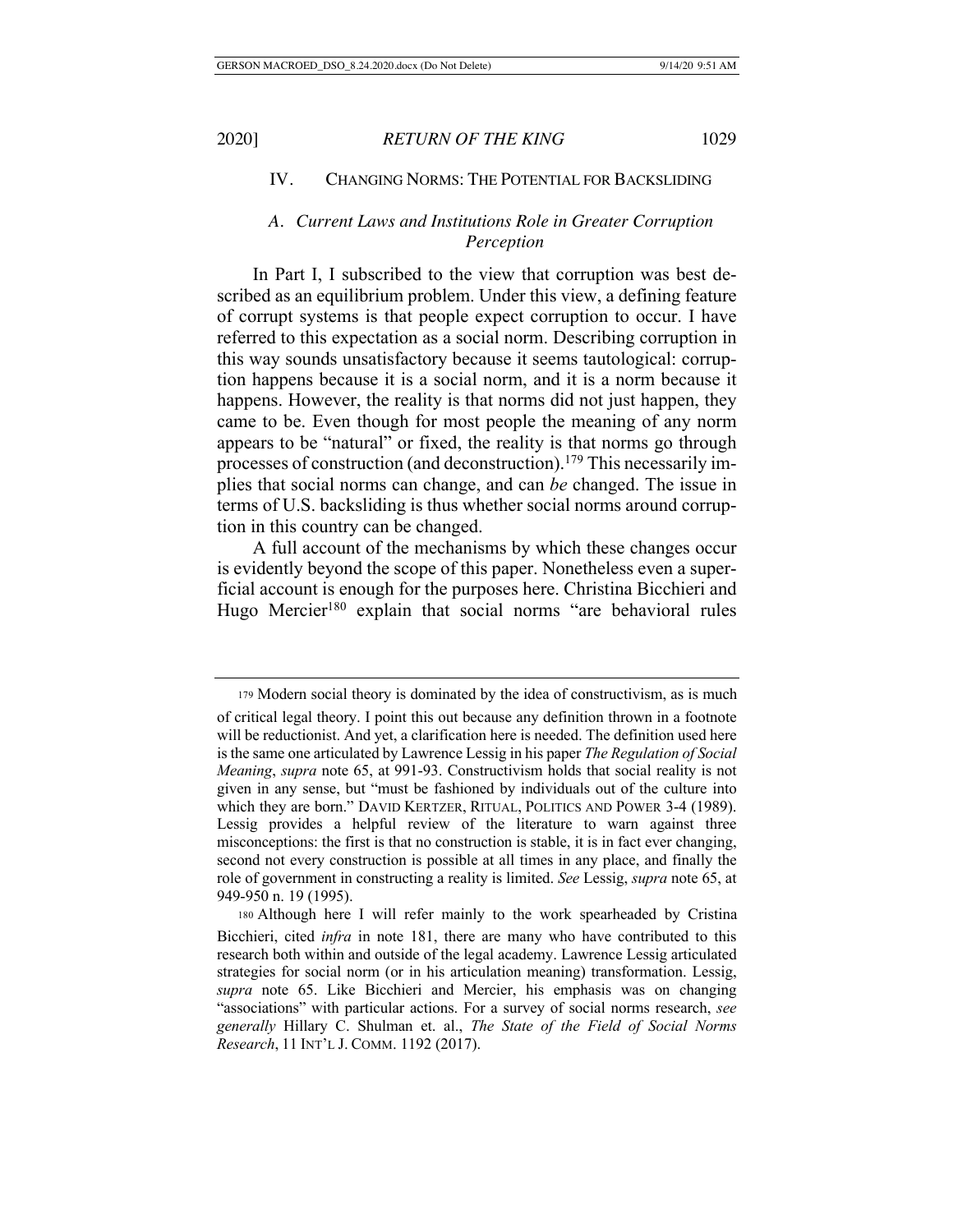supported by a combination of empirical and normative expectations."181 Empirical expectations have to do with our beliefs of what others will actually do. Contrastingly, normative expectations are what we think others believe. Therefore, change relies on the extent to which these expectations can change or *are* changed. Speaking specifically about corruption means that change can happen if people's expectations as to how much it is occurring or what a normal interaction between a public or private official should be changes.

 For corruption to take a foothold in America or elsewhere, people's notions of how much corruption is happening or examples of the proper relationships between public officials and private individuals must change. In other words, people must start believing that corruption is happening more or that it is no longer punished or has become acceptable. The question is, can there be or is there enough tolerance of corrupt behavior for people to perceive high levels of corruption despite the country's robust institutional arrangement designed specifically to curb corruption?

It should be clear from the outset that there is no data to fully answer this question. First, we do not have contemporary examples of countries moving from a low to high corruption equilibrium.182 Second, the jurisprudential transformation in the United States is too recent for us to see a visible transformation in social expectations.<sup>183</sup> Finally, the same issues with measuring corruption in high-corruption countries appear in low-corruption ones. Our knowledge of how much corruption occurs depends greatly on perception, and corruption when successful—is unperceivable.<sup>184</sup> Therefore, if it is successfully occurring, we simply do not know about it. Nonetheless, my objective

<sup>181</sup> Cristina Bicchieri & Hugo Mercier, *Norms and Beliefs: How Change Occurs*,

<sup>63</sup> JERUSALEM PHIL. Q. 60, 61 (2014); s*ee also,* CHRISTINA BICCHIERI, THE GRAMMAR OF SOCIETY: THE NATURE AND DYNAMICS OF SOCIAL NORMS (2006); Cristina Bicchieri & Peter McNally, *Shrieking Sirens: Schemata, Scripts, and Social Norms: How Change Occurs*, 35 SOC. PHIL. & POL'Y 23 (2018).

<sup>182</sup> As addressed *infra*, this is an argument for why the cause for concern should be tapered.

<sup>183</sup> The literature on norm change suggests that—when they are not the result of a major exogenous shock on the system, such as a war or crisis—they often take a long time. *See* Rothstein & Teorell, *supra* at 26; *see also* Cristina Bicchieri, *supra*  note 186.

<sup>184</sup> This is not true of all crimes, as it is different than "getting away with it." In the case of robbery, larceny, assault, and a long et cetera, many people (starting with the victims) know the crime occurred. Corruption, as with most white-collar crimes, is designed to avoid that anyone have knowledge of the event.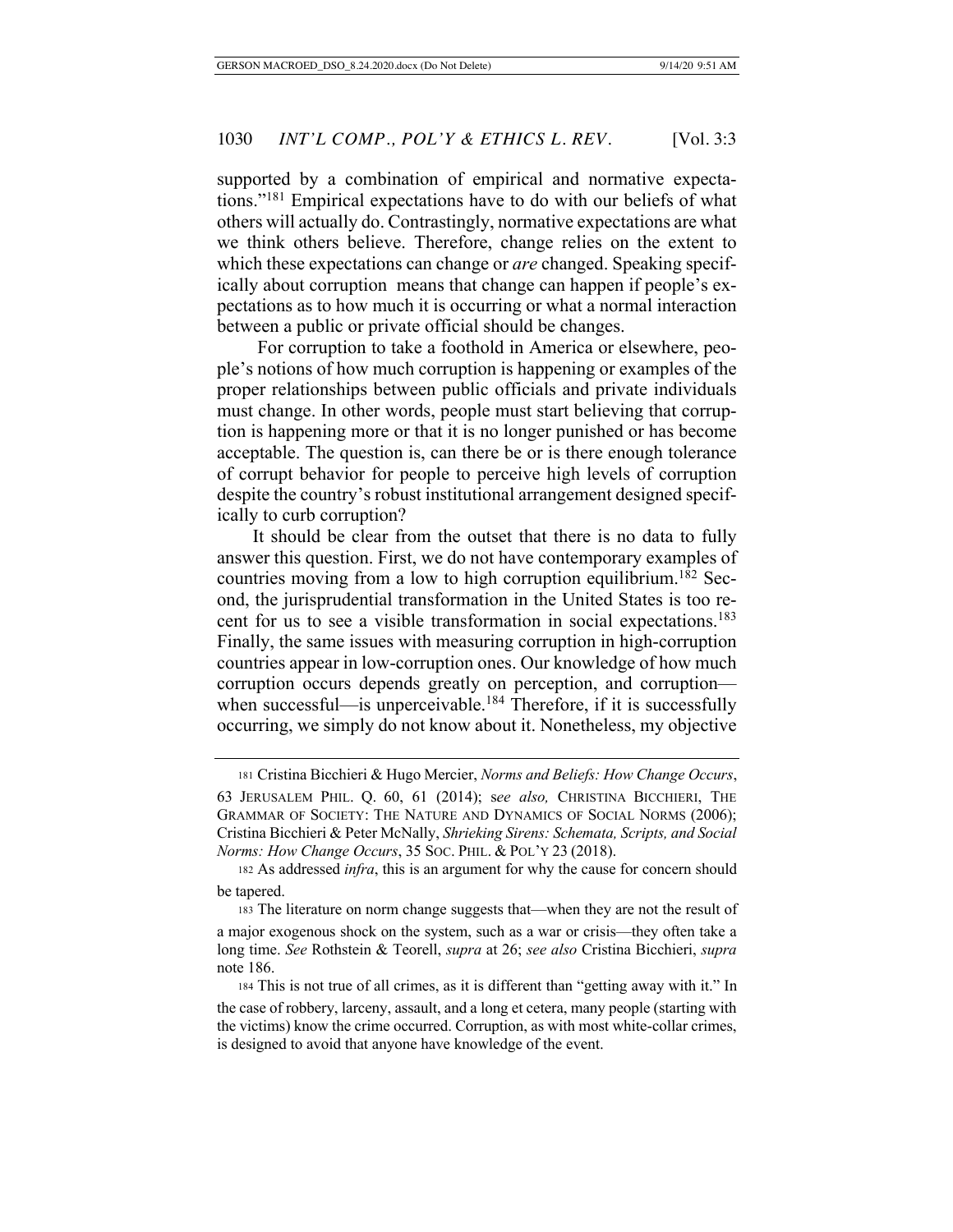is not to show that corruption is indeed on the rise in the United States.<sup>185</sup> Rather, this section focuses on whether there is a possibility for it and therefore if there is a need for action.

Part II outlined the complicated panorama for federal anti-corruption criminal law enforcement. The Supreme Court has narrowed the meaning of anti-corruption statutes so much that only the most brute forms of corruption are criminalized. As a result, this can lead to heightened perceptions of high-level corruption because it is relatively easy for sophisticated parties to skirt these rules. After all, a high ranking public official and a wealthy patron can design schemes or hire professionals to structure arrangements to elude this direct tit-for-tat. While it is true that aiding in a criminal endeavor is both criminal and precluded by various professional rules, the issue is precisely that the likelihood of a conviction sticking (taking for granted that law enforcement would be able to detect the criminal action), to the principal or her affiliates is highly unlikely when the law is so narrow. In other words, high-profile actors can get away with a lot, and when they do, this can lead to the perception that corruption is rampant (or ramping up).

*McDonell* is precisely a case on point. When the Supreme Court redefined "official act," the Court sent the case back down to where it could be retried with new jury instructions. The Justice Department chose not to prosecute, and so former Governor McDonell was acquitted of all charges despite the fact that it was clear that he accepted over \$170,000 in payments. We cannot know for certain what the impact of this one case was on the perception of corruption. However, we know that unsuccessful attempts at punishing public malfeasance can be one powerful ingredient in changing corruption perception.<sup>186</sup>

The international experience is instructive. It is not only that failed prosecutions weaken the stick and thus potentially increase the likelihood of someone engaging in corruption, $187$  but that they cement expectations about levels and acceptability of corruption. The case of

<sup>185</sup> Although it is worthwhile noting that TI rang that particular alarm bell in its latest Corruption Perception Index, citing the United States as one of the countries to watch. *See* TI CPI, *supra* note 15.

<sup>186</sup> *See generally* Bo Rothstein, *Corruption and Social Trust: Why the Fish Rots from the Head Down*, 80 SOC. RES. 1009 (2013).

<sup>187</sup> If we use the standard law and economics model for explaining criminal behavior, then corruption is a function of the probability of sanction by its severity. *See* Becker, *supra* note 55. If prosecutions fail, then the perception of the probability of sanction decreases.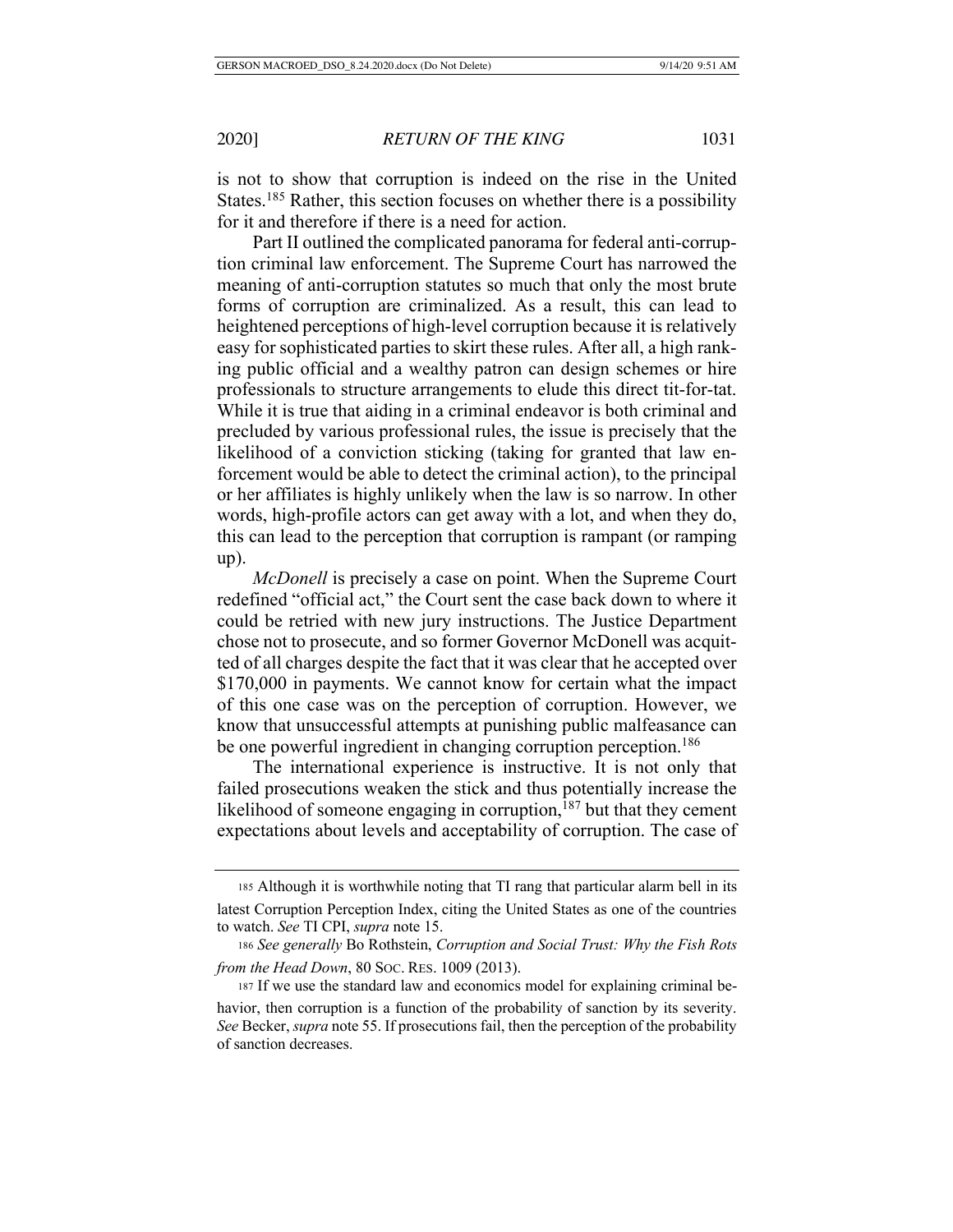Javier Duarte in Mexico, for example, is emblematic of the problems of botched anti-corruption prosecution. Duarte, the former governor of the Eastern state of Veracruz, was accused of embezzling over \$45 million. Despite extensive media coverage substantiating many of the allegations, in the end, Mr. Duarte pled guilty and in return received a nine-year prison sentence.188 Regardless of the sentence, many of his assets were untouched.<sup>189</sup> This, unsurprisingly, only cemented the perception of corruption in Mexico.190

As has been articulated throughout this article, criminal corruption is only one aspect of corruption generally. Even if law enforcement has a harder time prosecuting bribery cases, this is unlikely to make a dent in corruption perceptions. Just like high-corruption countries will not reduce corruption through prosecutions, $191$  low corruption ones will not become corrupt solely through failed ones. The other, of course, can be the presence or appearance of public corruption.

The extent to which the Supreme Court has validated, although with much less consensus than in the criminal anti-corruption jurisprudence, the legality of most influence of wealth on policy, at the very least creates the possibility for greater corruption.<sup>192</sup> As explored above, the Supreme Court's First Amendment jurisprudence has opened the door for essentially unrestricted contributions from private

<sup>190</sup> *See* Tania L. Montalvo, *Lo que dejó Duarte a Veracruz: récord en homicidios, fosas, deuda y más pobreza*, ANIMAL POLÍTICO (Apr. 17, 2017), https://www.animalpolitico.com/2017/04/duarte-veracruz-violencia-deuda-fosas/.

<sup>191</sup> Matthew Stephenson, *Aggressive Criminal Law Enforcement Is Insufficient to Combat Systemic Corruption. But That Doesn't Mean It's Not Necessary*, GLOBAL ANTI-CORRUPTION BLOG, (Nov. 19, 2019), https://globalanticorruptionblog.com/2019/11/19/aggressive-criminal-lawenforcement-is-insufficient-to-combat-systemic-corruption-but-that-doesnt-meanits-not-necessary/ [https://perma.cc/X5JH-GTLF]. 192 Justin Levitt, *Confronting the Impact of* Citizens United, 29 YALE L. & POL'Y

<sup>188</sup> David Agren, *Mexico: "Worst Governor in History" Sentenced to Nine Years for Corruption*, GUARDIAN (Sept. 27, 2018, 12:16 PM), https://www.theguardian.com/world/2018/sep/27/javier-duarte-mexico-veracruz-guilty-sentenced-corruption.

<sup>189</sup> Kate Linthicum & Patrick McDonnell, *Ex-Mexican Governor Accused of Embezzling Billions Just Got 9 Years in Prison. Many Think That's Not Enough*, L.A. TIMES (Sept. 27, 2018, 9:30 AM), https://www.latimes.com/world/la-fg-mexicogovernor-20180927-story.html.

REV. 217, 233 (2010); Carol Herdman, *Citizens United: Strengthening the First Amendment in American Elections*, 39 CAP. U.L. REV. 723 (2011); Citizens United v. FEC, 558 U.S. 310 (2010).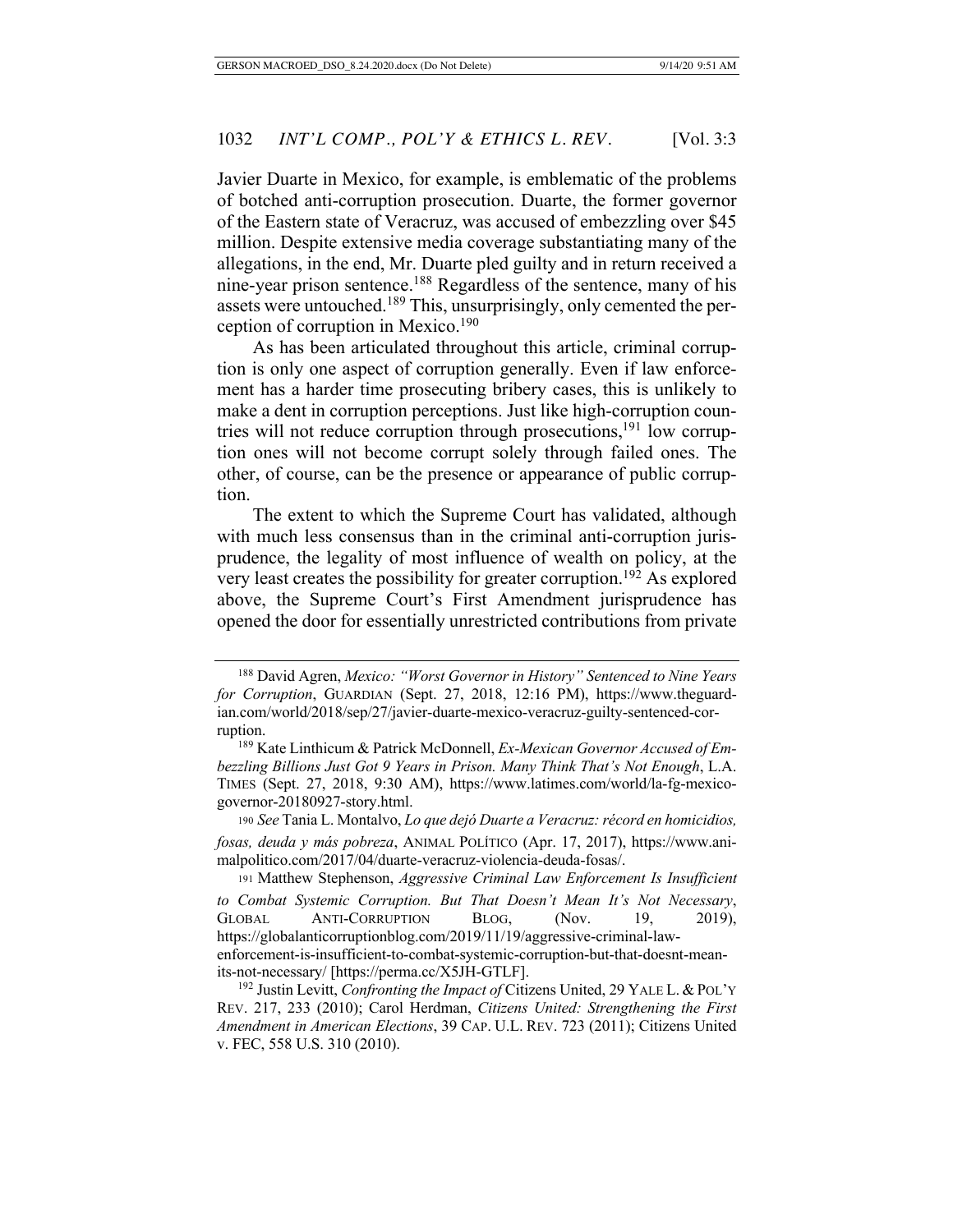individuals and corporations in the electoral as well as political processes. The issue is not a normative one, but a positive one. That is, whether the Court's Constitutional interpretation is correct is irrelevant.193 Rather, the Court's validation of private involvement in politics has led<sup>194</sup> to more private wealth in campaigns and for politicians generally. Though this involvement will not *necessarily* lead to corruption, it *can* create either more corruption or the perception of more corruption.

As a threshold issue it is important to assert that perception of corruption in the U.S. is indeed on the rise. TI reports that in 2017, 44% of Americans believed corruption to be pervasive in the White House, up from 36% in 2016. Also, around 70% of people believe the government is failing to fight corruption.195 The problem is so alarming that TI included the United States as a country to watch in terms of corruption in its report last year. According to TI, the problem is partly based on the increasing reliance on private wealth for political spending.<sup>196</sup>

<sup>193</sup> Arguing that the Court misinterpreted the 1st Amendment, *see generally* 

Molly J. Walker Wilson*, Too Much of a Good Thing: Campaign Speech After*  Citizens United, 31 CARDOZO L. REV. 2365 (2010); Leo E. Strine, Jr., *Corporate Power Ratchet: The Courts' Role in Eroding "We The People's" Ability to Constrain our Corporate Creations*, 51 HARV. CIV. RTS.-CIV. LIBERTIES. L. REV. 423 (2016); Lawrence Lessig, *What an Originalist Would Understand "Corruption" to Mean*, 102 CALIF. L. REV. 1, 23-24 (2014) [hereinafter Lessig, *What an Originalist Would Understand "Corruption" to Mean*]. For a response, *see* R. Glenn Hubbard & Tim Kane, *In Defense of Citizens United: Why Campaign Finance Reform Threatens American Democracy*, FOREIGN AFF. (July/Aug. 2013), https://www.foreignaffairs.com/articles/united-states/2013-06-11/defense-citizensunited; Richard A. Epstein, Citizens United v. FEC*: The Constitutional Right That Big Corporations Should Have But Do Not Want*, 34 HARV.J. L. & PUB. POL'Y 639, 645-651 (2011); Robert Weissman, *Let the People Speak: The Case for a Constitutional Amendment to Remove Corporate Speech from the Ambit of the First Amendment*, 83 TEMP. L. REV. 979, 989-90 (2011).

<sup>194</sup> *See e.g.*, Cillizza, *supra* note 162; Ian Vandewalker, *Election Spending in 2014: Outside Spending in Senate Races since* Citizens United, (Brennan Ctr. for Justice 2015), https://www.brennancenter.org/our-work/research-reports/electionspending-2014-outside-spending-senate-races-citizens-united.

<sup>195</sup> *Corruption in the USA: The Difference a Year Makes*, TRANSPARENCY INT'L

<sup>(</sup>Dec. 12, 2017), https://www.transparency.org/en/news/corruption-in-the-usa-thedifference-a-year-makes.

<sup>196</sup> *Id.*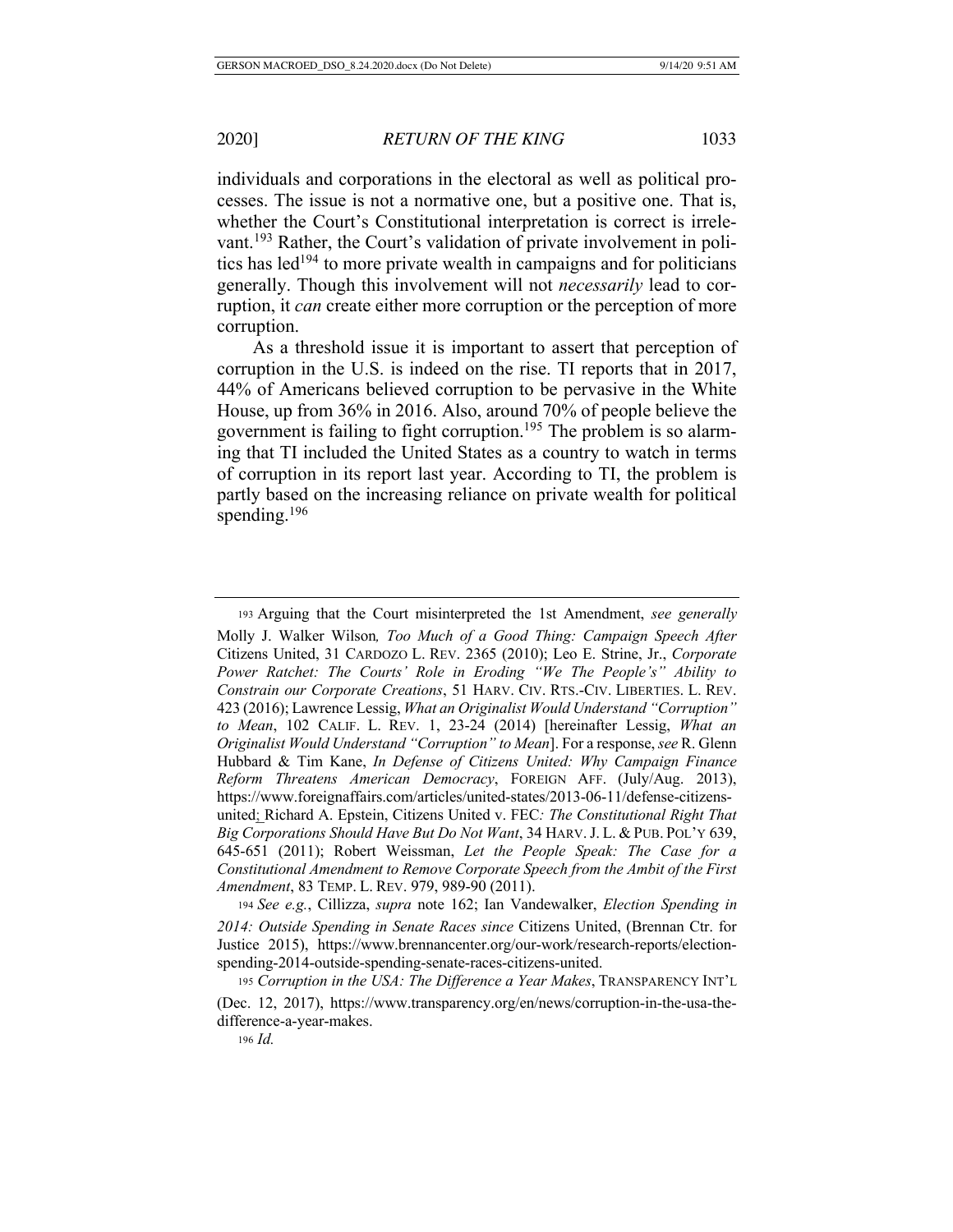As stated in Part II, in *McDonnell* and *Citizens United* the Court rejected<sup>197</sup> this view. But these decisions are about balancing a Free Speech interest with the interest of the government in controlling corruption. The argument here is not about that balance (and as stated *supra*, not about whether *Citizens United* or its progeny are correct), but rather about whether they create the legal environment where people can start to believe corruption is acceptable.<sup>198</sup>

There are strong reasons to believe these decisions do affect public opinion. The first is that, as a matter of fact, it could be that corruption (as defined in this paper) is on the rise. It could be that the use of private funds has become so integral to the operation of the political apparatus that corruption has now become systemic. Many politi $cians<sup>199</sup>$  and advocates<sup>200</sup> now seem to be making precisely this case

<sup>199</sup> *See e.g.*, Warren, *supra* note 157; *see also* Eliza Relman, *Alexandria Ocasio-Cortez Invented a 'Corruption Game' to Slam Lax Government Ethics Laws During a Viral Oversight Committee Hearing*, BUS. INSIDER (Feb. 7, 2019), https://www.businessinsider.com/alexandria-ocasio-cortez-slams-corruption-inoversight-hearing-2019-2 (describing efforts by other politicians like Alexandria Ocasio-Cortez).

200 LESSIG, *supra* note 164 (arguing widespread corruption is the fault of systemic economic deregulation, not of individual politicians. According to Lessig, financial interests are dominating politics as opposed to national interests, which is caused by a dedication to fundraising and donors, above all other concerns, for politicians. He proposes campaign finance reform to remedy the situation and proposes a constitutional convention to implement reform); *see also* the litigation and advocacy efforts

<sup>197</sup> It must be said that the Court does believe there is something to the argument.

After all, in *Buckley* the Court sustained limits on campaign contributions as a way of "safeguarding the integrity of the electoral process." *Buckley v. Valeo*, 424 U.S. 1, 58 (1976).

<sup>198</sup> Whether or not the increase in probability is tolerable because of First Amendment concerns, or whether restricting speech or contributions is actually the best way to temper the potential for corruption is a policy question that is not at issue here. Many have written on this. *See e.g.* Lessig, *What an Originalist Would Understand "Corruption" to Mean*, *supra* note 193, at 23 (arguing that the framers view of the First Amendment would allow Congress to limit political contributions); Weissman, *supra* note 193 (arguing that a constitutional amendment that removes for-profit corporations from the speech protections of the First Amendment is both appropriate and necessary); Bopp Jr. et al., *supra* note 165, at 260 (arguing that campaign finance law must not discriminate against corporate speakers because the First Amendment protects all speech regardless of the speaker); Ryan Rodoni, *The New First Amendment: Allowing Unlimited Corporate Election Speech Free from Response*, 34 U. HAW. L. REV. 263, 290 (2012) (arguing *Citizens United* interprets the First Amendment in a manner that usurps the power of the American people and allows the massively wealthy to use their disproportionate economic means to get their way).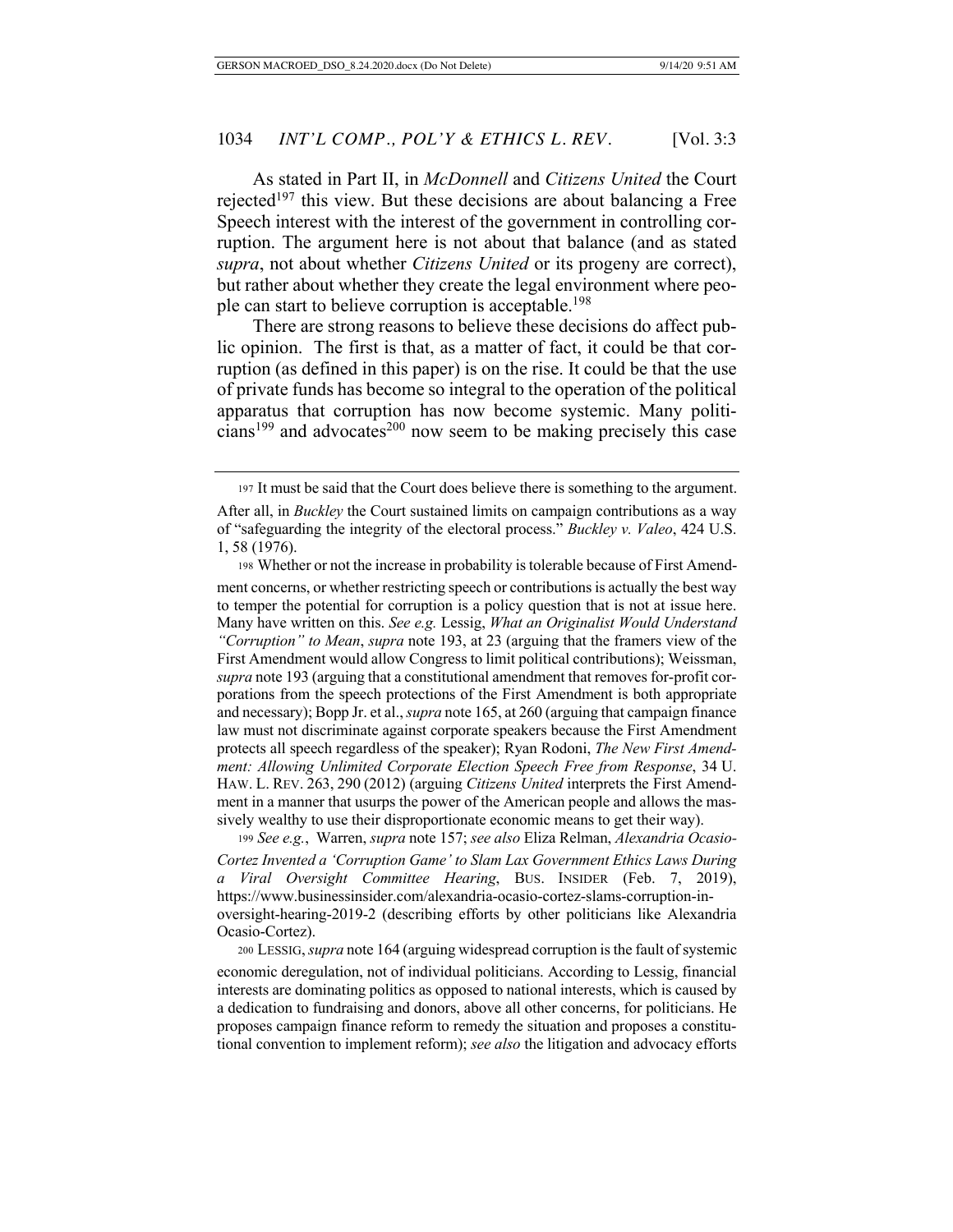and are pushing for reform.<sup>201</sup> If this is the case, then increases in perception of corruption have to do with actual increases in corruption levels.

The second reason is that as more money flows into politics, there are more opportunities for corrupt transactions, with few legal recourses for private individuals.<sup>202</sup> If we think of every large<sup>203</sup>

<sup>201</sup> I have no claim with regard to whether or not campaign reform is the correct policy solution. For a look countering the need for reform, *see* Hubbard & Kane, *supra* note 199 (arguing that *Citizens United* has been widely misinterpreted and that in fact fewer campaign restrictions will lead to new constituents and coalitions); Cleta Mitchell, *Donor Disclosure: Undermining the First Amendment*, 96 MINN. L. REV. 5, 1759-62 (2012) (arguing that *Citizens United* protects speech and political freedom and should be extended).

<sup>202</sup> The current emoluments litigation is instructive. The Fourth Circuit recently threw out a case brought by Washington, D.C. and Maryland over whether Donald Trump had violated the domestic and foreign emoluments clauses of the U.S. Constitution by accepting money from state and foreign governments via his Washington hotel and businesses for lacking standing. The Court held that "the District and Maryland's interest in enforcing the Emoluments Clauses is so attenuated and abstract that their prosecution of this case readily provokes the question of whether this action against the President is an appropriate use of the courts, which were created to resolve real cases and controversies between the parties." *In re* Trump, 928 F.3d 360, 379 (4th Cir. 2019). This decision is consistent with the Court's general narrowing of individual remedies. *See* Leah Litman, *Remedial Convergence and Collapse*, 106 CALIF. L. REV. 1477, 1500-06 (2018) (arguing that remedies for constitutional rights have converged and collapsed in such a way as to render most remedies unavailable); *see generally* ERWIN CHEMERINSKY, CLOSING THE COURTHOUSE DOOR: HOW YOUR CONSTITUTIONAL RIGHTS BECAME UNENFORCEABLE (2017). More specifically to questions of corruption, the Trump administration has used the Court's "zone of interest" jurisprudence. The "zone of interest test" forecloses suit where a plaintiff's interests are "marginally related to or inconsistent with the purposes implicit" in the relevant law. The Court has basically never applied the test to a constitutional question, and this has been effectively argued by the Trump administration in its Emoluments Clause litigation. *See* Reply Brief for Petitioner, *In re* Donald J. Trump, (No. 18-2486), 2019 WL 913478 (C.A.4) (it is true that another suit brought in Washington D.C. by 200 Democrats in Congress has so far survived, but the thin thread on which it holds supports rather than belies this point).

203The emphasis is on large contributions because advocates of reform argue that we should see more donations but of the smaller kind. The idea is that if you have millions of donations then not one can be influencing, and so a greater number of

by the organization Citizens for Responsibility and Ethics in Washington ("CREW"), which has as their mission: "reducing the influence of money in politics and helping to foster a government that is ethical and accountable." *What We Do*, CITIZENS FOR RESP. & ETHICS IN WASH., https://perma.cc/5UZH-4SRC (last visited Jan. 20, 2020).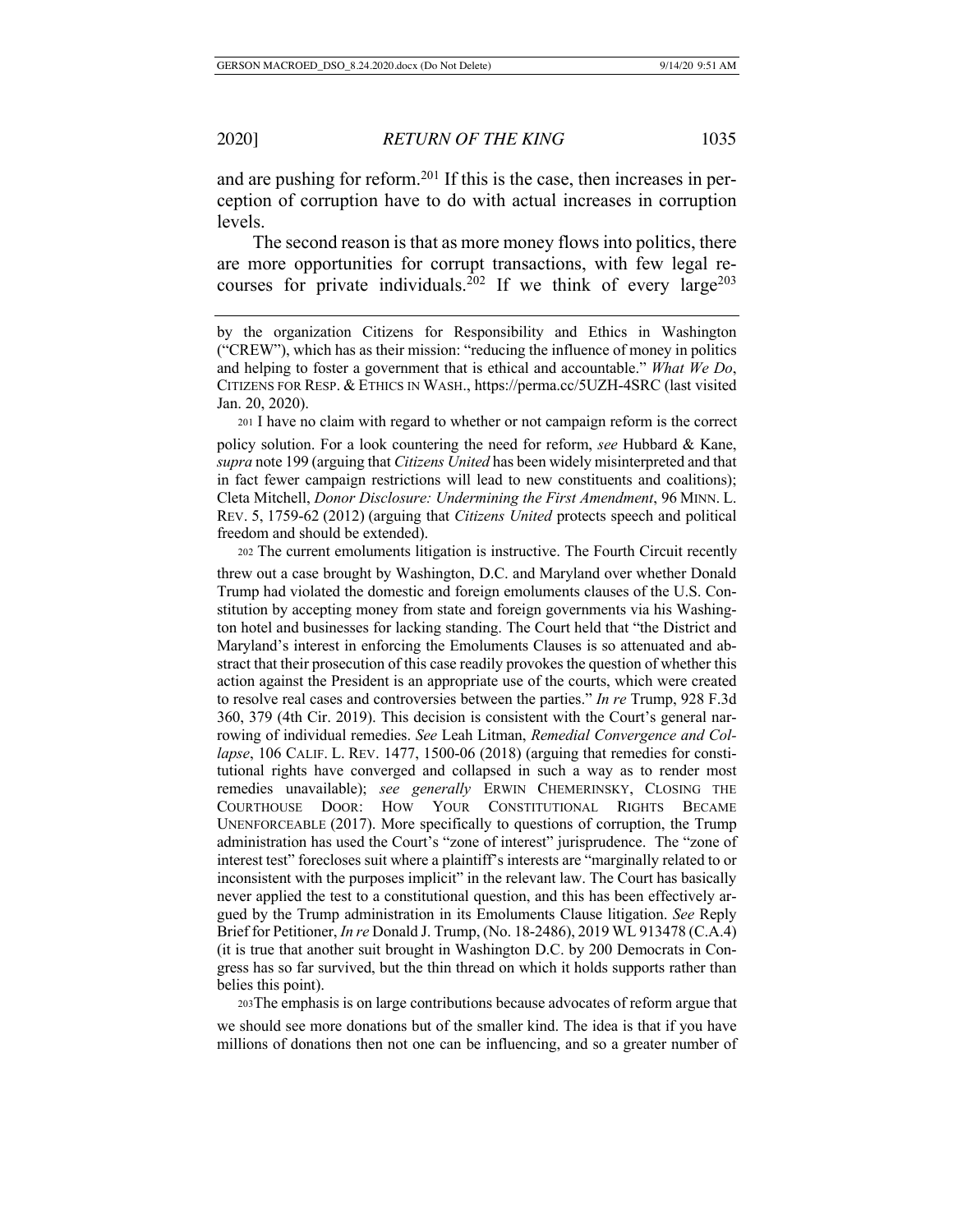campaign contribution or independent expenditure<sup>204</sup> as an opportunity to influence a public actor to act for private gain,  $205$  then a rise in these creates more opportunities for corruption. The argument is not based on "generic favoritism or influence theory,"206 but rather that the probability of undue influence is greater when more influence is possible.

Finally, even if campaign or political contributions and/or independent expenditures do not lead to corruption, many people perceive them to. Much of the current campaign for campaign finance reform is predicated on that idea.<sup>207</sup> As mentioned previously, the issue of perception is fundamental to corruption levels. Therefore, we should be concerned about a set of policies that are believed to allow corruption to grow. This is especially true in the current political context.

donations are a sign of democracy in action. However, only a small number of actors can make the large donations that I am referring to here. The issue is whether there are more opportunities for those actors to step in.

<sup>204</sup> An independent expenditure is an expenditure for a communication that expressly advocates the election or defeat of a clearly identified candidate and which is not made in coordination with any candidate or his or her campaign or political party. *See Understanding Independent Expenditures*, FED. ELECTION COMM'N, https://perma.cc/3YCN-WGQY (last visited Nov. 14, 2019). The growth in campaign finance is largely concentrated in expenditures.

<sup>205</sup> In *Citizens United*, the Court held that independent expenditures were not to be restricted, for they "do not give rise to corruption or the appearance of corruption [because] the absence of prearrangement and coordination of an expenditure with the candidate or his agent not only undermines the value of the expenditure to the candidate, but also alleviates the danger that expenditures will be given as a quid pro quo for improper commitments from the candidate." *Citizens United*, 558 U.S. at 357. (citations omitted). And yet, we know that political corruption is carried out by actors that can create mechanisms that make coordinated and pre-arranged contributions seem like expenditures. In other words, the distinction between contributions and expenditures can be illusory when applied to sophisticated actors; precisely the type of actors most likely to be engaged in the type of corruption at issue in this article. As Sheila Krumholz has written, "this ban on coordination, while perhaps technically obeyed, is complicated by the fact that many of the staff who work for super PACs used to work for the candidate whom the super PACs supports. The founders of Priorities USA, a super PAC devoted to the re-election of Barack Obama, were both former White House officials prior to the 2012 campaign." Krumholz, *supra* note 162, at 1126.

<sup>206</sup> *McConnell v. Fed. Election Comm'n*, 540 U.S. 93, 296 (2003).

<sup>207</sup> *See supra* notes 205 and 207.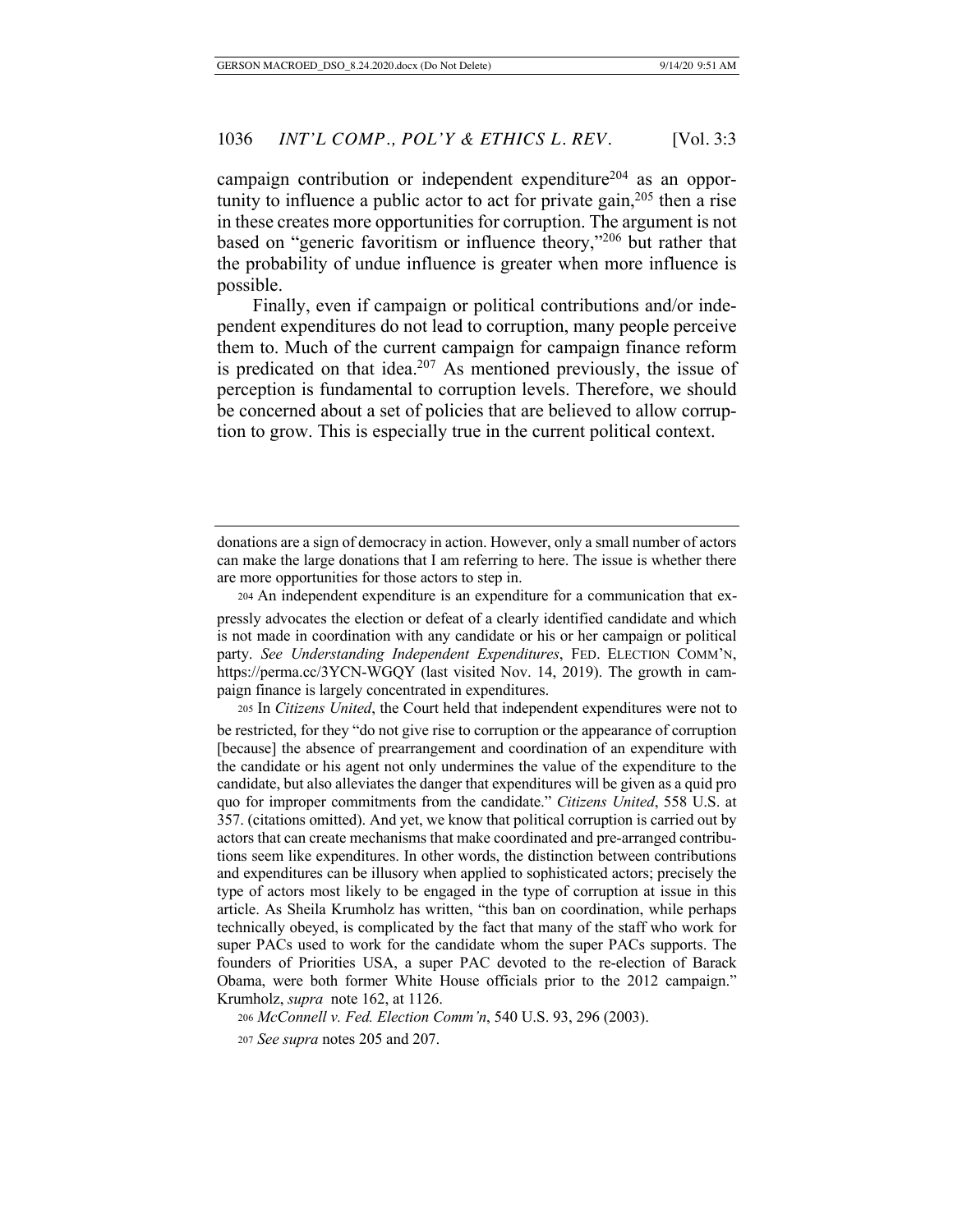# *B. The Current Assault on Norms and the Corrosive Effect*

The potential for corruption backsliding in the United States as described in the preceding subsection seems quite limited. Both the narrow scope of anti-corruption criminal laws, as well as the expansion of campaign spending, are unlikely to have such an impact on social expectations of corruption tolerance writ large to change the country's corruption equilibrium. However, when both of these developments are analyzed in the context of Donald Trump's presidency, <sup>208</sup> there is more cause for concern.

Matthew Stephenson has taken up the painstaking and ongoing task of documenting "Corruption and Conflicts in the Trump Administration."<sup>209</sup> At the moment of writing, this document exceeds  $25,000$ words. In it, Mr. Stephenson has explained the small and the large: from the many payments the U.S. Government has made to the Trump Organizations, $2^{10}$  to the government decisions benefitting the interests of the Trump family and close advisors,  $2^{11}$  passing through how

<sup>209</sup> Matthew Stephenson, *Tracking Corruption and Conflicts in the Trump Ad-*

*ministration—August 2020 Update*, GLOBAL ANTICORRUPTION BLOG (Aug. 6, 2020), https://globalanticorruptionblog.com/2020/08/06/tracking-corruption-andconflicts-of-interest-in-the-trump-administration-august-2020-update/.

<sup>210</sup> As an illustrative, but not exhaustive, list of examples, *see*, *e.g.*, Jim Zarroli, *Defense Department Renting at Trump Tower Is Another Step into Ethical Murk*, NAT'L PUB. RADIO (Feb. 9, 2017), https://www.npr.org/sections/thetwoway/2017/02/09/514192988/defense-department-renting-at-trump-tower-is-another-step-into-ethical-murk; Paul Sonne, *U.S. Military's Space in Trump Tower Costs \$130,000 a Month*, WALL ST. J. (July 19, 2017), https://www.wsj.com/articles/u-s-militarys-space-in-trump-tower-costs-130-000-a-month-1500428508; Derek Kravitz, *How Taxpayers Covered a \$1,000 Liquor Bill for Trump Staffers (and More) at Trump's Club*, PROPUBLICA (May 1, 2019), https://www.propublica.org/article/trump-inc-podcast-taxpayers-covered-liquor-bill-for-trump-staffersand-more-mar-a-lago.

<sup>211</sup> *See* Shawn Boburg, *Trump Seeks Sharp Cuts to Housing Aid, Except for Program that Brings Him Millions*, WASH. POST (June 20, 2017), https://www.washingtonpost.com/investigations/trump-seeks-sharp-cuts-to-housing-aid-except-forprogram-that-brings-him-millions/2017/06/20/bf1fb2b8-5531-11e7-ba90 f5875b7d1876\_story.html; Peter Grant & Ted Mann, *Donald Trump Asks Richard LeFrak, Steven Roth to Monitor Infrastructure Plan's Costs*, WALL ST. J. (Jan. 16,

<sup>208</sup> Some have suggested that Donald Trump's presidency is so atypical that we

should not infer systemic weaknesses from it. However, the opposite is true. While it is true that Mr. Trump is an atypical figure, that is precisely what makes the areas for potential disruption apparent. Perhaps we decide that there is nothing to be done legally or public-policy wise, however, that should be after a discussion of the revealed weaknesses, not before.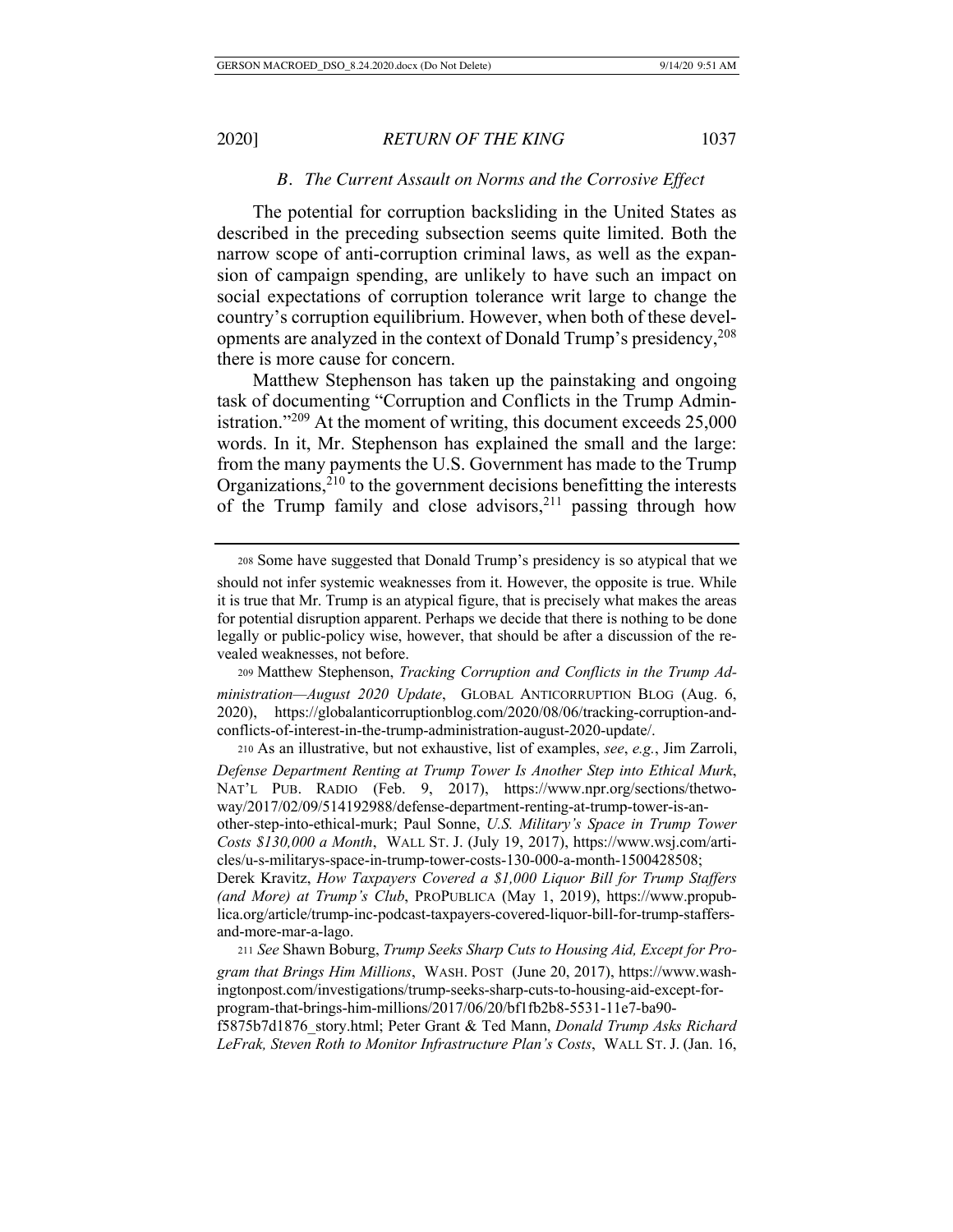private individuals and foreign citizens have used Trump businesses to influence the current administration.<sup>212</sup>

Many have pointed out the many ways in which all of this behavior amounts to a violation of both political norms and constitutional conventions, meaning "principles of proper governmental behavior that are derived, at least in part, from the historical practices of governmental institutions and that advance a purpose of the constitution."213 That President Trump has circumvented, overstepped, and/or avoided consequences for the repeated norms violations<sup>214</sup> calls into question the robustness of the American public integrity system. All of the Executive accountability offices, ethics rules, and other institutions outlined in Part II were shown to be—at the very least—inefficacious in preventing norm violation.

Despite the fact that President Trump was impeached, most of his egregious conduct has gone unpunished. Most importantly for corruption, he has avoided any repercussions of his self-dealing—whether it be through using of the Trump Organization for government events or having foreign dignitaries do the same to curry favor from this administration. As long as this type of behavior goes unpunished and is

<sup>213</sup> Niel S. Siegel, *Political Norms, Constitutional Conventions, and President Donald Trump*, 93 IND. L. J. 1, 177, 182 (2018).

<sup>214</sup> This piece was written in the midst of the President's impeachment proceedings. Although he ultimately was not convicted, the question of whether or not he would be convicted is irrelevant. Prior to the disclosure of the events that led to impeachment, President Trump consistently violated many rules and norms and went unpunished.

<sup>2017),</sup> https://www.wsj.com/articles/donald-trump-asks-richard-lefrak-steven-rothto-monitor-infrastructure-plans-costs-1484591989; Stephanie Kirchgaessner, *Democrats Question Trump 'Conflict of Interest' with Deutsche Bank Investigation*, GUARDIAN (Mar. 11, 2017), https://www.theguardian.com/business/2017/mar/11/democrats-question-trump-conflict-of-interest-deutsche-bank-investigation-money-laundering.

<sup>212</sup> *See* Steve Reilly, *Trump Hasn't Donated Hotel Profits from Foreign Governments Yet*, USA TODAY (Mar. 17, 2017), https://www.usatoday.com/story/news/politics/2017/03/17/trump-wait-until-after-end-year-donateprofits-foreign-governments/99313784/; Summer Meza, *Is the President Making Money Off the White House? Trump Properties Made \$1.2 Million from Political Groups Last Year*, NEWSWEEK (Jan. 20, 2018), https://www.newsweek.com/trumpproperties-special-interest-political-groups-spending-786016; Dan Alexander & Matt Drange, *Trump's Biggest Potential Conflict of Interest Is Hiding in Plain Sight*, FORBES (Feb. 28, 2018), https://www.forbes.com/sites/danalexander/2018/02/13/trump-conflicts-of-interest-tenants-donald-business-organizationreal-estate-assets-pay/.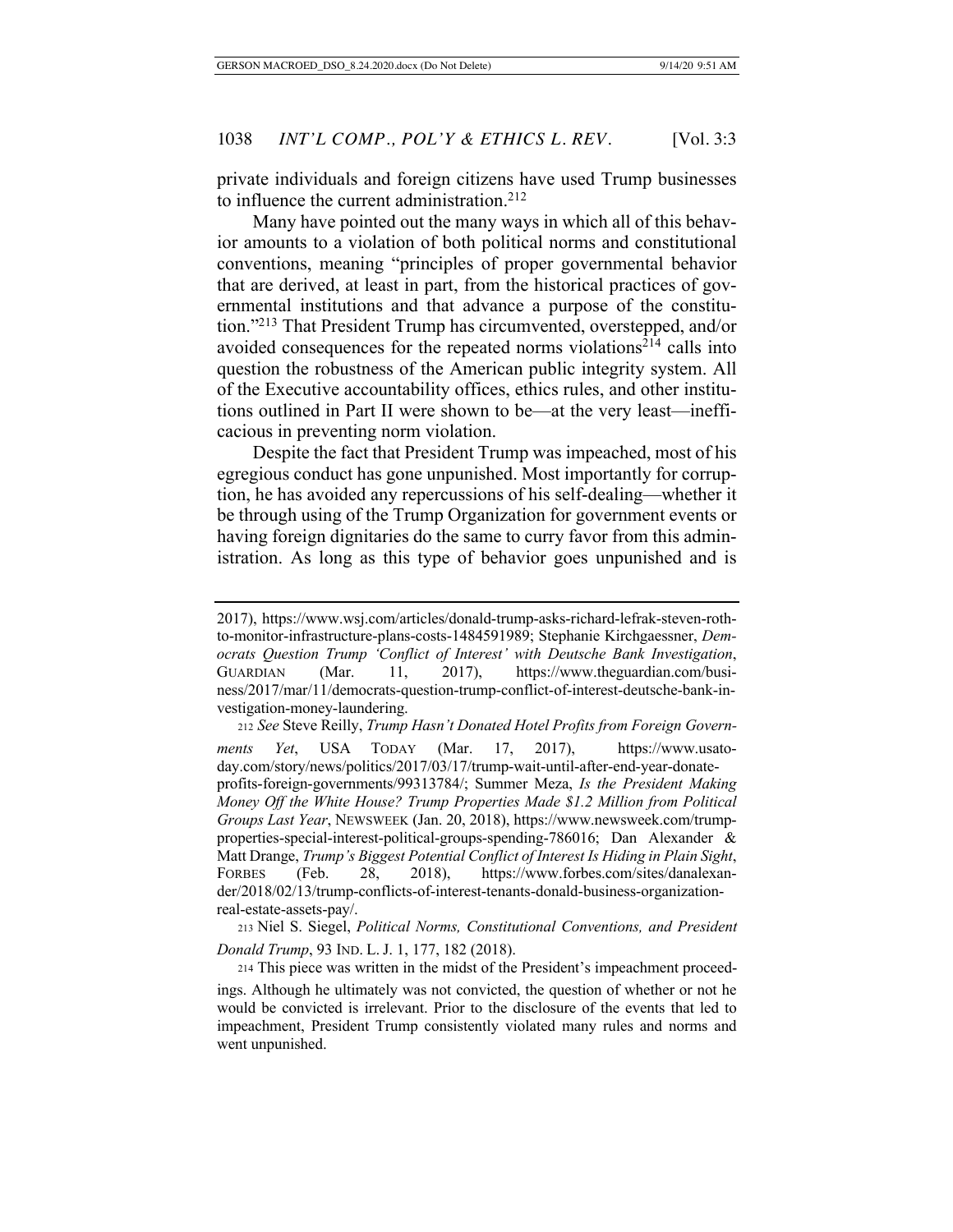protected through arguments of executive privilege, it is possible that it becomes replicated throughout the country at different levels of government and scale.

It is in this context that the weakness of current anti-bribery criminal laws becomes ever more important. In both *Citizens United* and *McDonnell*, the Court heard arguments about corruption concerns, but ultimately sided in one case on the side of free speech, and in the other on a narrow statutory interpretation, in part because the Court considered that there are ample mechanisms to fight corruption. In *McDonnell* the Court concluded: "[a] more limited interpretation of the term "official act" leaves ample room for prosecuting corruption," implying that the Court is satisfied with the various anti-corruption prosecution tools.215 Similarly, in *Citizens United*, the Court distinguished between the government's (unconstitutional) stated efforts to prevent influence, and the (more legitimate) interest in precluding *quid pro quos*. Again, this assumes that the tools that the United States has to prevent those are adequate. They are not.

The potential for backsliding is not a result of any one of the transformations discussed; rather it is a combination of them all. They all reinforce each other into potentially changing corruption perception levels and, with that, moving the United States towards higher corruption levels. Just like anti-corruption efforts characterized by sustained, multi-prong, cumulative incremental efforts are thought to be successful,  $216$  sustained, multi-prong, cumulative incremental transformations in the opposite direction can also be.

# *C. Is There Really a Cause for Concern?*

A first counter to the possibility of backsliding is that norm transformation is extremely complicated. This is because "social [norms] are collective enterprises . . . [and therefore] to change the[m] . . . requires a collective effort."217 Furthermore, when it comes to social norms, people tend to be conservative. By this I do not mean politically conservative, but rather that they (we) display a reticence towards change. We could even push this further; it is not only that people do not want to change social meanings, but that those who do are

<sup>215</sup> McDonnell v. United States, 136 S.Ct. 2355, 2373 (2016).

<sup>216</sup> Stephenson, *Corruption as a Self-Reinforcing "Trap"*, *supra* note 24, at 2.

<sup>217</sup> Lawrence Lessig, *The Regulation of Social Meaning*, *supra* note 85, at 999- 1000.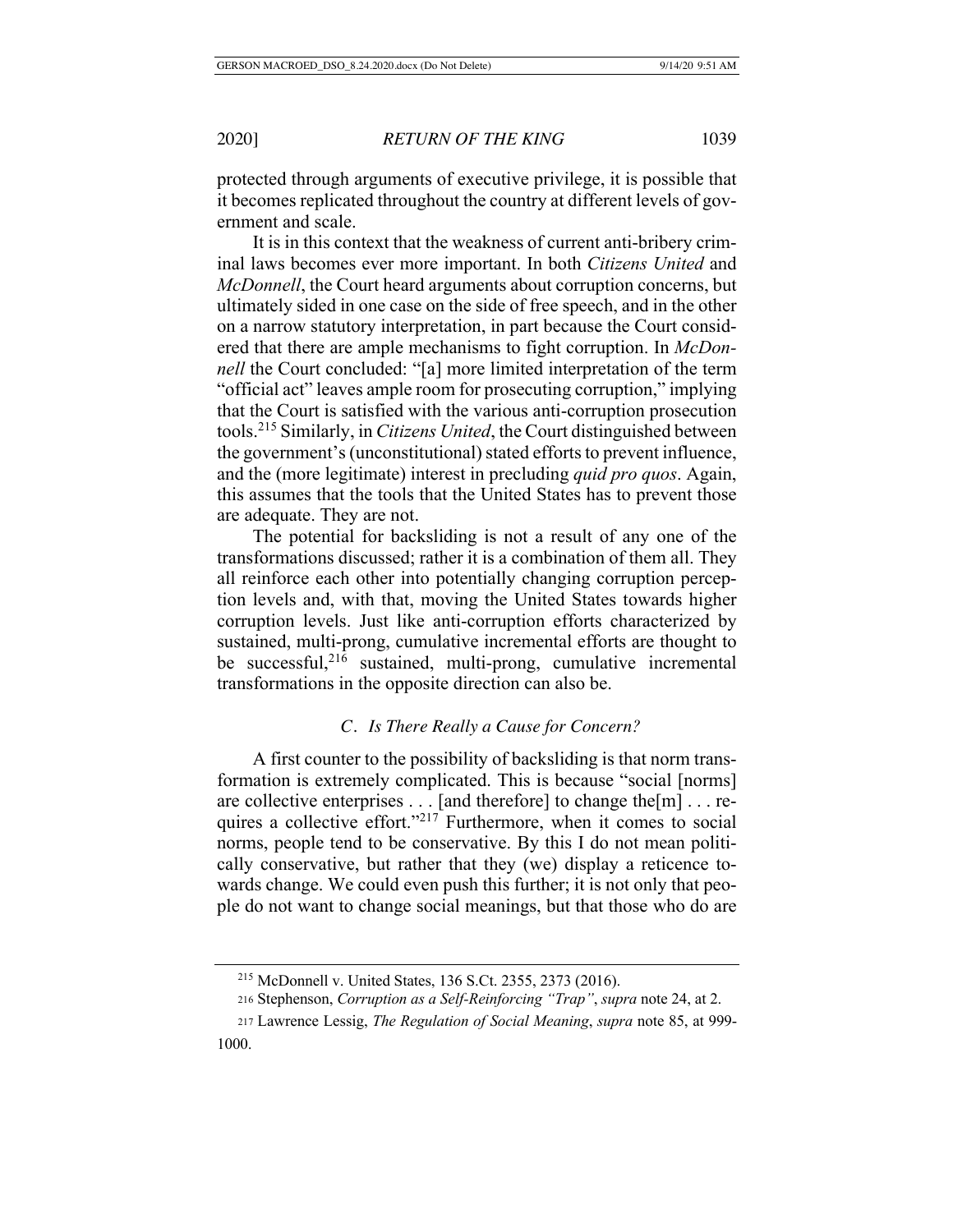sanctioned for doing so, at least initially.<sup>218</sup> In other words, norm change is in-and-of-itself a collective action problem. Just like places with high levels of corruption have largely not been able to vanquish corruption, so too will places of low corruption levels retain their status quo. Nonetheless, just because the transformation of social norms is a collective action problem does not mean that it does not happen. In fact, it happens all the time.<sup>219</sup> Although they are the exception, corrupt countries like Sweden, Singapore, South Korea, Georgia, and Botswana—to name a few examples—have all reduced corruption significantly (although at different levels). There is no reason why this cannot happen in the opposite direction.

Another potential objection is that people so heavily disapprove of corruption that it is unlikely to arise. However, history is littered with practices surviving even in the face of intense moral opposition.220 Furthermore, as we have seen, corruption itself is disapproved of in the majority of the world, despite its prevalence.<sup>221</sup> This means that if enough people see it as a course of fact in politics, then the country's moral compass will become irrelevant.

A final and perhaps more compelling consideration is that while local efforts to curb corruption seem to be failing, the United States is heavily combating corruption abroad through instruments such as the Foreign Corrupt Practices Act ("FCPA"). FCPA enforcement has increased consistently over the last decade. In 2019, over \$2.6 billion

<sup>219</sup> After all, collective action is both one of the main drivers of human history and a tremendous challenge to neoclassical economics for it has, to my knowledge, not been able to account theoretically for how it happens.

<sup>218</sup> We can think of any number of examples. One of them is the current struggle

about what constitutes misogyny. *See* KATE MANNE, DOWN GIRL: THE LOGIC OF MISOGYNY 18 (2019) (arguing that misogyny is not about hatred of women by men, but rather the policing of traditional gender roles and punishing women who behave outside those roles. This suggests that women can be misogynous, thereby contesting the "traditional" meaning of misogyny (Merriam-Webster defines it as a hatred of women). Ms. Manne's views are not widely shared. People still mostly understand misogyny to be hatred of women. The issue is not one about definition, but in fact leads to very different understandings of who can be and what actions are misogynous. What I think of Manne's interpretation is irrelevant, the point only serves as an example of the struggle to change social meanings).

<sup>220</sup> *See* KWAME ANTONY APPIAH, THE HONOR CODE: HOW MORAL REVOLUTIONS HAPPEN (2010) (discussing the survival of the Atlantic slave trade, dueling in Britain, Chinese footbinding, and the honor killings of women in Pakistan even in the face of growing moral opposition).

<sup>221</sup> Anna Persson et al., *supra* note 21.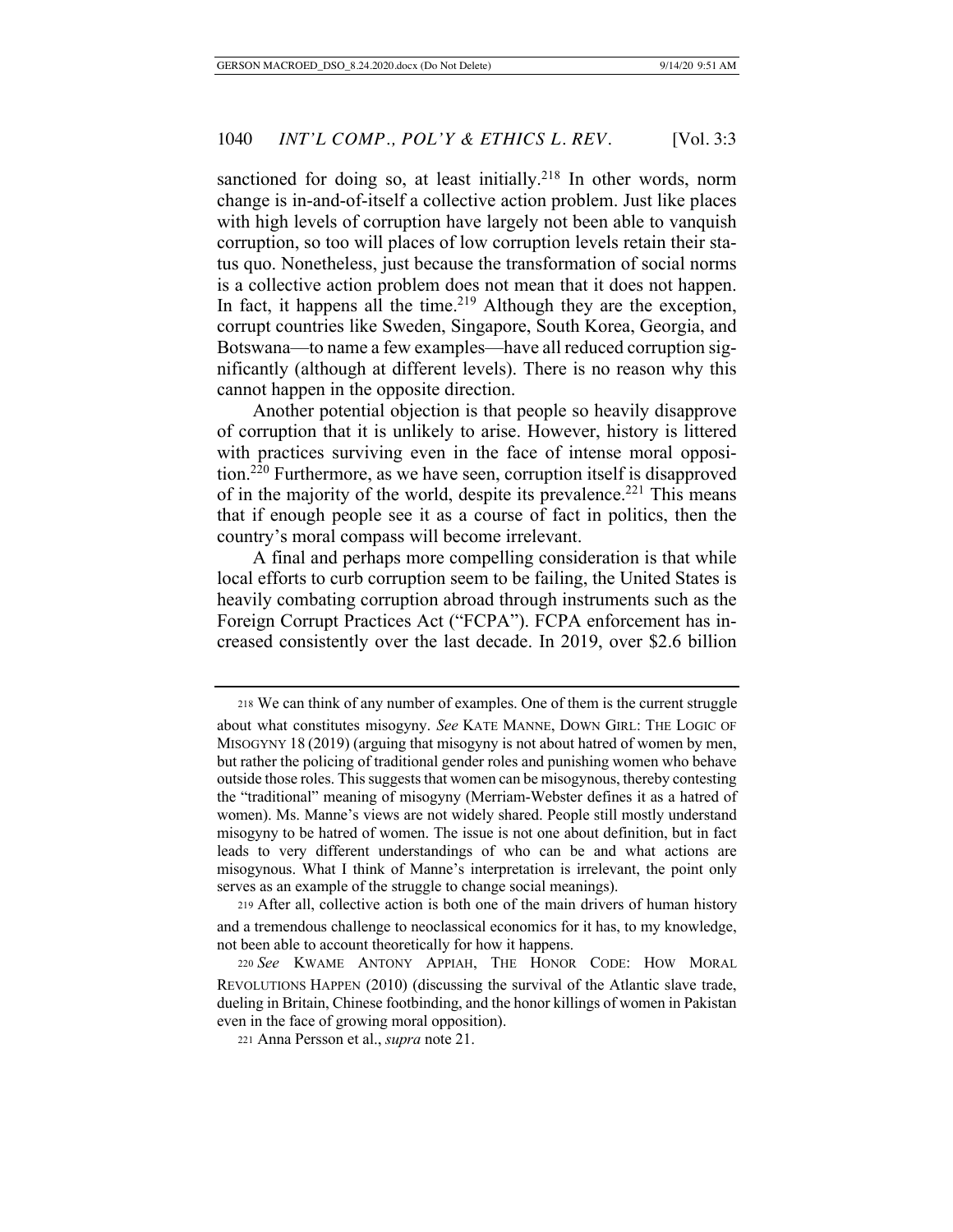were recovered by the U.S. government in FCPA enforcement, the most ever imposed in the history of the statute.<sup>222</sup> If FCPA enforcement is so high, should we worry about a shift in social norms so intense as to lead the country to higher corruption levels?

The answer is: yes. FCPA enforcement is largely irrelevant to the possibility of backsliding. The government's actions towards what happens *in* the country are far more important than they are about what happens *outside* of it. Even if what gives the U.S. a jurisdictional hook in FCPA cases is some connection to the United States, often times that connection is tenuous at best.<sup>223</sup> Moreover, the FCPA is not particularly relevant to creating perceptions of corruption nationally. Even amongst lawyers, the FCPA is a niche industry. Increased FCPA enforcement is irrelevant when governors are not punished for receiving bribes, public actors follow a particular donors every wish, and public officials use their authority to become wealthier. These are the actions that make the news and change perceptions, and so it is these that are cause for concern.

# V. PREVENTING BACKSLIDING: WHAT CAN WE DO?

One of the complications for thinking of reform in a country like the U.S. is that most of the international anti-corruption tool-kits provide suggestions for implementing policies and creating institutions that already exist in this country.224 As was surveyed in Part II of this Article, the U.S. has a vast set of norms and institutions devoted to promoting transparency and access to information, investigating instances of potential corruption, and enforcing anti-corruption statutes. However, this is a strength rather than a weakness. Since many of the institutions and laws necessary to combat corruption already exist, the solutions need not involve major policy re-engineering.

The argument laid out in this paper is that for corruption to increase in this country, expectations about the acceptability of corruption need to shift. I have argued that it is not just one development law and policy, but many that are driving this perception shift in a

<sup>222</sup> Letter from Gibson, Dunn & Crutcher LLP to Clients and Friends, *supra* note 22.

<sup>223</sup> Corney C. Thomas, *Foreign Corrupt Practices Act: A Decade of Rapid Expansion Explained*, *Defended, and Justified*, 29 REV. LITIG. 439 (2009-2010) (showing that even ten years ago the statute was being progressively used more for conduct that had little connection with the U.S.).

<sup>224</sup> *See* Anna Persson et al., *supra* note 21.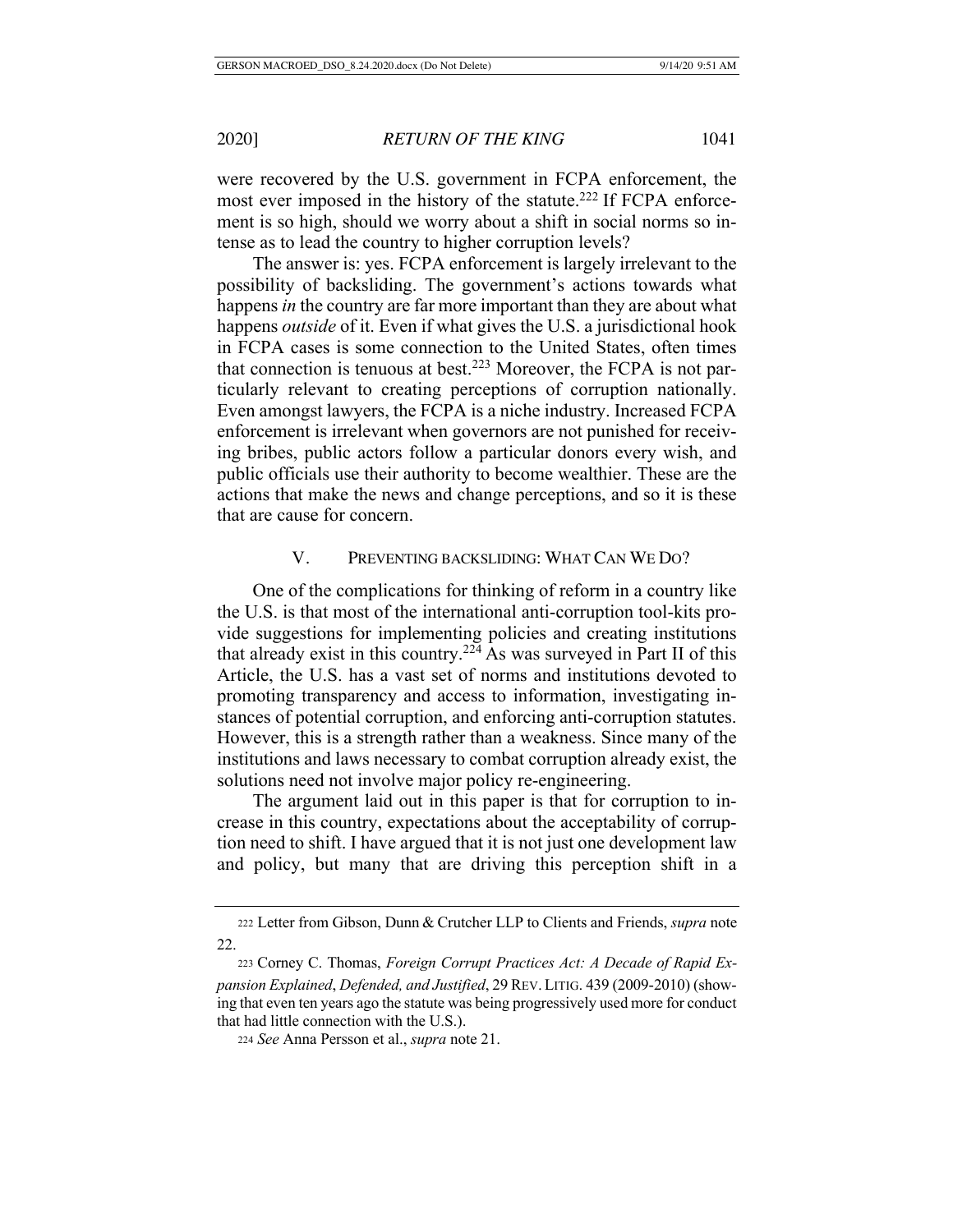dangerous direction: criminal statutes that are difficult to enforce, campaign finance laws that allow more spending, and repeated norm violations from the executive office that show that many of our anticorruption tools are weaker. If this is the state of the country, then reform in each of these areas should be necessary.

The reality, however, is that reform in these areas is unlikely to be successful. I do not mean to say that the political coalition necessary to push for these reforms is unlikely, though that may be the case, but rather that campaign finance regulations, broader anti-corruption statutes, and limits on executive power are likely to be struck-down, curtailed, or other-wise diminished by the Supreme Court. The previous sections pointed out how the Court has consistently (and correctly in my view) tapered anti-corruption criminal statutes, and allowed for barely any restrictions on electoral finance. Furthermore, though not addressed at length here, many commentators have already pointed out that, under our current constitutional arrangement, executive power, in practice, is less constrained than many assume. $225$ 

It would be possible, of course, to undertake a reform agenda to make some of these more structural changes. Though some policy measures may require constitutional amendments, thus making them unlikely in the short or medium term, others may not. Some have suggested, for example, changing criminal procedure in corruption cases due to the dampened necessity of protecting the individual vis-à-vis the State.226 Nonetheless, even if this policy measure were found to be constitutional, completely revolutionizing criminal procedure to enforce criminal laws that look remarkably like those in any low-corruption country would be an extreme and complicated policy response.

There are more immediate responses that do not require a major constitutional overhaul. An important question about normative change is whether it happens from the top-down or bottom-up. Although the answer depends on what kind of norm, Bo Rothstein has made the compelling argument that for corruption, "the fish rots from

<sup>225</sup> *See generally*, JOHN P. BURKE, PRESIDENTIAL POWER: THEORIES AND DILEMMAS (2016) (updating Richard Neustadt's seminal study of the presidency and affirming that the president has more power than that of a bargainer); Eric Posner, *Presidential Leadership and the Separation of Powers*, 45 DAEDALUS 35 (2016) (arguing that the constraints on the President are not a product of a system of checks and balances but rather of a president's complicated and conflicting leadership obligations).

<sup>226</sup> *See* Eisler, *supra* note 12.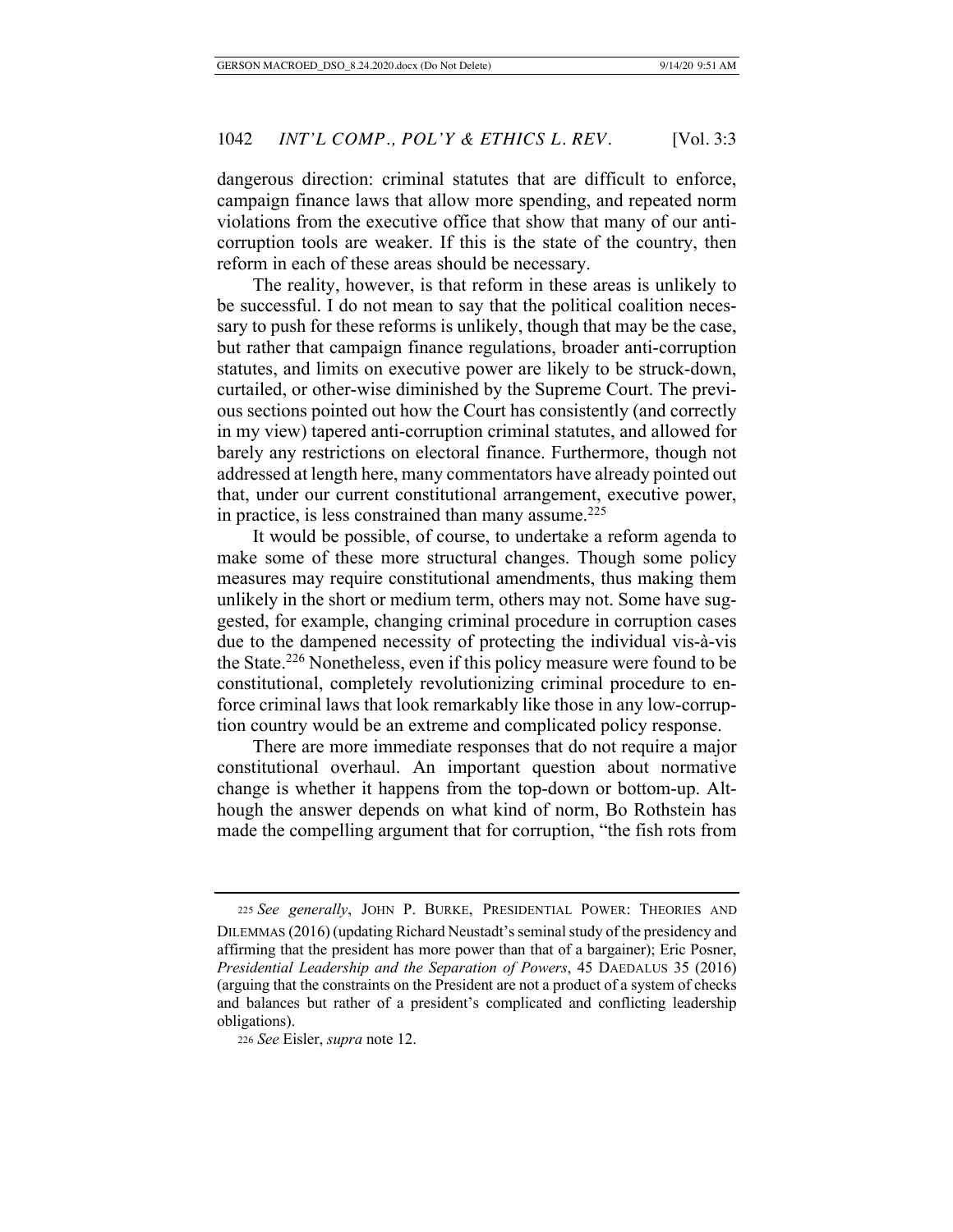the head down."227 For Rothstein, the key issue is whether high levels of social trust—which are necessary to create the expectations for noncorrupt behavior—are caused because of people having created mechanisms that engender trust (bottom-up), or there is a robust public administration (top-down) that pushes these mechanisms.<sup>228</sup> After doing an extensive literature review, Rothstein found that "institution-centered accounts" track much better empirically, and that thus the driver of social trust is government.<sup>229</sup> So, politics can be messy and partisan, as long as the arm of the State that people interact with most often police, courts, social services, etc.—are perceived to be neutral.

Therefore, to prevent backsliding, policymakers need to promote measures that achieve two things: the first is to guarantee that many public arenas like courts, police departments, and tax and welfare offices remain depoliticized, and second, to ensure that when anti-corruption investigations and prosecutions occur, they are perceived to not be politically motivated. Given the current political dynamics in the U.S., ensuring the neutrality of all of these public arenas is a complicated task that exceeds the contours of this paper. Furthermore it is not only the job of policymakers to carry it out. For example, as the Supreme Court is increasingly perceived as a political institution, it also behooves the Court to adopt measures to prevent it from becoming politicized.230

One important response policymakers could push for is to promote a more independent and better funded operation of the Department of Justice's Public Integrity Section. Independence could be achieved in a number of ways. The DOJ's Public Integrity Section Chief, for example, could be required to be nominated by members of a different party than that of the Attorney General. Or, the Section Chief could be mandated to serve fixed terms that alternated with elections. Another more complicated option would be for the Section to become an independent agency. This way, it would be governed by commissioners from different parties. Whichever way independence

<sup>227</sup> Bo Rothstein, *supra* note 186.

<sup>228</sup> *Id.* at 1025-26.

<sup>229</sup> *Id.* at 1016.

<sup>230</sup> *See e.g.*, ROBERT G. MCCLOSKEY, THE AMERICAN SUPREME COURT (5th ed.,

<sup>2010) (</sup>reviewing the history of the Supreme Court and the many ways in which at different times its members responded to political realities to both acquire a power not granted to it by constitutional design but also limit that power and it's perception as a political actor.).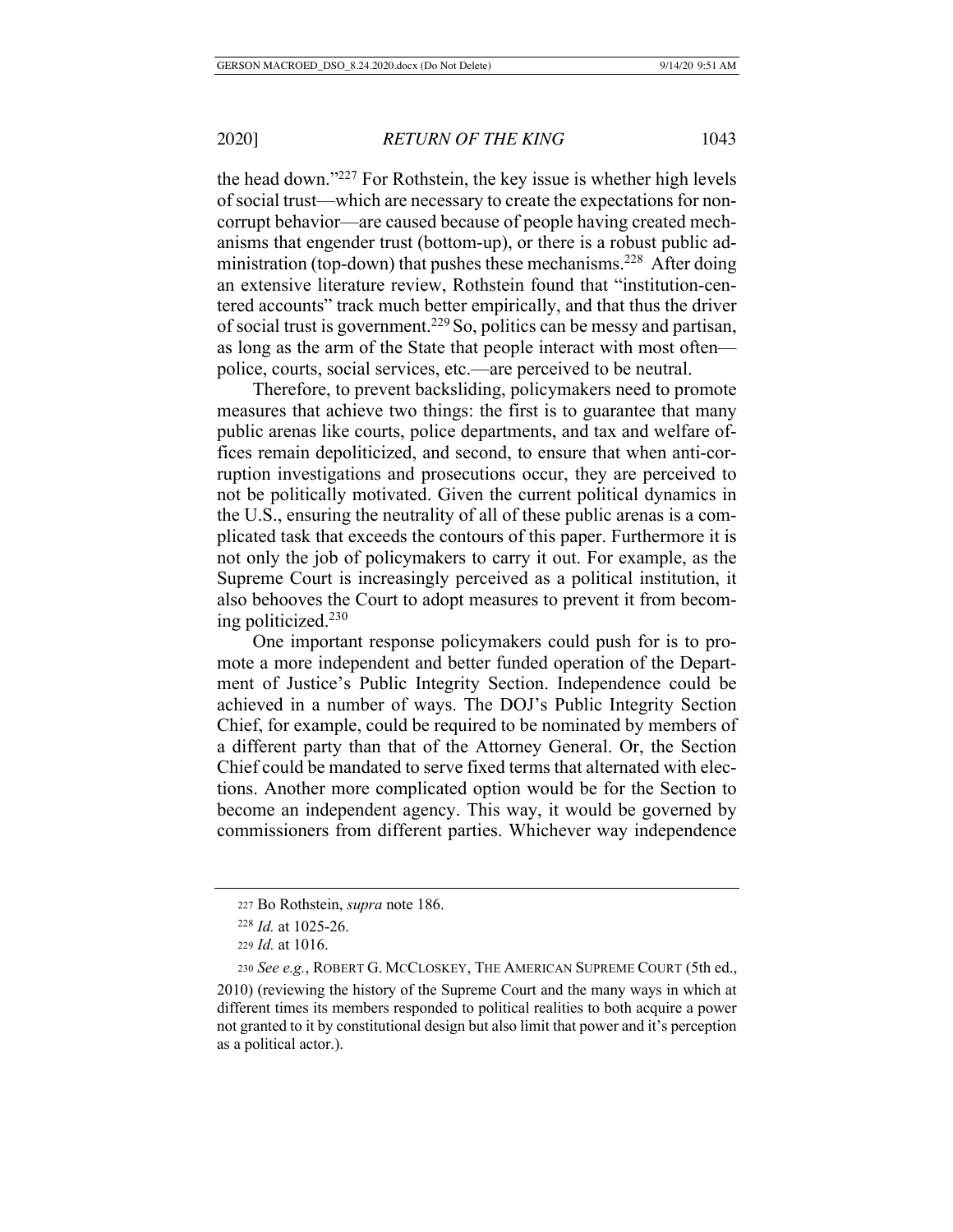is ensured, the objective is to protect prosecutions from becoming politically motivated.

Equally important is that this Section become more funded and staffed to be able to prosecute cases successfully. As has been outlined, criminal prosecutions in anti-corruption cases are hard. The solution, in my view, is not to make it easier to prosecute corruption acts, but rather to equip law enforcement with the tools they need to successfully pursue these cases.

Finally, precisely because criminal convictions will be hard to obtain, the Section should not only deal with criminally corrupt conduct but also find avenues to seek accountability for reprehensible, albeit not criminal, conduct. U.S. public officials can be administratively or civilly sanctioned for any number of violations. Some of these violations are acts of bribery, embezzlement, or conflicts of interest. These punishments can be severe, ranging from heavy fines to prohibition from working in government. The Public Integrity Section could take some of the cases where it concludes that criminal sanctions would not be available to another forum of accountability. This means formally coordinating with auditing and internal control departments in different agencies and branches of government and assisting those offices in pursuing administrative or civil sanctions. This would of course require re-writing the role for the Public Integrity Section and perhaps its place it in the administrative state.

These changes would lead to more enforcement of the anti-corruption laws in place. By enforcement, I do not necessarily mean that there will be more criminal consequences for corrupt actions, though that may be the case. I simply mean that by granting more authority and independence to corruption prosecutors, public officials are more likely to be made accountable for acts of corruption. The fact that accountability may or may not be criminal should not concern us—after all, we are in the midst of rethinking the value of and use of penal law and institutions nationwide.<sup>231</sup> Given their visibility, by holding more public officials accountable for instances of wrongdoing, perceptions of the acceptability of corruption may be tamed, thus impeding an equilibrium shift.

Evidently, what has been outlined here is not exhaustive. Other measures such as carrying out reforms to be able to better enforce the Emoluments Clause against the President, or mandating the President

<sup>231</sup> McLeod, *supra* note 151; *see also* Dorothy E. Roberts, *Abolition Constitutionalism*, 133 HARV. L. REV. 1, 12-19 (2019).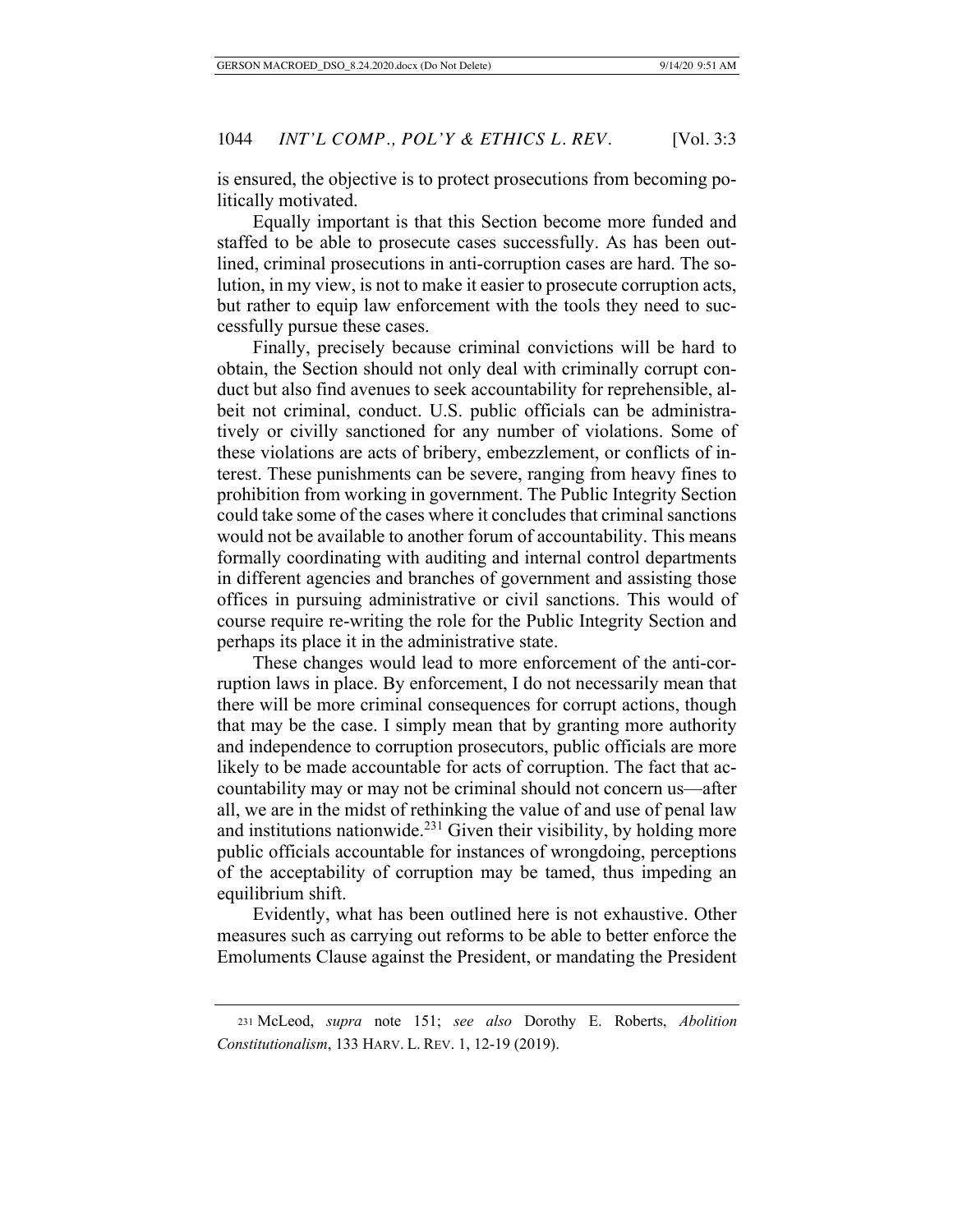to comply with what are now norms of government (such as releasing his tax records), or further restricting the ability of the president and his or her family from maintaining financial interests while in office must be explored as well. I have focused on enforcement however, because the next administration can pursue these changes with relative ease while more long lasting proposals are crafted and pushed.

# VI. CONCLUSION

We have evidence of corruption as a public issue dating back at least to the Roman Empire.<sup>232</sup> The long history of the problem is enough to make us worried about its return. After all, "in antiquity, greasing the wheels was a custom every bit as widespread as it is today."233 Despite this long history, we do not have many examples of countries successfully eliminating it.<sup>234</sup> Today, only 36 out of 180 countries receive a passing grade<sup>235</sup> in Transparency International's Corruption Perception Index. This fact alone means that all countries should remain vigilant.

This paper has used the framework to explain how and why the United States could be backsliding. For a country to become more corrupt, social expectations around corruption need to change. I have argued that while the United States is not at alarming risk of this

<sup>232</sup> Gaius Verres, the governor and propraetor of Sicily from 73 to 70 BCE, is probably the most famous case due to his being prosecuted by Marcus Tullius Cicero. It is estimated that Verres stole more than 40 million sesterces during his administration (a legionary earned around 900 sesterces a year at the time). Despite the extent of looting, Cicero argued that in fact Verres was only an extreme example of what happened in Rome. Nonetheless, it is said that Verres did not pay enough in bribes to his jurors and was eventually found guilty, but he escaped to live in exile in Marseille. For more details of this very interesting case, *see generally* Douglas Linder, *The Trial of Gaius (or Caius) Verres: An Account* (2008), https://papers.ssrn.com/sol3/papers.cfm?abstract\_id=1305177. The problem of corruption could in fact be much older. Plato in *The Republic*, for example, already suggests that "public officials" (or guardians of the state) should never deal with money, that way it "will be kept safe, and they will keep the city safe." PLATO, REPUBLIC 418 (Tom Griffith trans., Cambridge University Press 2000).

<sup>233</sup> CARLO ALBERTO BRIOSCHI, CORRUPTION: A SHORT HISTORY [21] (2017); *see also*, JOHN NOONAN, BRIBES: THE INTELLECTUAL HISTORY OF A MORAL IDEA 1-136 (1984) (Finding evidence of bribery dating back at least to the Roman Empire).

<sup>234</sup> Of course I do not mean completely eliminating it, but rather lessening it to such an extent that it is exceptional.

<sup>235</sup> Defined as 60 or above. If the passing is 50 or above then there are still only 57 countries that pass—less than a third of those evaluated.